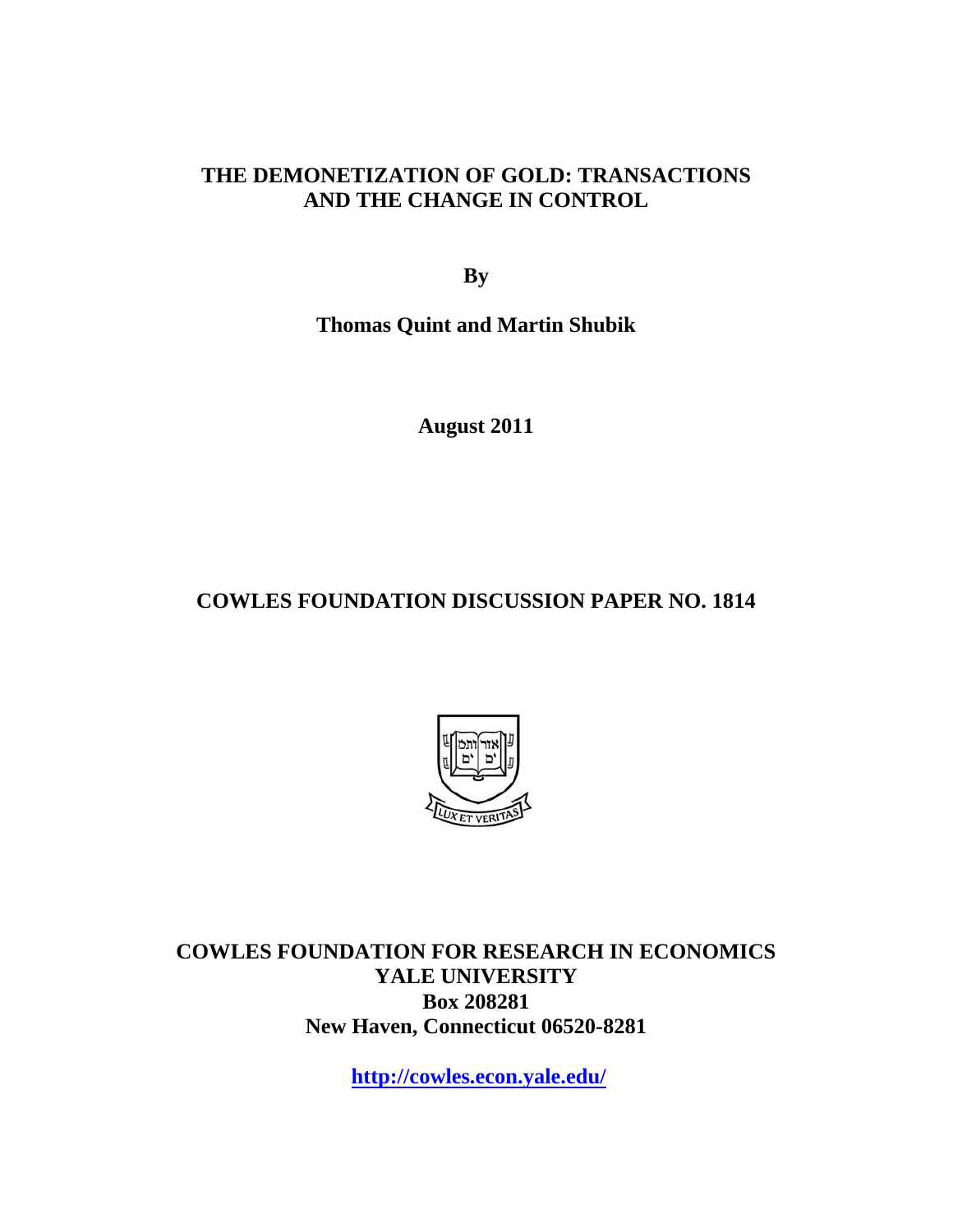# The Demonetization of Gold: Transactions and the Change in Control

Thomas Quint and Martin Shubik

### 07/11/2011

# Contents

| 1                                                                          | Money and Transactions                                                      | $\mathbf{2}$            |  |
|----------------------------------------------------------------------------|-----------------------------------------------------------------------------|-------------------------|--|
| $\bf{2}$                                                                   | A Playable Game                                                             | 3                       |  |
| 3                                                                          | Model 1: Competitive Lending with Gold as the Money                         | $\overline{\mathbf{4}}$ |  |
|                                                                            | 3.1                                                                         | $\overline{4}$          |  |
|                                                                            | $3.2\,$                                                                     | 8                       |  |
|                                                                            | 3.3                                                                         | 9                       |  |
|                                                                            | 3.4                                                                         | 10                      |  |
|                                                                            | 3.5<br>A comparison of Models 1a and 1b                                     | 11                      |  |
|                                                                            | 3.6<br>An aside on enough commodity money $\dots \dots \dots \dots$         | 12                      |  |
| Model 2: Trade with Demonetized Gold and Transaction<br>4<br><b>Strips</b> |                                                                             |                         |  |
|                                                                            |                                                                             | 13                      |  |
|                                                                            | 4.1                                                                         | 13                      |  |
|                                                                            | The three uses of monetary gold $\ldots \ldots \ldots \ldots \ldots$<br>4.2 | 13                      |  |
|                                                                            | 4.3<br>Demonetized Gold, No Central Bank                                    | 14                      |  |
|                                                                            | 4.4                                                                         | 16                      |  |
|                                                                            | An extra constraint concerning the sale of strips $\dots \dots$<br>4.5      | 17                      |  |
|                                                                            | 4.6                                                                         | 18                      |  |
|                                                                            | The worth of strips at settlement day $\dots \dots \dots \dots$<br>4.7      | 19                      |  |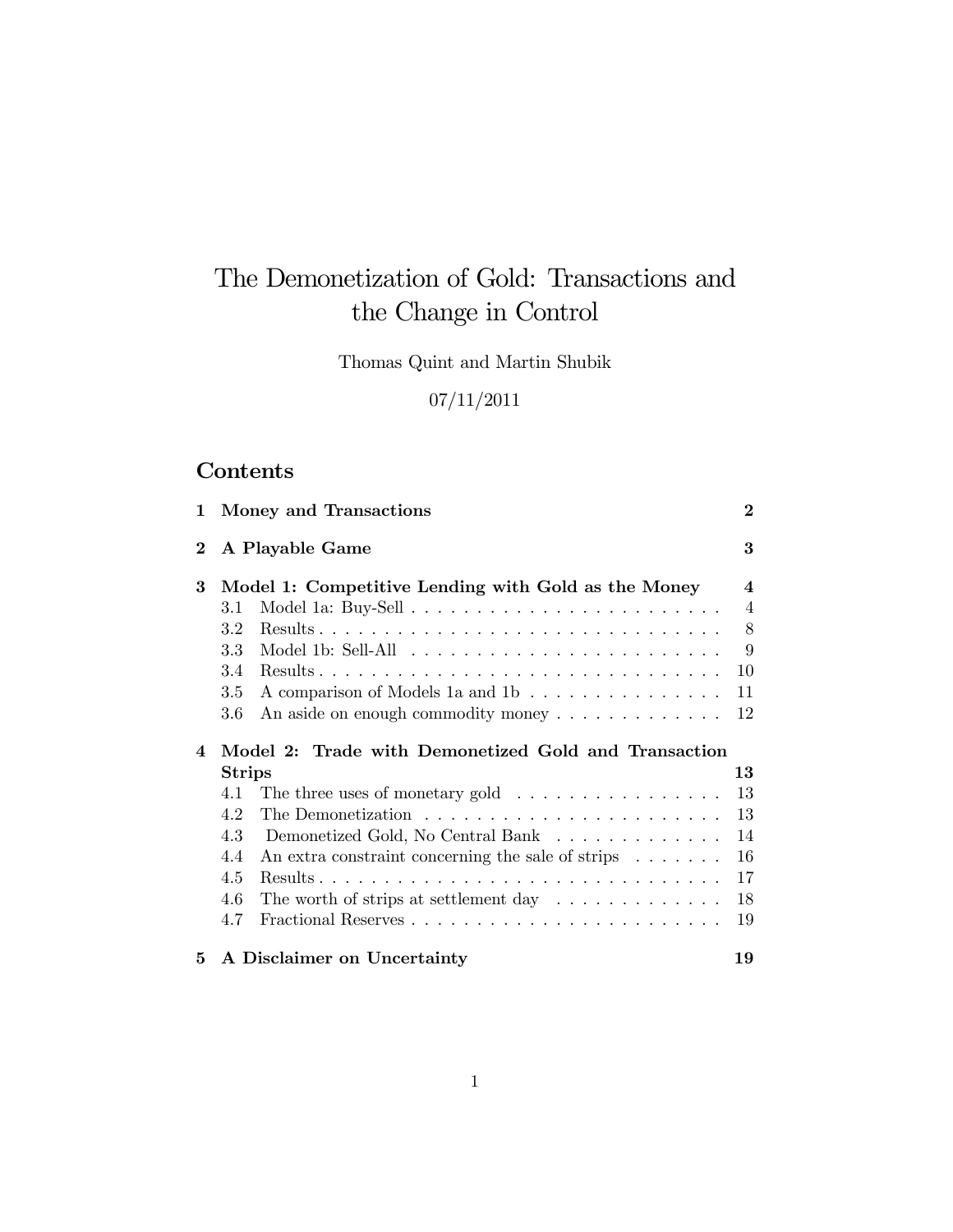| 6 | Model 3: Trade with Central Bank Control of the Strips                                        | 19 |  |  |  |  |
|---|-----------------------------------------------------------------------------------------------|----|--|--|--|--|
|   | The negotiability of bank shares? $\ldots \ldots \ldots \ldots \ldots$<br>6.1                 | 19 |  |  |  |  |
|   | 6.2<br>On natural persons, legal persons, and ownership $\ldots \ldots$                       | 20 |  |  |  |  |
|   | 6.3<br>The central bank $\ldots \ldots \ldots \ldots \ldots \ldots \ldots \ldots$             | 20 |  |  |  |  |
|   | $6.4\,$                                                                                       | 23 |  |  |  |  |
| 7 | The Value of Paper Money in an Economy with Enough<br>Gold                                    | 25 |  |  |  |  |
| 8 | The Need for a Central Bank?                                                                  | 25 |  |  |  |  |
|   | 8.1                                                                                           | 25 |  |  |  |  |
|   | Varying the money supply: Who gets the power? $\dots \dots$<br>8.2                            | 26 |  |  |  |  |
| 9 | Appendix A: A Buy-Sell Model of Competitive Money Lend-<br>ing with Gold<br>28                |    |  |  |  |  |
|   | 10 Appendix B: A Sell-All Model of Competitive Money Lend-<br>ing with Gold                   | 33 |  |  |  |  |
|   | 11 Appendix C: Demonetized Gold, no Central Bank, Lenders<br>also act as Gold Merchants<br>36 |    |  |  |  |  |
|   | 12 Appendix D: Demonetized Gold with a Central Bank                                           | 42 |  |  |  |  |
|   | Abstract                                                                                      |    |  |  |  |  |
|   | Three models of a monetary economy are considered in order to                                 |    |  |  |  |  |

Three models of a monetary economy are considered, in order to show the effects of a gold demonetization: the first with a gold money, the second with demonetized gold but no central bank, and the third with demonetized gold, but with a central bank. The distinctions between ownership and control are discussed.

JEL Listings: C72, E50, E58

Keywords: Gold demonetization, Gold backed paper, Reserves

### 1 Money and Transactions

In this essay a series of simple examples is employed to show the relationship between gold and fiat money. Specifically, we study the opening up of an economy to government control via the invention of symbolic money and the demonetization of gold.

We consider three elementary one-period models of money lending. The first represents a simple two-perishable-good economy before a gold demonetization. It has gold as the money, no central bank, but has individuals who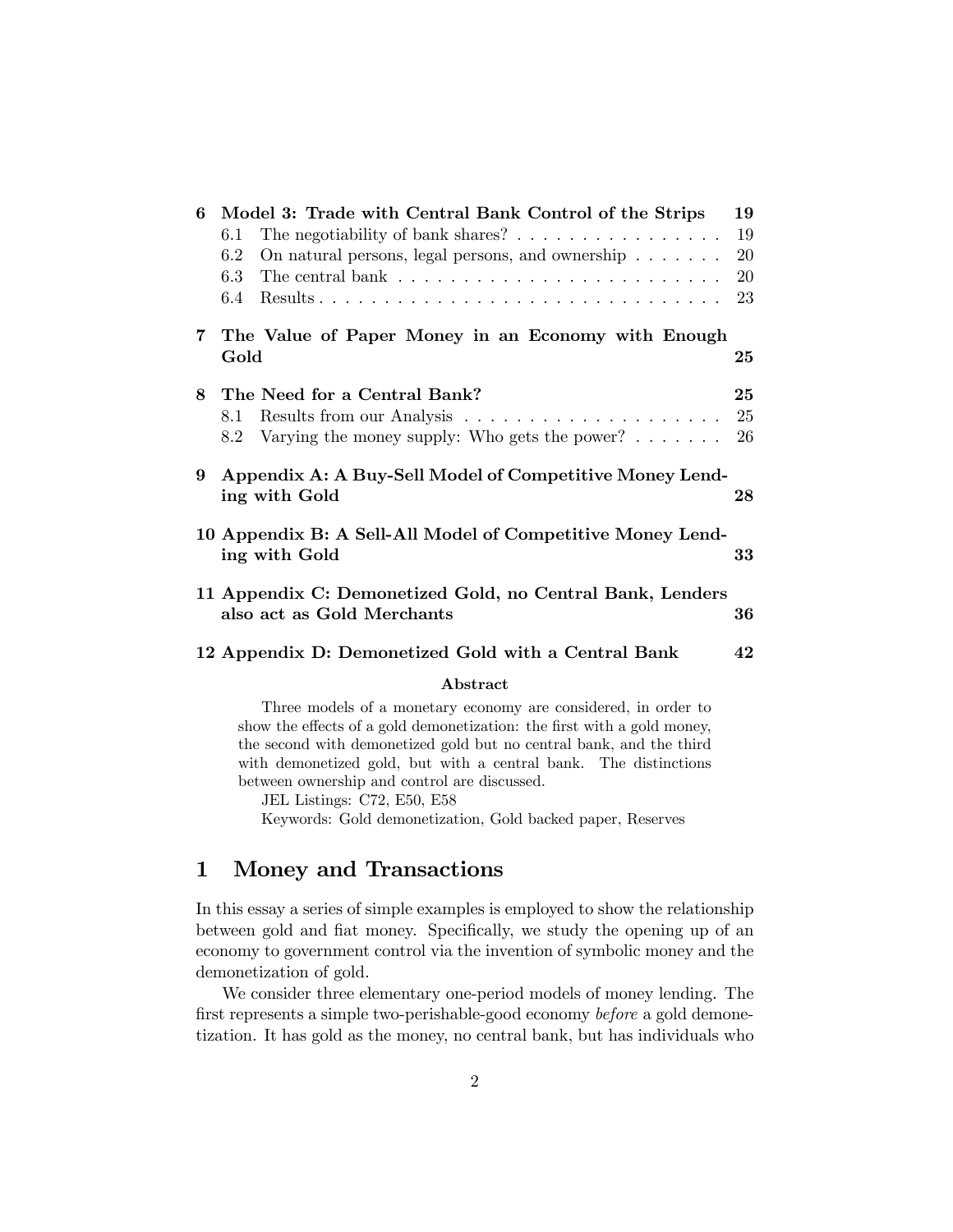act as money lenders ("merchant banks" or "individually owned banks"). The second model considers the effects of a demonetization. The transaction use of gold is replaced by paper.<sup>1</sup> All holders of gold are given on a oneto-one basis paper money (but are allowed in addition to keep their gold). In the third model, when gold is demonetized the same amount of paper is issued as in the second model; but it is issued to a central bank instead of to the individuals. As the individuals own the central bank, there has been no change in ownership, just in control that may or may not be justified in terms of expertise and professional role.

All three models are strategic market games, in which there are markets for the two perishable goods; in addition, if it is demonetized, there is a market for gold as well.

Finally, we treat all markets as "buy-sell", rather than "sell all."<sup>2</sup> The one exception is at the end of our discussion of the first, "pre-demonetization" model, where we also compute a sell-all version, in order to illustrate the considerable difference that a change in trading technology can make to the economic distribution.

Our results show a gain in efficiency (in the case of "enough money") when a switch is made from a durable commodity money to a fiat money. This is due to players being able to enjoy both the full service value of gold and transactions value of money – something that cannot be done in the original model with gold money. When we further add in the central bank, there is a somewhat further efficiency gain in the case of "not enough money"; we close the paper with a discussion of the usefulness of central banks.

### 2 A Playable Game

As the level of abstraction here is so high, it is perhaps useful to consider the one period model as an experimental game that could be played in a gaming laboratory. This helps to clarify the problem of representing an open ended activity that has a history, a future, and "fuzzy" society driven rules, by a finite model that has a well defined beginning, end, and formal rules. In

<sup>&</sup>lt;sup>1</sup>We use the term "paper" to stand for any form of symbolic money with no intrinsic worth as a comodity.

 $2A$  sell-all model of a market is where traders must put all of their initial endowments of goods up for sale, and then buy back all that they wish to consume. It is the simplest price forming mechanism one can construct. In contrast, in the more complex buy-sell model, individuals may choose how much to sell at the market (and then buy back any amount). See Shubik (1999) for a full discussion.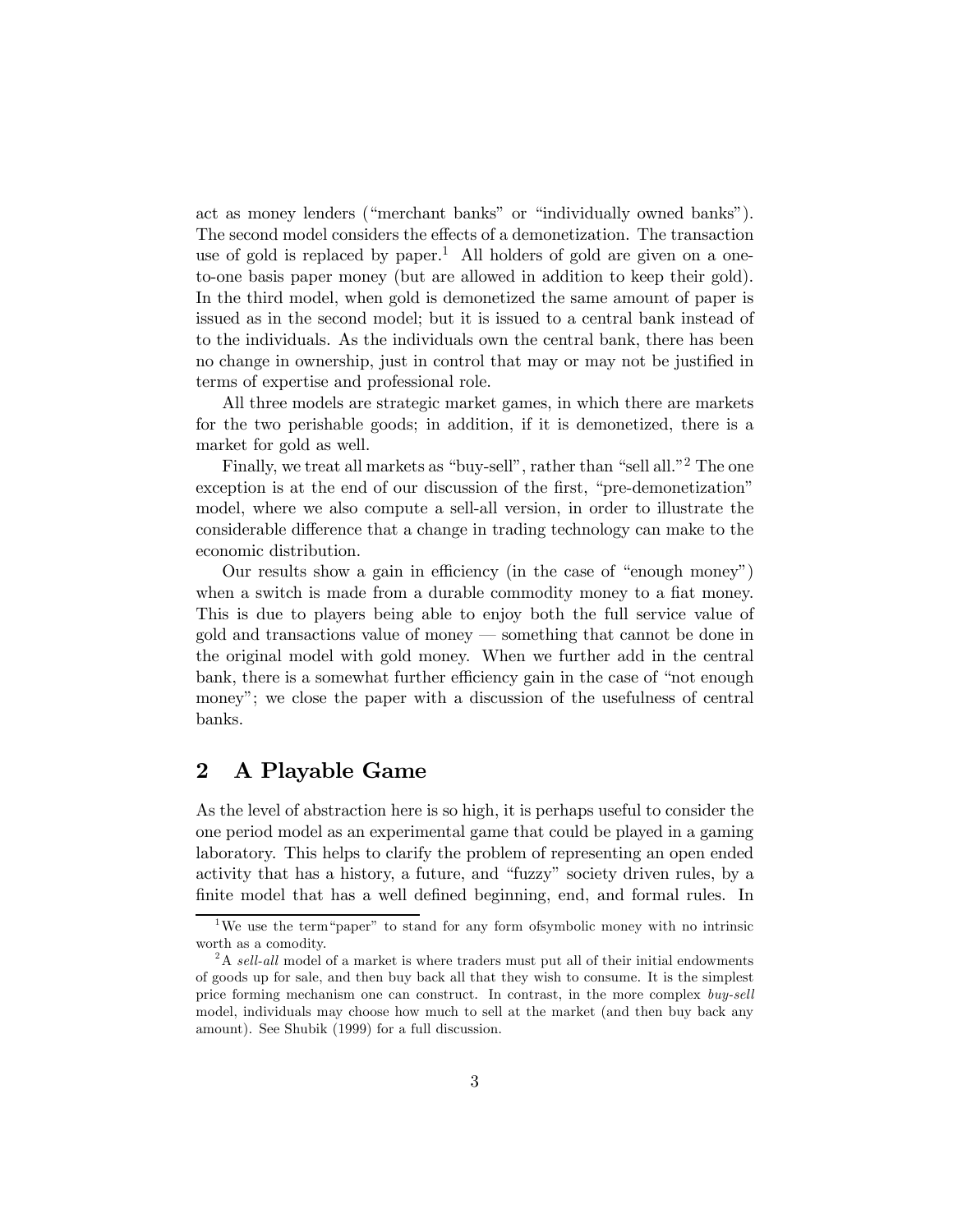particular, both initial and terminal conditions must be defined. The initial conditions cause few difficulties — they are just the "initial endowments" that are given in many economic models. The terminal conditions are another matter. In a T period model we can regard period  $T+1$  as a "settlement" day" — all accounts are closed, all positions are wound down, and the books are balanced.

Much of economic theory deals with the infinite horizon in either one or both directions. How to balance the books at "infinity" is a well known problem. If one postulates a condition such as rational expectations, at the point of equilibrium the books can be balanced. However no information is supplied about what happens *out* of equilibrium. In an experimental game (and in actual liquidations) such information must be supplied.

In an experimental game the earning of the subjects may depend not merely on their earnings per period, but also upon the evaluation of the assets left over on the day of settlement. Here we have  $T = 1$ ; hence settlement is at the second period. There are no problems with evaluation of perishables at that time, as they will not exist.<sup>3</sup> However, there are problems evaluating any durables left over, such as goods, financial instuments and institutions that are owned. This is addressed in our models below.

### 3 Model 1: Competitive Lending with Gold as the Money

We first consider a one-period, buy-sell economy:

#### 3.1 Model 1a: Buy-Sell

There are three player types: two types of traders, as well as moneylenders. For the traders, there is a continuum of each type. The traders trade in two perishable goods using a gold money, each with the same utility function  $u(x, y, z) = 2\sqrt{xy} + z + \Pi \hat{z}$ . Here x is the amount of the first good consumed,  $y$  is the amount of the second good consumed,  $z$  is the amount of gold services consumed, and  $\hat{z}$  is the amount of gold owned at the end of the game.<sup>4</sup> Hence

<sup>&</sup>lt;sup>3</sup>If a production process at time  $t = 1$  yields a perishable one period later, then we *would* have to evaluate the possibility of left over perishable at the end of the game. Structuraly this is feasible, but only errors or pathological behavior would call forth residual perishables if the salvage value were zero.

<sup>4</sup>For the purpose at hand (namely the study of the demonetization of gold and the introduction of fiat), utilizing a linear separable term for gold in the utility function presents no restriction. Meanwhile, there is a benefit in that it simplifies considerably the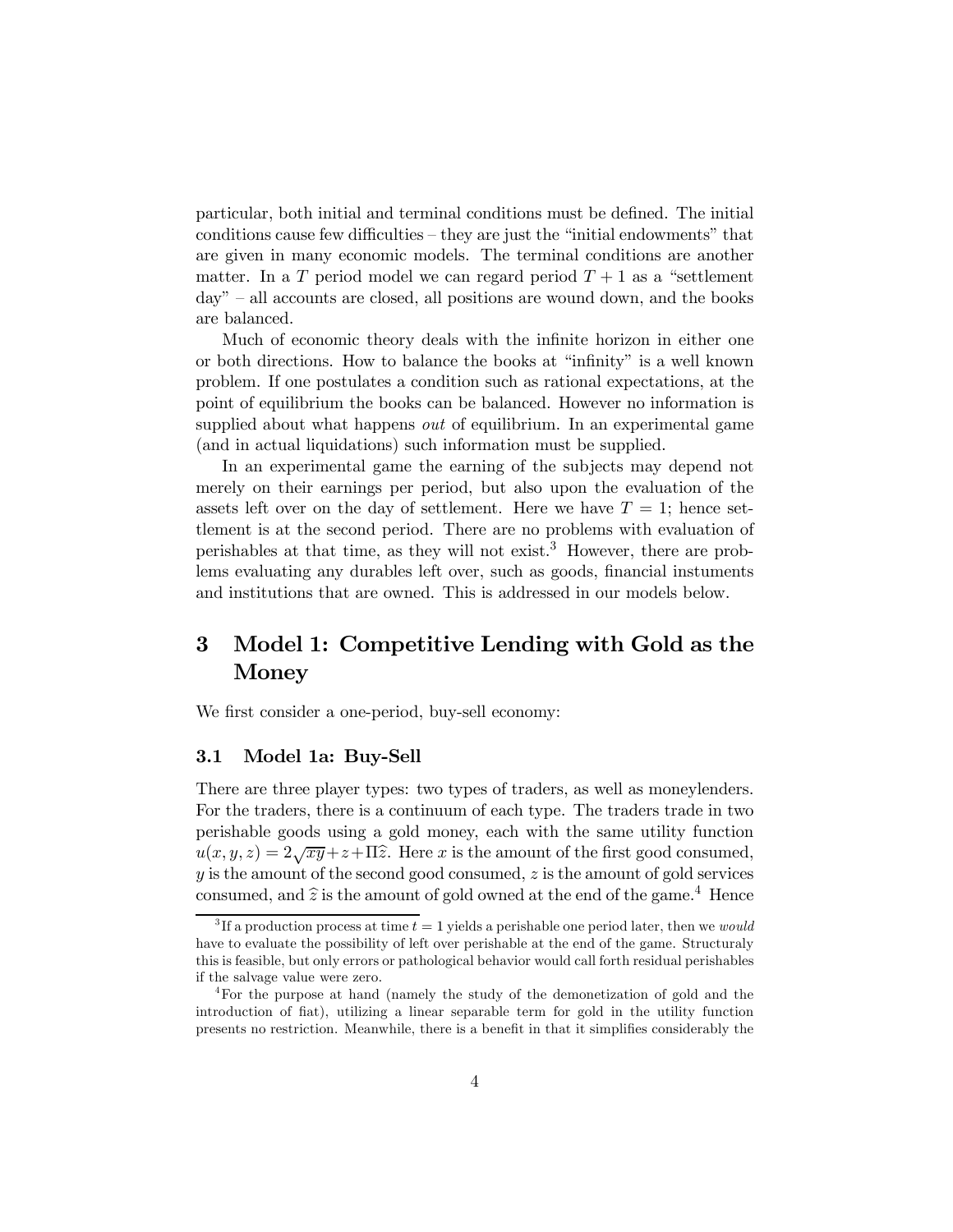the first term is the utility derived from the consumption of perishables, the second is from the service value of gold, and the last is from the worth of gold at the end of the game (the parameter  $\Pi$  is the per-unit salvage value for gold<sup>5</sup>).

Traders of Type 1 have a total initial endowment of  $a$  of good 1, none of good 2, and  $m$  units of the gold money; we write these endowments as  $(a, 0, m)$ . Type 2 traders have  $(0, a, m)$ . Hence one would expect that in this model Type 1 traders would want to exchange some of their "Good 1" for Type 2 traders' "Good 2". If there are no transactions costs to trade, then the competitive, general equilibrium level of consumption<sup>6</sup> is for both trader types to end up consuming  $a/2$  of each good, plus m units of gold service during the period, plus the terminal value of the ownership of  $m$ units of gold. Thus each type would obtain a utility "score" of  $\alpha$  from the consumption of the goods, plus  $m$  for the gold services consumed, plus  $\prod m$ from the terminal worth of  $m$  units of gold.<sup>7</sup> This compares with a score of  $0 + m + \Pi m$  for each type from its initial bundle.

However, the rules of the game require that all trade is intermediated with money. Thus, efficient trade can only take place when the traders are in a position to borrow gold if they do not initially have enough to buy the perishables. We introduce a third agent type, a continuum of perfectly competitive moneylenders who start with an initial supply  $B$  of gold and no other commodities They too have the same utility functions as the traders.

We work with strategic variables. A strategy for a trader  $\alpha$  of Type 1 is denoted by  $(b^{\alpha}, q^{\alpha}, d^{\alpha})$ , where  $b_1^{\alpha}$  is the amount he bids for Good 2,  $q^{\alpha}$ is the amount of his own Good 1 that he puts up for sale, and  $d^{\alpha}$  is the amount of loan to be paid back to the moneylenders.<sup>8</sup> In what follows, we assume that all of the traders of Type 1 are identical, facing the same utility maximization problems and so acting identically; hence we may also indicate a strategy for the Type 1 traders by  $(b, q, d)$ , where  $b = \int_{\alpha} b^{\alpha} =$  the total amount of money bid for good 2, summed across all Type 1 agents,

mathematics involved in the analysis.

<sup>&</sup>lt;sup>5</sup>It is more consistent with the mathematics to regard  $\Pi$  as a parameter of the system standing for the expected utility of the durable gold at the end of a one period experimental game, In dynamic programming terms it is the salvage value, or it can be regarded as the valuation of any assets left over at the day of final settlement.

 $6$ Needless to say, this outcome is also Pareto efficient.

<sup>&</sup>lt;sup>7</sup>We are using  $m$  here to stand both for the stock and flow of gold. More properly we could use  $m$  and  $\dot{m}$ , however as they always have a 1:1 relationship we allow the sloppier notation as the meaning should be clear from context. See Quint-Shubik (200x) for details.

<sup>&</sup>lt;sup>8</sup>Thus the amount actually borrowed by  $\alpha$  is  $\frac{d^{\alpha}}{1+\rho}$ , where  $\rho$  is the interest rate on loans.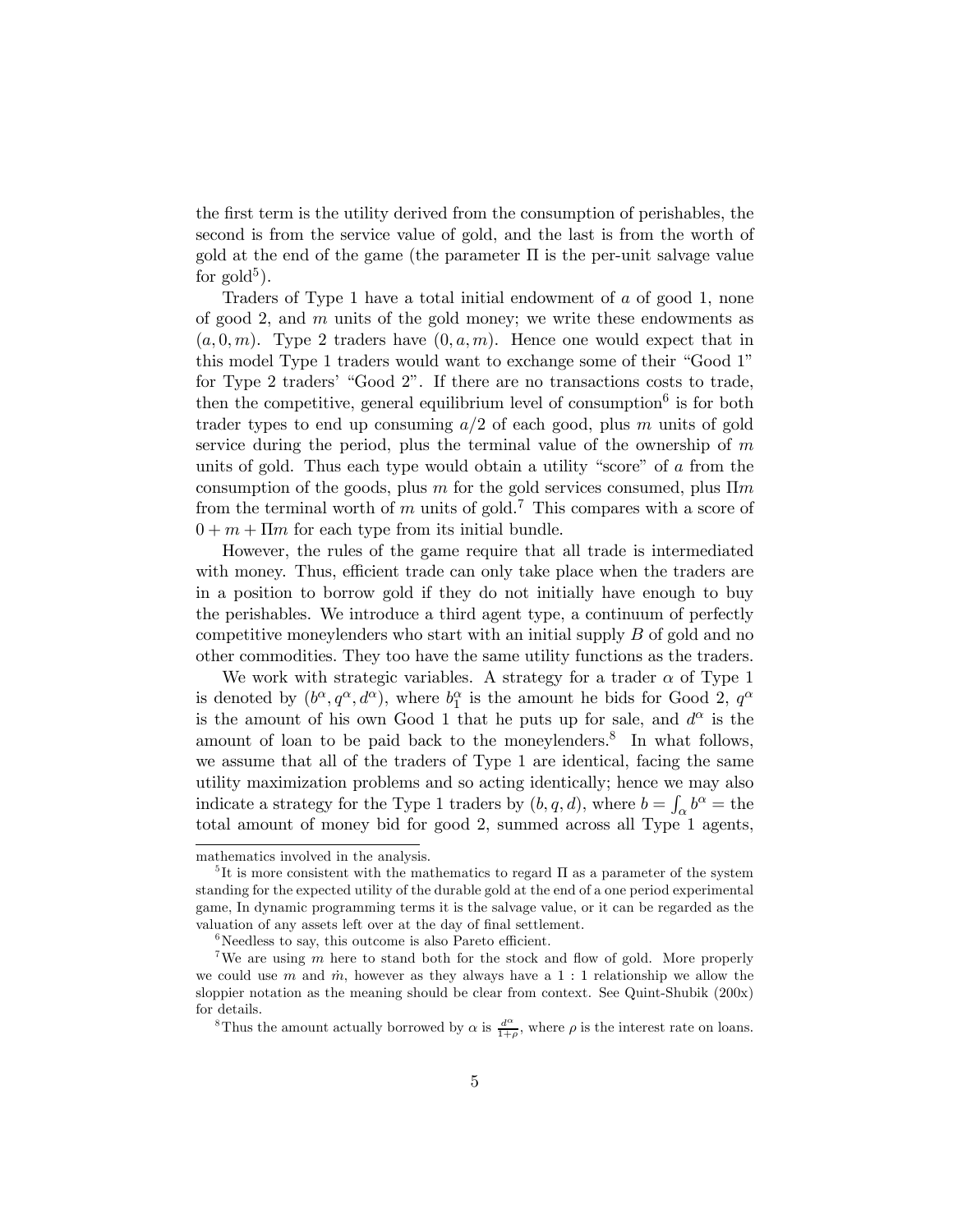$q = \int_{\alpha} q^{\alpha}$  = the total amount of Good 1 offered for sale, also summed across all Type 1 agents, and  $d = \int_{\alpha} d^{\alpha} =$  the total amount of loan to be paid back by the Type 1 traders to the moneylenders. For now on, we will use this "aggregate" convention for strategies — if one wishes to recover an individual trader's strategy from  $(b, q, d)$ , all one needs to do is to divide through by the measure of the set of Type 1 traders. We believe this convention for strategies will help make the overall presentation easier to follow.<sup>9</sup>

For further simplicity, we assume that borrowing is essentially instantaneous followed by trade. Thus, when the lenders lend gold, they lend it for the whole period, to be paid back at the "settlement time" at the end of the period.<sup>10</sup>

We assume that the measure of the set of traders of either type, as well as that of the set of lenders, is  $1.^{11}$ 

The objective function for the traders of Type 1 is:

$$
\max_{b,q,d} 2\sqrt{(a-q)\frac{b}{\overline{p}}} + \left(m + \frac{d}{1+\rho} - b\right) + \Pi\left(m + \frac{d}{1+\rho} - b + pq - d\right) \tag{1}
$$

Here the parameters p and  $\bar{p}$  are the prices for the two goods,  $\rho$  is the interest rate on loans, and Π is the per unit salvage value parameter for the gold money.<sup>12</sup> Thus, the first term above is the utility of consumption of the perishables, the second the utility from the service value of gold over the period, and the last term the salvage value of gold. We remark that a more precise model here would also include a default penalty term, but here we assume that default penalties are so great that the traders are essentially forbidden to go bankrupt.

<sup>&</sup>lt;sup>9</sup>The reader will also note that the quantity  $m$  defined before is really a total amount of money initially owned by the continuum of traders, i.e.  $m = \int m^{\alpha}$ , where  $m^{\alpha}$  represents the amount of money initially held by trader  $\alpha$ . Similarly,  $\alpha$  denotes the aggregate endowment of perishable across the continuum of individuals.

 $10$  See Quint and Shbuik (200x) for a detailed discussion of the distinction between consumption and transactions use of gold.

<sup>&</sup>lt;sup>11</sup> Realistically the measures sould be of the order of  $10,000:1$  or more depending upon he society.

<sup>&</sup>lt;sup>12</sup>If the economy were stationary then we could imagine a discount rate  $\beta$  for which  $\Pi = \frac{\beta}{1-\beta}$  and  $1+\rho = \frac{1}{\beta}$ .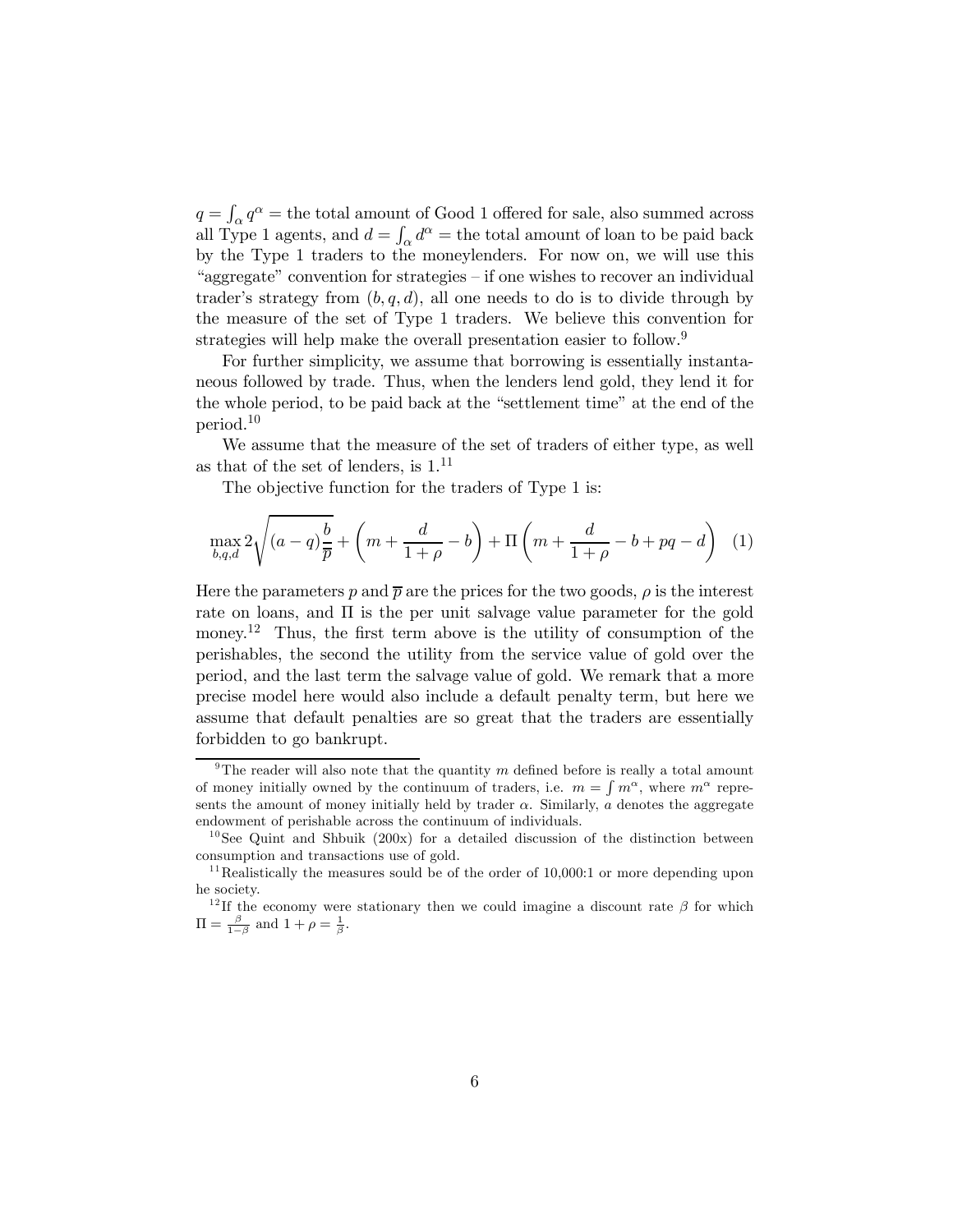The constraints on the optimization are:

$$
m + \frac{d}{1+\rho} - b \ge 0 \qquad (\lambda) \text{ (cash flow constraint)} \tag{2}
$$

$$
m + \frac{d}{1+\rho} - b + pq - d \ge 0 \qquad (\mu) \text{ (budget constraint)} \tag{3}
$$

$$
b, d \ge 0, 0 \le q \le a \tag{4}
$$

The constraint  $(\lambda)$  is the *cash flow constraint*, i.e., the requirement that there must be enough cash on hand to make all bids. The constraint  $(\mu)$  is the *budget constraint*, i.e., the requirement that all debts must be paid back at the end of the game.

Similarly, the optimization problem for the Type 2 traders is

$$
\max_{\overline{b},\overline{q},\overline{d}} 2\sqrt{(a-\overline{q})\frac{\overline{b}}{p}} + \left(m + \frac{\overline{d}}{1+\rho} - \overline{b}\right) + \Pi\left(m + \frac{\overline{d}}{1+\rho} - \overline{b} + \overline{p}\overline{q} - \overline{d}\right)
$$
\ns.t.  $m + \frac{\overline{d}}{1+\rho} - \overline{b} \ge 0$   $(\overline{\lambda})$   
\n $m + \frac{\overline{d}}{1+\rho} - \overline{b} + \overline{p}\overline{q} - \overline{d} \ge 0$   $(\overline{\mu})$   
\n $\overline{b}, \overline{d} \ge 0, 0 \le \overline{q} \le a.$ 

where the notation should be apparent.

The lenders in this model are private capitalists. They lend but do not accept deposits. Since they act both as consumers and as moneylenders, their decision variables are  $b_1^*$  (the total amount bid by lenders for good 1),  $b_2^*$  (the total amount bid by lenders for good 2), and  $g$  (the total amount of gold lent to traders). Since there is a continuum of lenders, these variables represent aggregations of identical individual lenders' strategies, much as the traders' variables do.

The optimization for the lenders is:

$$
\max_{b_1^*,b_2^*,g} 2\sqrt{\frac{b_1^*}{p}\frac{b_2^*}{\overline{p}}} + (B - b_1^* - b_2^* - g) + \Pi (B - b_1^* - b_2^* + \rho g) \tag{5}
$$

s.t. 
$$
B - b_1^* - b_2^* - g \ge 0
$$
 (6)

$$
b_1^*, b_2^*, g \ge 0. \tag{7}
$$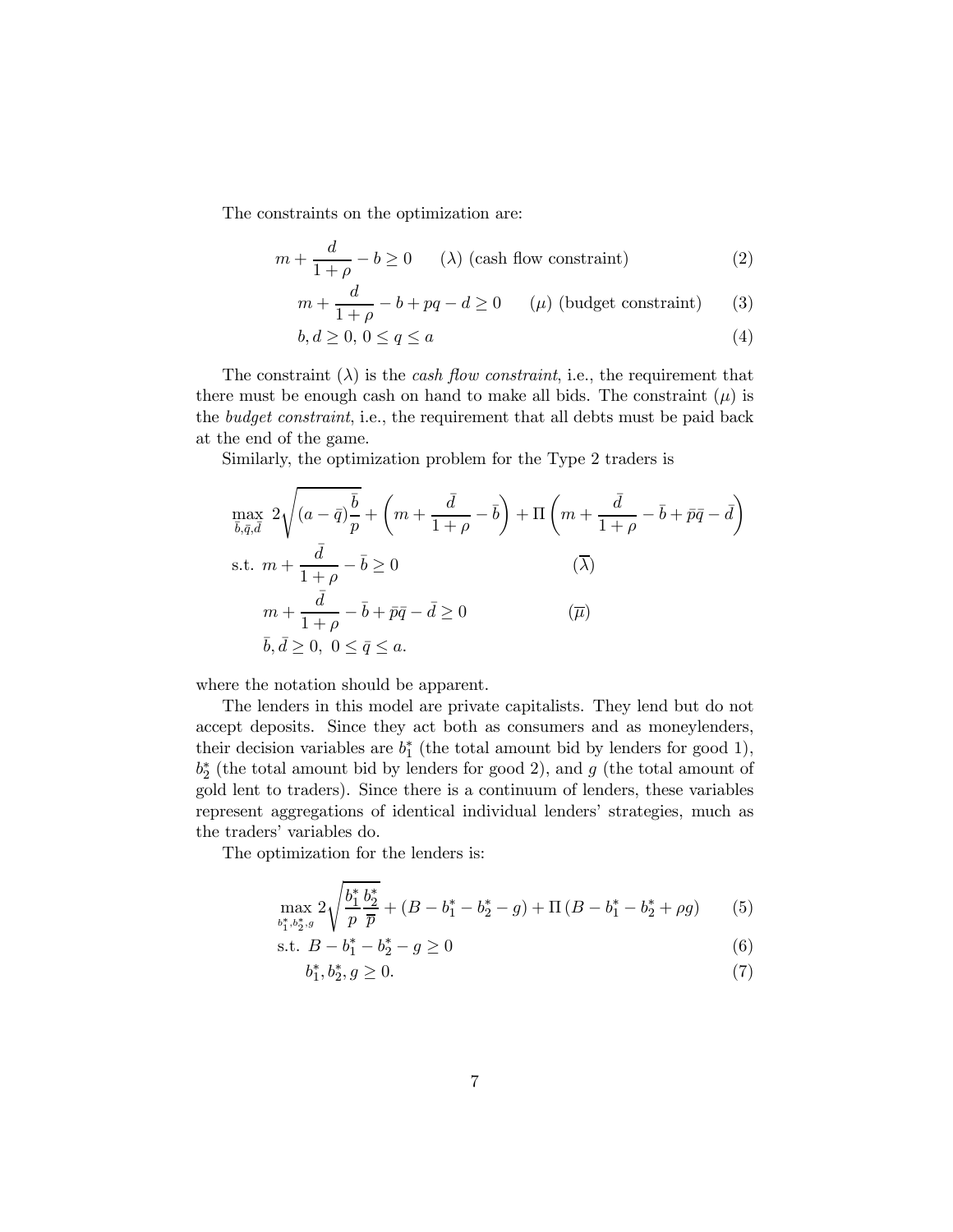Finally, the balance conditions for price are

$$
p = \frac{\overline{b} + b_1^*}{q} \tag{8}
$$

$$
\overline{p} = \frac{b + b_2^*}{\overline{q}} \tag{9}
$$

while that for the interest rate is

$$
1 + \rho = \frac{d + \overline{d}}{g}.\tag{10}
$$

#### 3.2 Results

In Appendix A, we solve the model for two cases. First, in "Case 1," the traders begin with little gold but the lenders have a lot, i.e.  $m$  is small and  $B$  is large. This gives tight cash flow and budget constraints for the traders, but loose cash flow constraints for the lenders. In "Case 2", both  $m$  and  $B$  are small – and so all constraints for both traders and lenders are tight. The two cases above allow us to consider set values of  $m$  and  $\Pi$  (namely  $m = 0$  and  $\Pi = 1$ , while allowing B to range over an interval of values. The dividing line between Case 1 and Case 2 is where  $B = a/2$ .

In both cases, we shall see that the money interest rate is always at least one. This reflects the marginal value of consumption of the services of gold, which is 1. When gold is in short supply, the interest rate increases from 1, reflecting the intensity of the shortage.

Finally, in both cases, we note that the consumption levels of the perishables is not Pareto efficient.<sup>13</sup>

#### Example 1

If  $B = 2a$ , we are in Case 1 above. Our calculations yield  $p = \overline{p} = 1/2$ ,  $\rho = 1, d = \overline{d} = a/4, b = \overline{b} = a/8, q = \overline{q} = a/2$ , and the money lenders lend  $q = a/4$ . Hence the consumption by each trader type is  $a/2$  of "their own" perishable, and  $a/4$  of the "other" perishable. The bids of the money lenders are  $b_1^* = b_2^* = a/8$ , and so the consumption of the money lenders is  $a/4$  of each of the perishables. The final distribution of resources is  $(\frac{a}{2}, \frac{a}{4}, 0)$ ,  $(\frac{a}{4}, \frac{a}{2}, 0)$ , and  $(\frac{a}{4}, \frac{a}{4}, 2a)$  The utilities to the two trader types are given by  $2\sqrt{\frac{a}{2}}$  $\frac{\overline{a}}{4}+0=\frac{\sqrt{2}a}{2}$ , while that for the moneylenders is  $2\sqrt{\frac{a}{4}}$  $\frac{\overline{a}}{4} + \frac{3a}{2} + \Pi(2a) = 4a.$ Example 2

 $13$  In our models, consumption of perishables is Pareto efficient iff each of the three types of consumer (i.e., the two trader types and the lenders) consume equal amounts of Good 1 and Good 2.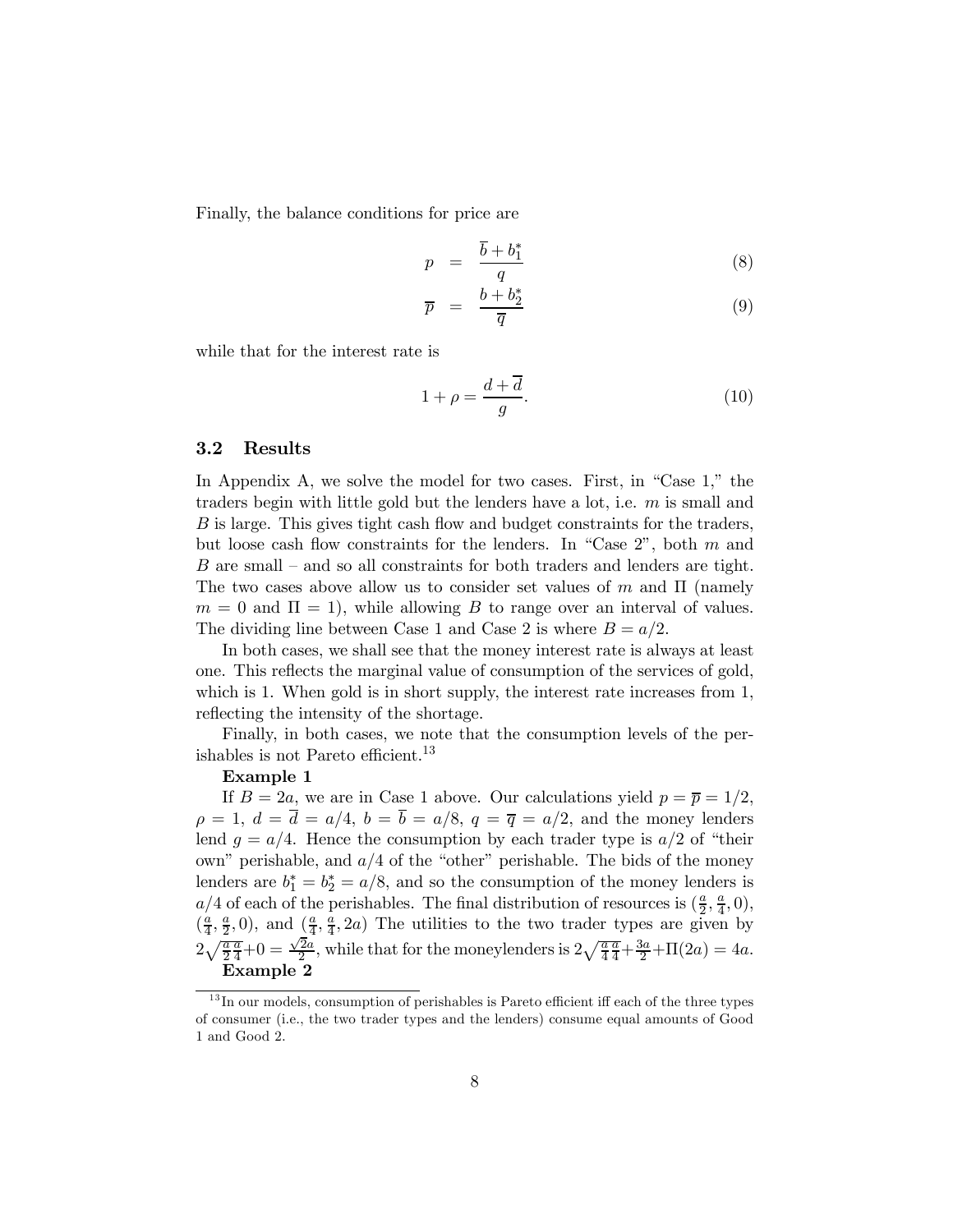Suppose there were far less gold in the system, let us limit it to  $B = a$ ; the solution will differ from Example 1 only in the payoff for the money lenders that is now reduced to  $2\sqrt{\frac{a}{4}}$  $\frac{\overline{a}}{4} + \frac{a}{2} + \Pi(a) = 2a$ . We are still in Case 1.

#### Example 3

Suppose there were still less gold in the system, let it be  $B = a/4$ ; this now puts us into "Case 2" from the analysis in Appendix A. Now we have  $p = \bar{p} = 1/4$ ,  $\rho = 3$ ,  $d = \bar{d} = a/8$ ,  $b = \bar{b} = a/32$ ,  $q = \bar{q} = a/2$ , and the money lenders lend  $g = a/16$ . Hence the consumption by each trader type is  $a/2$  of "their own" perishable, and  $a/8$  of the "other" perishable. The bids of the money lenders are  $b_1^* = b_2^* = 3a/32$ , and so the consumption of the money lenders is  $3a/8$  of each of the perishables. The final distribution of resources is  $(\frac{a}{2}, \frac{a}{8}, 0), (\frac{a}{8}, \frac{a}{2}, 0),$  and  $(\frac{3a}{8}, \frac{3a}{8}, \frac{a}{4})$  The utilities to the two trader types are given by  $2\sqrt{\frac{a}{2}}$  $\frac{\overline{a}}{8} + 0 = \frac{\overline{a}}{2}$ , while that for the moneylenders is  $2\sqrt{\frac{3a}{8}}$ 8  $\frac{3a}{8} + 0 + \Pi(\frac{a}{4}) = a$ . The interest rate  $\rho = 3$  is above 1 to reflect the shadow price of the shortage of gold.

#### 3.3 Model 1b: Sell-All

Here we consider a sell-all version of Model 1a. Now, when traders come to the perishable goods' market, they must first sell off all of their endowments, and then buy back all they consume. Since they are selling and buying more, their need for money increases.

The notation for the model is similar to that of Model 1a, except for the traders' decision variables. For trader type 1, they are  $b_1$  (the total amount bid for perishable good  $#1$ , summed over all type 1 traders),  $b_2$  (the amount bid for perishable good  $#2$ , again summed over all type 1 traders), and d (as in Model 1a, the total amount of loan to be paid back to the lenders). Note that we no longer have  $q$  as a strategic variable, because the amount of perishables put up for sale is no longer a decision.

The optimization for the traders of type 1 is

$$
\max_{b_1, b_2, d} 2\sqrt{\frac{b_1}{p} \frac{b_2}{\bar{p}}} + m + \frac{d}{1+\rho} - b_1 - b_2 + pa
$$
  
+
$$
\Pi \left( m + \frac{d}{1+\rho} - b_1 - b_2 + pa - d \right)
$$
 (11)

s.t. 
$$
m + \frac{d}{1+\rho} - b_1 - b_2 \ge 0
$$
 (1) (cash flow constraint) (12)

$$
m + \frac{d}{1+\rho} - b_1 - b_2 + pa - d \ge 0 \qquad (\mu) \text{ (budget constraint)}(13)
$$

$$
b_1, b_2, d \ge 0 \tag{14}
$$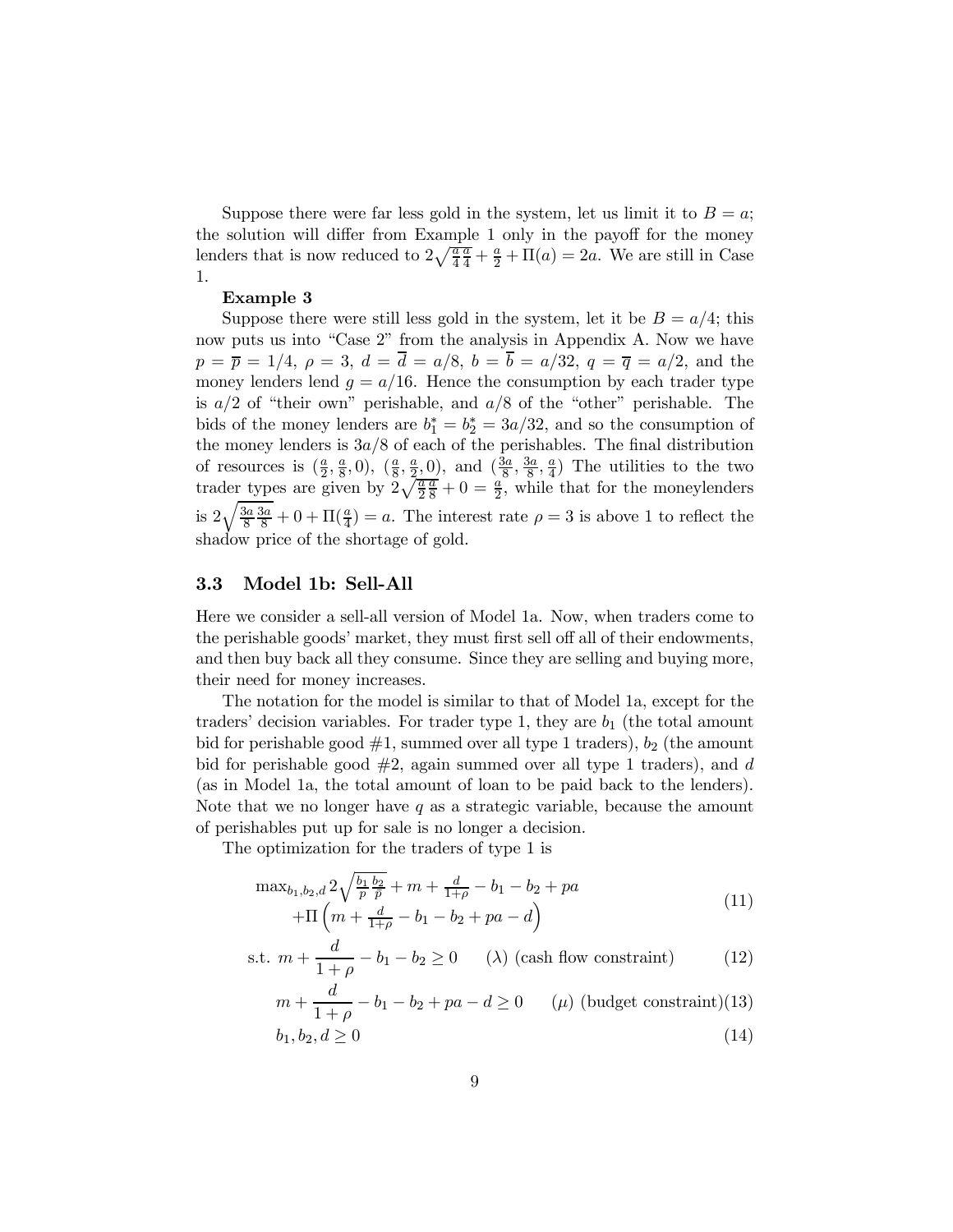There is a similar optimization for the traders of Type 2, with decision variables  $b_1$ ,  $b_2$ , and  $d$ . For the money lenders, the optimization is precisely as before, namely:

$$
\max_{b_1^*,b_2^*,g} 2\sqrt{\frac{b_1^*}{p}\frac{b_2^*}{\overline{p}}} + (B - b_1^* - b_2^* - g) + \Pi\left(B - b_1^* - b_2^* + \rho g\right) \tag{15}
$$

s.t. 
$$
B - b_1^* - b_2^* - g \ge 0
$$
 (16)

$$
b_1^*, b_2^*, g \ge 0. \tag{17}
$$

Finally, we have the balance conditions  $p = \frac{b_1 + b_1 + b_1^*}{a}$ ,  $\bar{p} = \frac{b_2 + b_2 + b_2^*}{a}$ , and  $1 + \rho = \frac{d+d}{g}.$ 

#### 3.4 Results

In Appendix B, we solve the model for the special case where  $m$  is small. We again have two cases, depending up whether constraint  $(\lambda^*)$  is tight – for high values of  $B$  (Case 1) it is not, while for low values of  $B$  (Case 2) it is. The operational differences between Models 1a and 1b can be illustrated by comparing the same set of three examples, all with  $\Pi = 1$  and  $m = 0$ . We note that with sell-all, the dividing line between Case 1 and Case 2 falls at a higher value of B, namely  $B = a$ .

Also, note that in both cases the consumption of perishables is Pareto efficient. This contrasts with the buy-sell model, in which it was never efficient.

#### Example 1

Suppose  $B = 2a$ . Our calculations (in Case 1) yield  $b_1 = b_2 = \overline{b}_1 = \overline{b}_2 =$  $a/8$ ,  $p = \overline{p} = 1/2$ ,  $\rho = 1$ ,  $d = \overline{d} = a/2$ , and the money lenders lend  $g = a/2$ . Hence the consumption by each trader type is  $a/4$  of both perishables. The bids of the money lenders are  $b_1^* = b_2^* = a/4$  and so the consumption of the money lenders is  $a/2$  of each of the commodities. The final distribution of resources is  $(\frac{a}{4}, \frac{a}{4}, 0), (\frac{a}{4}, \frac{a}{4}, 0),$  and  $(\frac{a}{2}, \frac{a}{2}, 2a)$ . The utilities to the two trader types are given by  $2\sqrt{\frac{a}{4}}$  $\frac{\overline{a}}{4} + \frac{a}{2} = a$ , while that for the moneylenders is  $2\sqrt{\frac{a}{2}}$  $\frac{\overline{a}}{2} + a + \Pi(2a) = 4a.$ 

#### Example 2

Suppose there were far less gold in the system, let us limit it to  $B = a$ . Now we are at the dividing line between Case 1 and Case 2, so we can use either to compute the variable values. We obtain the same values as in Example 1, except the payoff for the money lenders is now reduced to  $2\sqrt{\frac{a}{2}}$  $\frac{\overline{a}}{2} + 0 + \Pi a = 2a$ . In this example when  $B = a$  there is precisely enough money to not constrain lending.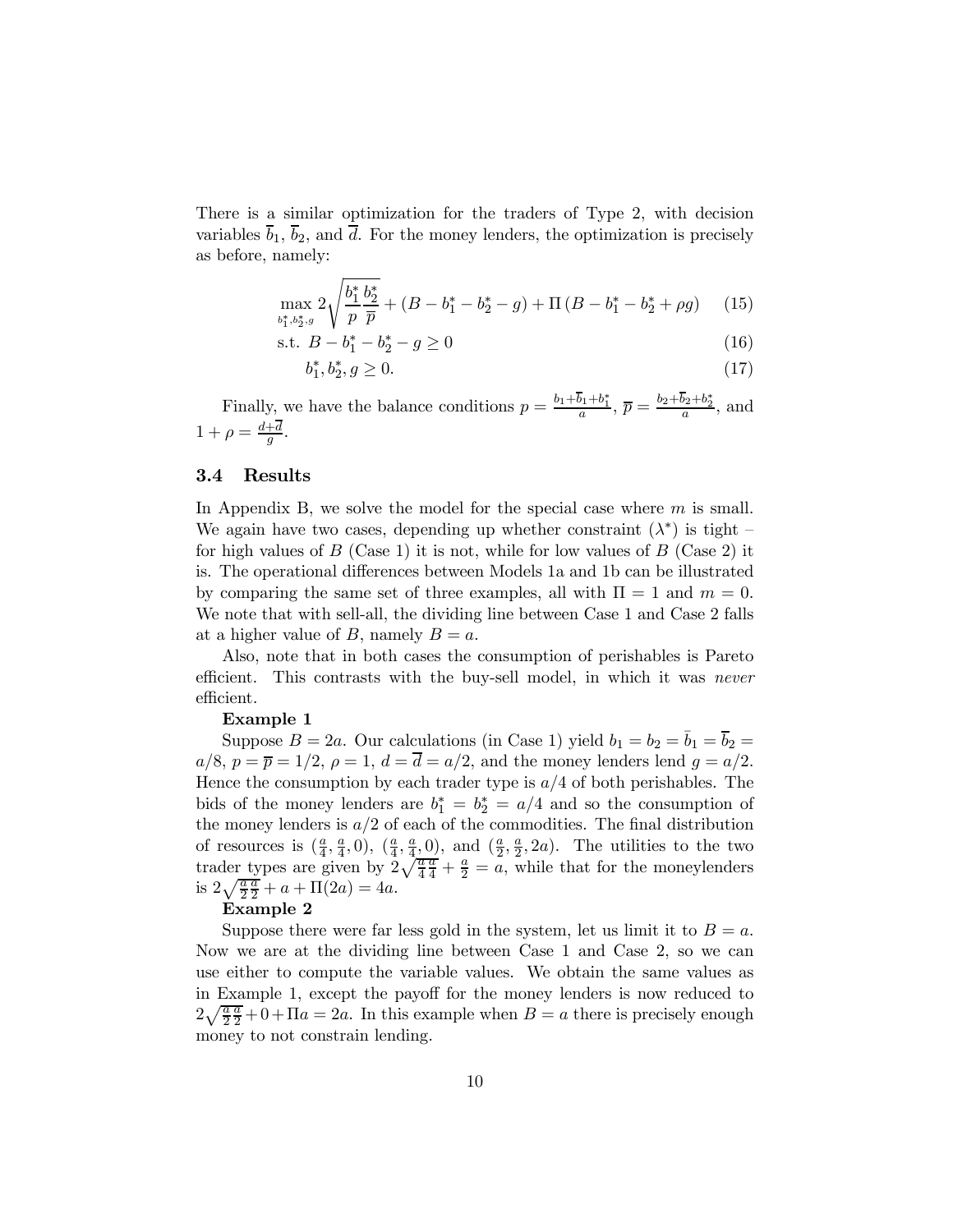#### Example 3

Suppose there were still less gold in the system, let it be  $B = a/4$ ; now we are in the interior of Case 2. We obtain  $b_1 = b_2 = \bar{b}_1 = \bar{b}_2 = a/128$ ,  $p = \bar{p} = 1/8, \, \rho = 7, \, d = d = a/8, \, b_1^* = b_2^* = 7a/64, \, \text{and the money lenders}$ lend  $g = a/32$ . The trader types consume  $(\frac{a}{16}, \frac{a}{16}, 0)$  and  $(\frac{a}{16}, \frac{a}{16}, 0)$ , while the lenders consume  $(\frac{7a}{8}, \frac{7a}{8}, \frac{a}{4})$ .

Finally, we note the high value of  $\rho$  – this reflects the high shadow price of the shortage of gold.

#### 3.5 A comparison of Models 1a and 1b

We may glean several key properties of a commodity money from these models, and from other models appearing elsewhere.

- 1. The key idea associated with "enough money"<sup>14</sup> is that the price of the rental of gold money  $(\rho)$  should be exactly its consumption value (which is 1 here).
- 2. Although "enough money" is a well defined concept, the precise mathematical conditions depend upon the institutional details of trade. The difference between the monetary requirements of the buy-sell and the sell-all models illustrates this.
- 3. Not only is the specific mechanism relevant, but so too is the speed of operation. If used in trade, the commodity money is unavailable for the whole period for consumption purposes. Quint and Shubik (2005) examine the influence of time-in-trade in detail.
- 4. The above examples show that a commodity money's elasticity of demand (as a commodity) plays a role. This aspect of utilizing a commodity that does not enter the utility function in a separable form has been studied in detail by Dubey and Shapley (1994).
- 5. When a commodity money is borrowed, even in a stationary economy, the rate of interest is strictly higher than the money's consumption value. This introduces a wedge between buying and selling prices in the buy-sell model (or any model where the individual controls her offer). This wedge does not appear in the sell-all model.

 $14\,\text{By}$  "enough money", we mean the case where there is enough money in the economy to finance efficient trade of the perishables. In Models 1a and 1b above, the "enough money" case is Case 1. See Quint-Shubik (xxxx) for details.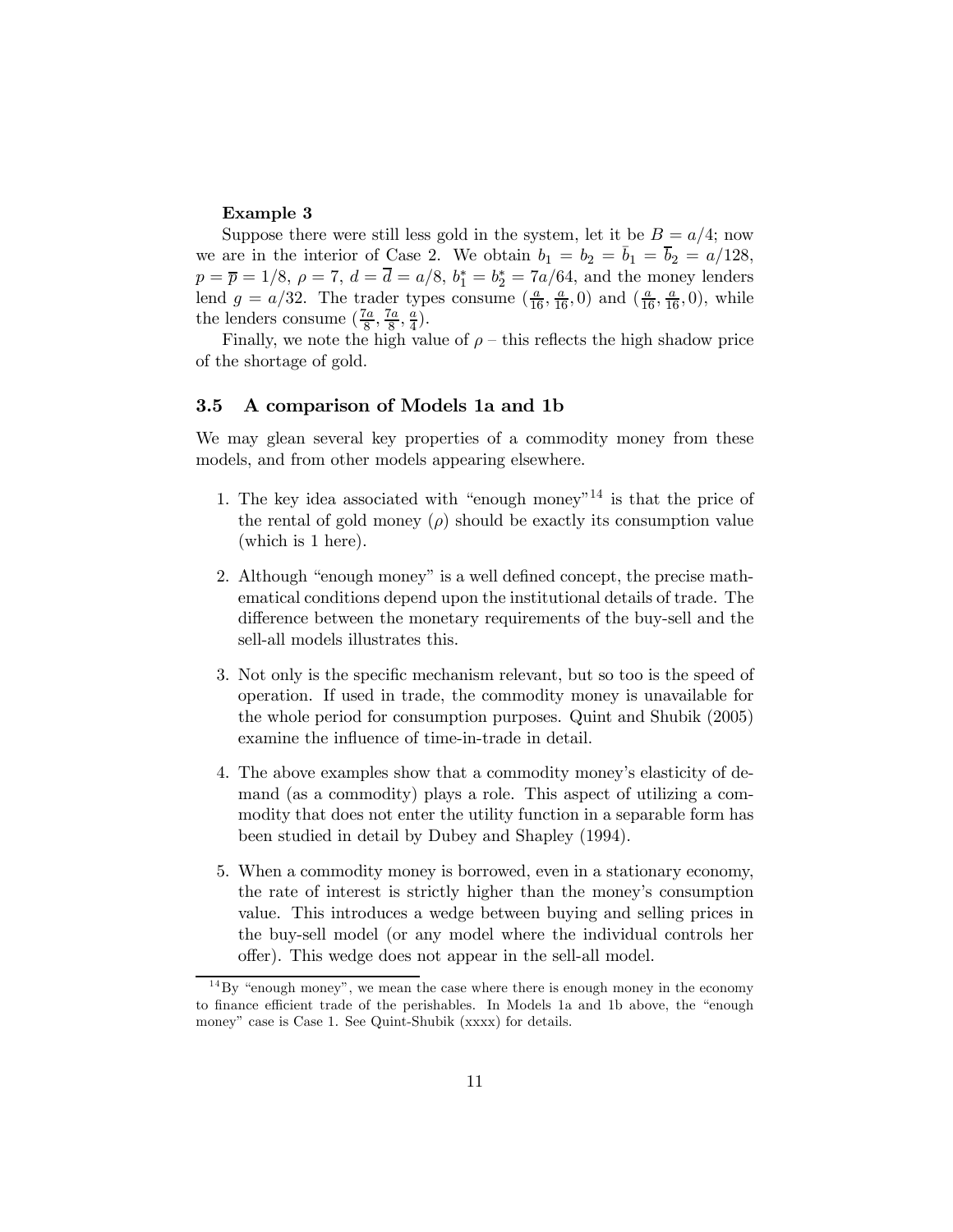#### 3.6 An aside on enough commodity money

The selection of a commodity money depends upon physical properties, such as portability, cognizability, and durability. It also involves problems in the sensitivity of the elasticity of relative prices as its quantity changes. In our models, we assume the commodity money enters the utility function as a linear separable term. If we drop this assumption, new difficulties appear – consider the following example of a sell-all economy where we show that the commodity money can never be in suffiecient supply to support competitive prices and distribution.

Suppose that initial holdings of three goods (by the three agent types) are  $(3,0,0), (0,3,0),$  and  $(0,0,3),$  and all agents have the same utility function

$$
U(x, y, m) = \frac{1}{3}(xy\dot{m})^{\frac{1}{3}} + \Pi m
$$

The first two goods are perishables, while the third good is a durable and has been selected as the money. The second term is the expected utility of the left over durable, where  $\Pi$  is an exogenous parameter. For the example assume  $\Pi = 1$ .

It is easy to see that the general equilibrium solution calls for symmetric prices  $(p, p, p)$  and a distribution of  $(1, 1, 1)$  of the commodities to each trader type. Since the transaction structure is sell-all, and the game with money is to achieve the CE outcome, each of the first two trader types would need to borrow  $2p + 1$  units of the monetary commodity to buy the distribution  $(1, 1, 1)$ . But they only have an income of 3p each. Thus, if  $p < 1$  the types do not have enough money to pay back their loans. On the other hand, if  $p \geq 1$ , the lenders do not have  $2 \times (2p + 1)$  in cash to lend.

Can this be cured by giving the money lenders more money? We answer "no", by virtually the same argument. Suppose the lenders had some amount  $m > 3$ . We note that for an arbitrary m the competitive equilibrium prices and quantities become  $(\frac{mp}{3}, \frac{mp}{3}, p)$  and  $(1, 1, \frac{m}{3})$  respectively. The trader types each need  $\frac{2mp}{3} + \frac{m}{3}$  in cash in order to buy the distribution  $(1, 1, \frac{m}{3})$ . They each have income  $mp$ . Hence if  $p < 1$  the types do not have enough money to pay back their loans. And again if  $p \geq 1$ , the lenders do not have  $2 * (\frac{2mp}{3} + \frac{m}{3})$  in cash to lend.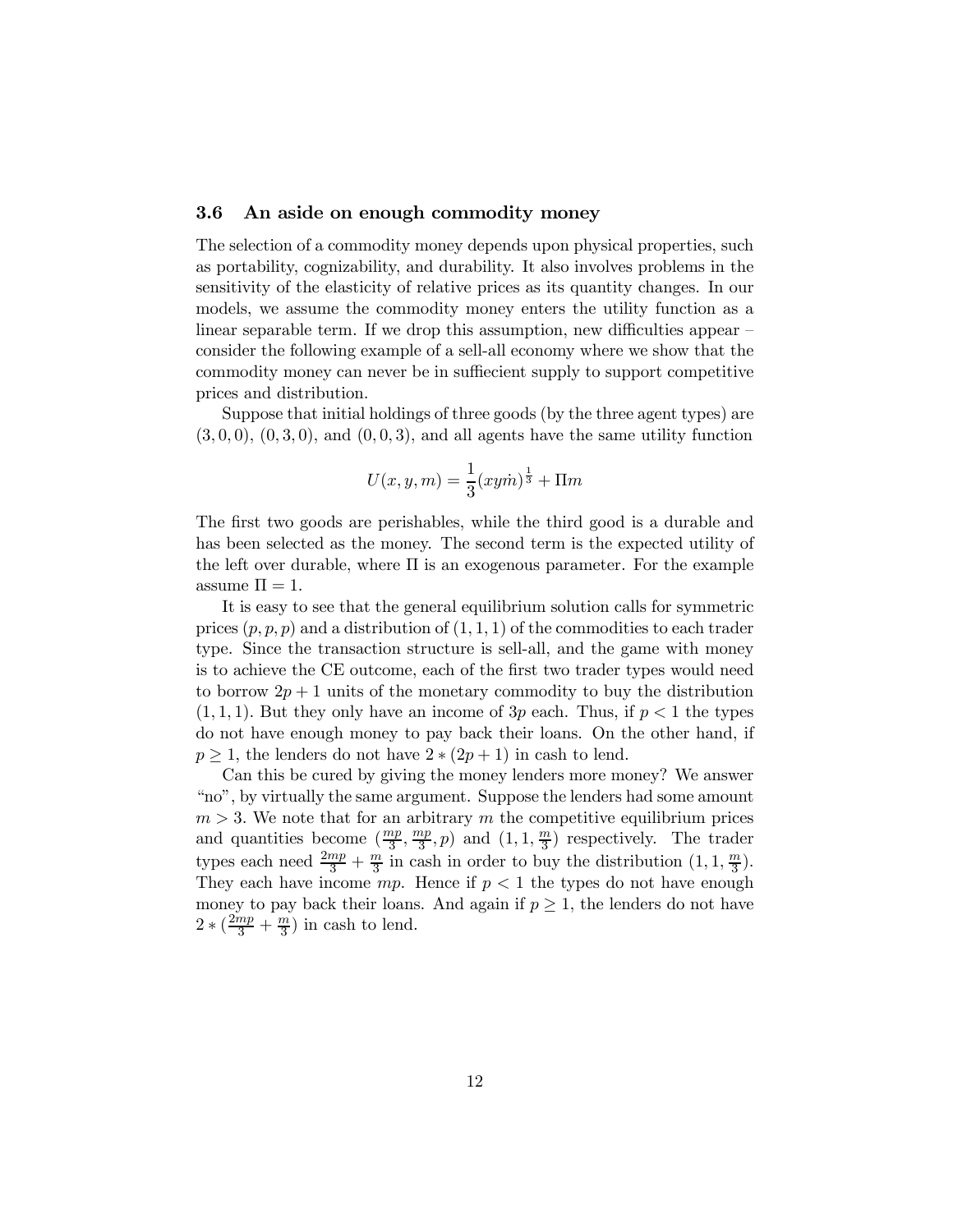### 4 Model 2: Trade with Demonetized Gold and Transaction Strips

We now analyze the model of the above (buy-sell) economy after gold has been demonetized. The physical asset gold is stripped of its monetary function. The old money lenders become paper money lenders/gold merchants. We use the term "strips" here to suggest that when a real asset A has more than one function, one might be able to modify the rules of the game to strip A of that function, while creating object B that takes it over. The legal modifications are many and subtle but the principle is relatively simple.

#### 4.1 The three uses of monetary gold

A monetary gold has at least three uses:

- 1. A store of value (a property shared with all other durables)
- 2. A provider of consumption or production services (a property shared with all other durables)
- 3. A provider of transaction services.<sup>15</sup>

At any particular time, a monetary gold can only provide one of the last two services.

#### 4.2 The Demonetization

A society that utilizes gold as money can switch to paper money, maintain full ownership claims of all agents, and provide transaction services to its members. It can accomplish this by stripping gold of its use in transactions and giving all owners of gold a paper (or other) symbolic claim to the gold, on a one-to-one basis. Thus against the  $B$  units of gold a piece of paper (a "gold certificate") inscribed with the legend "This is one unit of transactions gold" can be used instead of the gold itself to provide payment.

Of course, the gold owners still have the gold, which has value as a durable good (but not as a money). In an ideal world with no exogenous uncertainty and no opportunity for any individuals to print more transaction strips,<sup>16</sup> the gold is now freed up for use in production or consumption

 $15A$  fourth use is as a numeraire and a fifth use is as scalar measure of value; but these are not particularly germain to this discussion.

<sup>&</sup>lt;sup>16</sup>Thereby violating the 1:1 relationship or the 100% reserves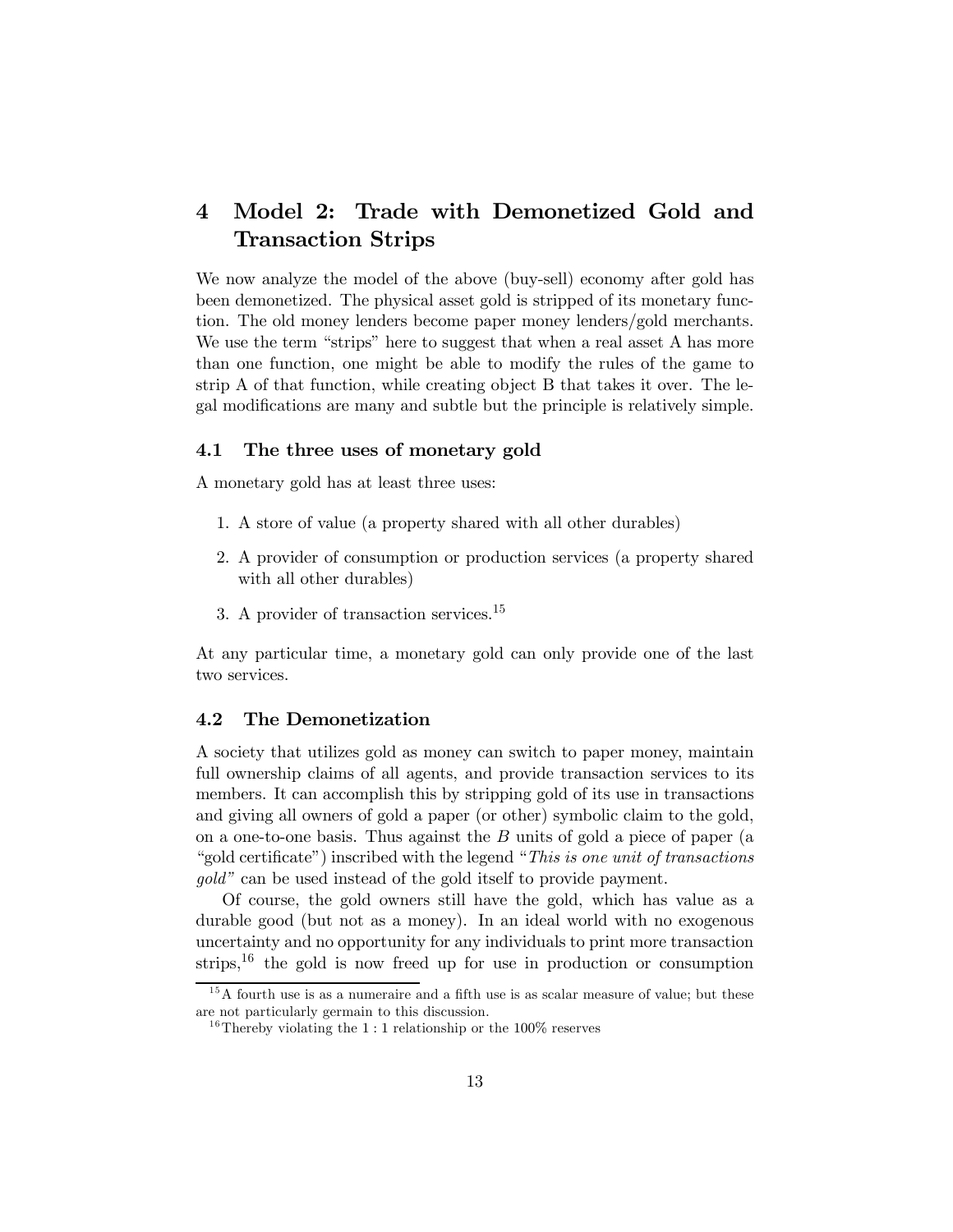services, or to lease to others. And while the demonetization has stripped their gold of its use in market transactions, the owners are given two financial instruments that compensate for the loss. The first is the paper described above. The second is a call on gold that can be exercised at the time of settlement. For now we ignore the call feature, but we discuss it later in Section 4.6.

In the new economy, the initial endowments now become  $(a, 0, m, m)$  for the Type 1 traders,  $(0, a, m, m)$  for the Type 2 traders, and  $(0, 0, B, B)$  for the paper moneylenders/gold merchants (hereafter called "lender-merchants"). In each of these endowment vectors, the first two entries are the endowments of the two perishables, the third entry is that of gold (now without its monetary function), and the fourth entry is the amount of "strip" or separated asset issued against the gold to replace it for transactions services. This is in essence a 100% reserves system. The original Bank of Amsterdam appears to have paid in notes backed by its gold in this manner.

The specifics of how the paper is issued are a matter of the rules of the game, which depend upon the laws of the society. There are several ways in which this can happen. Perhaps the most obvious is by means of a warehouse receipt. An individual depositing an amount of gold is presented with a warehouse paper receipt for that amount. But if this paper is non-negotiable, it remains as two-party paper and cannot be utilized in transactions (because it cannot be transferred to a third party). But this restriction is a matter of the rules of the game – a legal system can recognize the legality of third party utilization, at which point the warehouse receipts can be utilized as a money if they are universally accepted in payment.

#### 4.3 Demonetized Gold, No Central Bank

We modify the previous buy-sell economy (Model 1a). The initial conditions have been specified above. There is now an extra market for gold, which is also buy-sell. Thus, the traders must specify both the amount of perishable they wish to put up for sale, as well as an amount of gold they wish to put up for sale. All trade must be intermediated with paper money backed by gold.

The objective function for the traders of Type 1 is:

$$
\max_{b,q,d,b_3,q_3} 2\sqrt{(a-q)\frac{b}{\overline{p}}} + \left(m + \frac{b_3}{p_3} - q_3\right) + \Pi_1\left(m + \frac{d}{1+\rho} - b_1 - b_3 + pq + p_3q_3 - d\right) + \Pi_2\left(m + \frac{b_3}{p_3} - q_3\right)
$$
\n(18)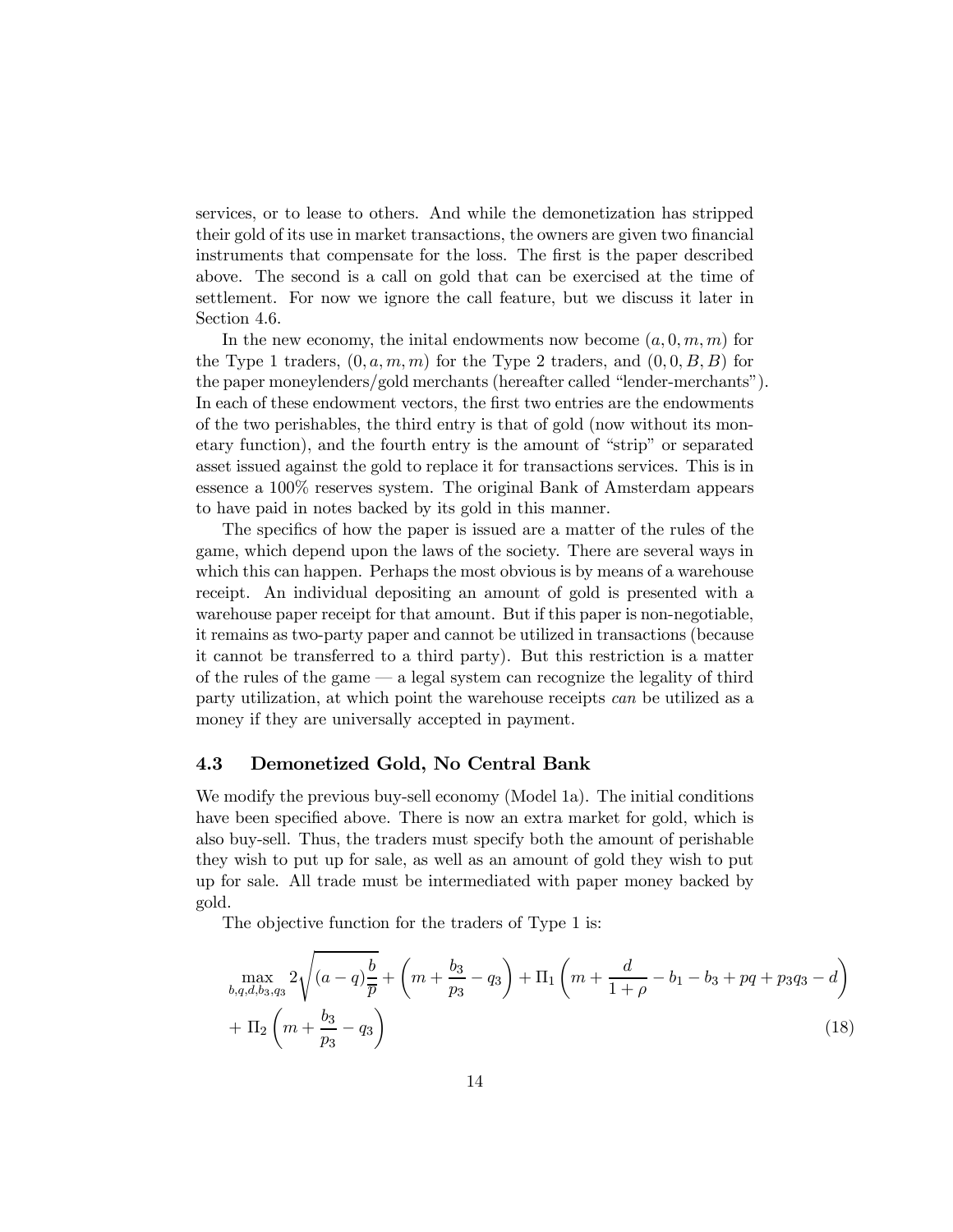Here the decision variables  $b$  and  $b_3$  denote the total amounts bid for good 2 and gold respectively, q and  $q_3$  the amounts of good 1 and gold put up for sale respectively, and  $d$  is the amount of loan to be repaid to the lenders.<sup>17</sup> The p and  $\bar{p}$  are the prices for the two goods,  $p_3$  is the price of gold,  $\rho$  is the interest rate on loans,  $\Pi_1$  is the per unit salvage value parameter for the strips, and  $\Pi_2$  is the per unit salvage value for gold. Thus, the first term above is the utility of consumption of the perishables, the second the utility from the consumption value of the services of gold for the period, the third term is the salvage (terminal) value for left over gold certificates, and the last term is the salvage value for the asset gold. Since they are modeled as non-depreciating durables, both gold and gold certificates will be left over at the period of final settlement.<sup>18</sup>

The optimizations for the traders and the lender-merchants differ only because their initial endowments. Technically, any individual holding gold could lend the strips she is given and thus could have a lending strategy; however we have specified our initial conditions to be such that the traders would never lend and the lender-merchants would never borrow.

The constraints on the optimization for the traders of Type 1 are:

$$
m + \frac{d}{1+\rho} - b - b_3 \geq 0 \quad (\lambda) \tag{19}
$$

$$
m + \frac{d}{1+\rho} - b - b_3 + pq + p_3q_3 - d \geq 0 \quad (\mu)
$$
 (20)

$$
b, b_3, d \ge 0, 0 \le q_3 \le m \tag{21}
$$

The constraints  $(\lambda)$  and  $(\mu)$  are the cash flow and budget constraints as in Model 1a.

The optimization problem for the Type 2 traders is similar.

The continuum of lender-merchants act both as consumers and as moneylenders. Their decision variables are  $b_1^*, b_2^*$  (the total amount they bid for goods 1 and 2),  $b_3^*$  (the total amount bid they bid for gold),  $q_3^*$  (the total amount of gold they put up for sale), and  $q$  (the total amount of gold strips

<sup>&</sup>lt;sup>17</sup>We point out that the variables  $b, q, d, b_3$ , and  $q_3$  each represent aggregations of identical individual traders' strategies — see Section 3.1 for details.

 $1<sup>8</sup>$ As before we note that a more precise model here covering all positions in the feasible payoff space would also include a default penalty term; and that here we assume that default penalties are so great that the traders are essentially forbidden to go bankrupt.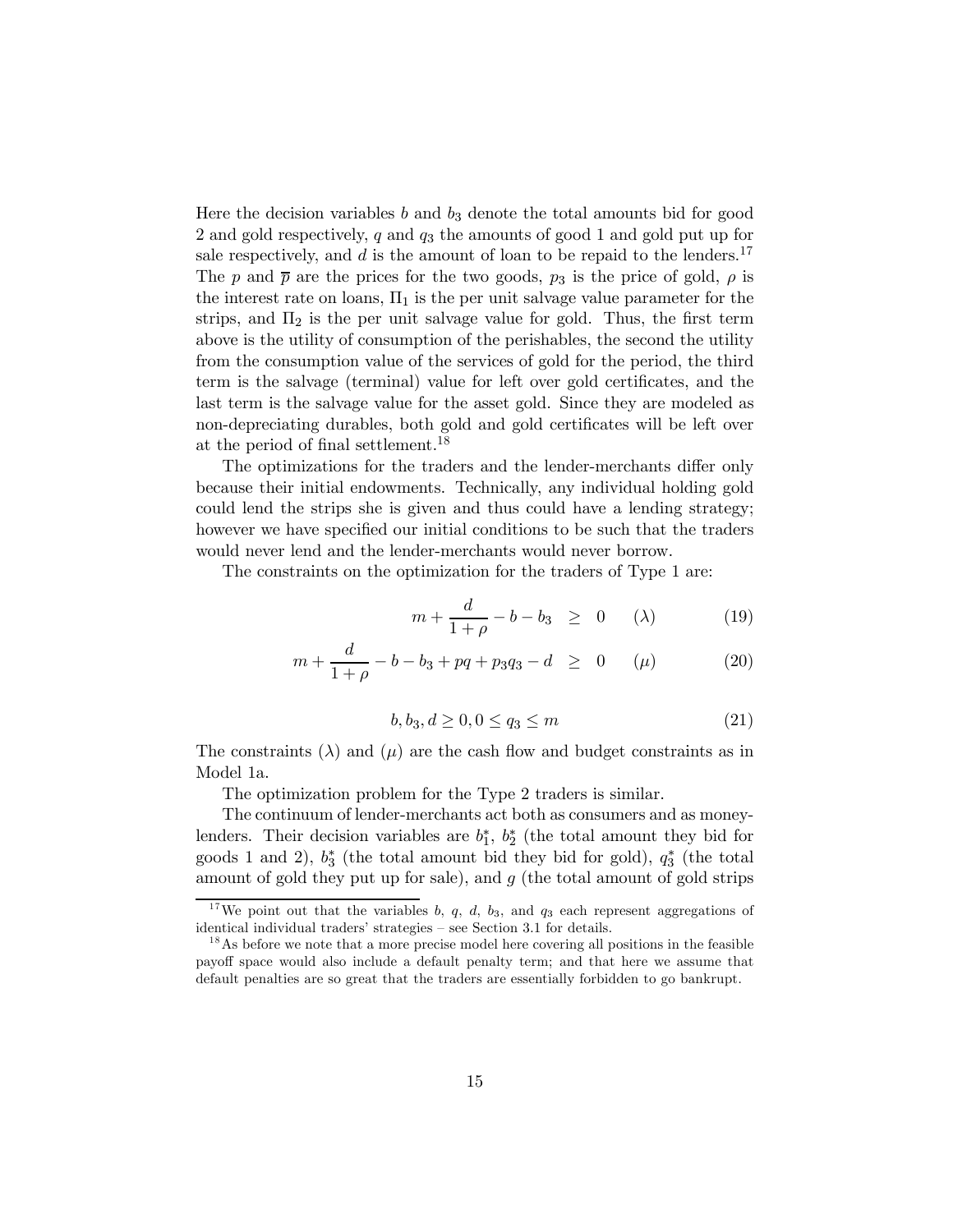lent to traders). Their optimization is:

$$
\max_{b_1^*, b_2^*, b_3^*, q_4^*, g} 2\sqrt{\frac{b_1^*}{p} \frac{b_2^*}{\overline{p}}} + \left(B + \frac{b_3^*}{p_3} - q_3^*\right) + \Pi_1\left(B - b_1^* - b_2^* - b_3^* + p_3q_3^* + \rho g\right) + \Pi_2\left(B + \frac{b_3^*}{p_3} - q_3^*\right)
$$
\n(22)

s.t. 
$$
B - b_1^* - b_2^* - b_3^* - g \ge 0
$$
 (23)  
 $b_1^* + b_2^* + b_3^* \ge 0, 0 \le a_1^* \le B$  (24)

$$
b_1^*, b_2^*, b_3^*, g \ge 0, \ 0 \le q_3^* \le B \tag{24}
$$

Finally, the balance conditions for price are

$$
p = \frac{\bar{b} + b_1^*}{q} \tag{25}
$$

$$
\overline{p} = \frac{b + b_2^*}{\overline{q}} \tag{26}
$$

$$
p_3 = \frac{b_3 + \overline{b}_3 + b_3^*}{q_3 + \overline{q}_3 + q_3^*}
$$
 (27)

while that for the interest rate is

$$
1 + \rho = \frac{d + \overline{d}}{g}.\tag{28}
$$

We call the above "Model 2".

#### 4.4 An extra constraint concerning the sale of strips

In our formulation above a conceptual problem emerges concerning the sale of strips. If a strip is backed by gold, then the money lenders cannot be permitted to offer more strips than they have gold on hand — otherwise some of their lending would be unbacked by the 100% reserves of this system. This introduces the extra constraint

$$
g \leq B - q_3^*
$$

This extra constraint is satisfied in all three examples below.19

 $19$  More generally, if there is a reserve requirement of  $k$  (expressed as a proportion), then the extra constraint would be  $kg \leq B - q_3^*$ . Since the three examples all satisfy this with  $k = 1$ , necessarily they all satisfy this with any lower values of k.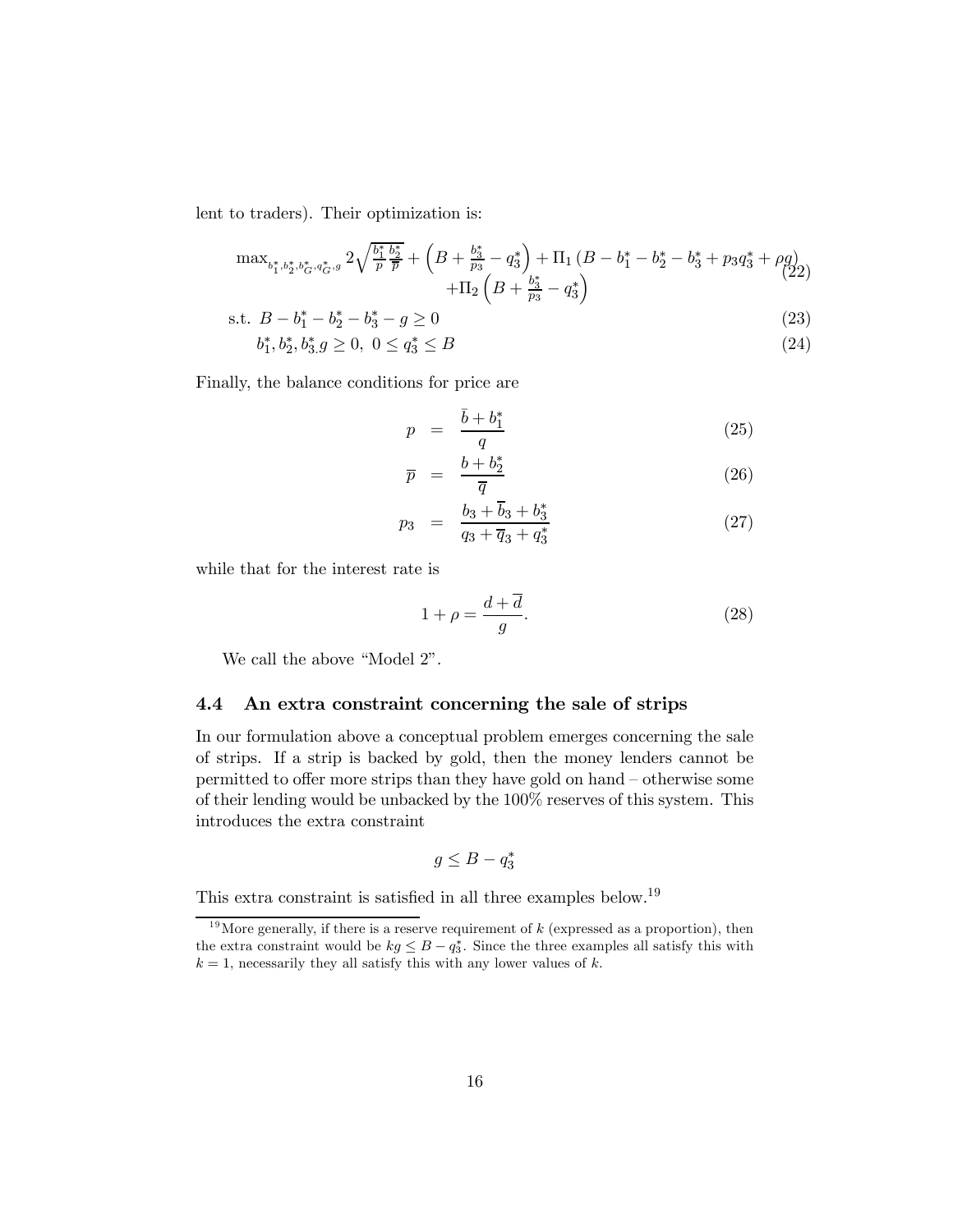#### 4.5 Results

In Appendix B we solve the model, again for the case where  $m$  is small. With small  $m$ , we may assume the traders' cash flow and budget constraints are both tight. In addition, we may assume that the traders do not sell gold  $(q_3 = 0)$  and the lender-merchants do not buy gold  $(b_3^* = 0)$ .

There are again two cases, depending on the value of  $B$ . For higher values of  $B$ , we assume that the lender-merchants' cash flow constraint is loose. In the second case, with lower values of  $B$ , we assume that this constraint is tight, and that the gold market is inactive.

We now set parameter values so as to most closely match the three examples calculated with Model 1a. To do this, we set  $\Pi_1 = \Pi_2 = 1, m = 0$ , and consider the same three values of  $B$ :

#### Example 1

If  $B = 2a$ , we are in Case 1 above. Our calculations yield a continuum of possible values for q, namely the interval from  $\frac{a}{2}$  to  $\frac{2a}{3}$ . For each such q, we have  $p = \overline{p} = 1$ ,  $\rho = 0$ ,  $d = \overline{d} = q$ ,  $b = \overline{b} = a - \overline{q}$ , and the lender-merchants lend  $g = 2q$ . Hence the consumption by each trader type is  $(a-q, a-q)$  of the perishables. The bids of the lender-merchants are  $b_1^* = b_2^* = 2q - a$ , and so they consume  $2q - a$  of each of the perishables. In addition, we have  $p_3 = 2$ ,  $b_3 = b_3 = 2q - a$ , and  $q_3^* = 2q - a$ ; hence the lender-merchants sell  $2q - a$ units of gold  $(q-\frac{a}{2})$  to each trader type). The final distribution of resources is  $(a-q, a-q, q-\frac{a}{2}, 0), (a-q, a-q, q-\frac{a}{2}, 0), \text{ and } (2q-a, 2q-a, 3a-2q, 2a) \text{ for }$ the two trader types and the merchant-lenders respectively. For the traders, their final utility is  $2\sqrt{(a-q)(a-q)+q-\frac{a}{2}}+\Pi_2(q-\frac{a}{2})+0=a$ , while for the merchant-lenders it is  $2\sqrt{(2q-a)(2q-a)} + (3a-2q) + \Pi_2(3a-2q) + 2a = 6a$ . These utilities do not depend upon the chosen value of  $q$ .

Note that the consumption of perishable is Pareto efficient; recall in the corresponding Example 1 of Model 1a it was not efficient. In fact we can compare the final utilities to the agents in the two examples:

|          | Trader 1 | Trader 2 | Lender |  |  |
|----------|----------|----------|--------|--|--|
| Model 1a |          |          |        |  |  |
| Model 2  | O.       |          | 6а     |  |  |
| Table 1  |          |          |        |  |  |

Finally, notice that here that for all values of  $q$  we have  $g \leq B - q_3^*$ , so the reserve requirement is indeed met.

#### Example 2

If  $B = a$ , we are on the border of Case 1 and Case 2. There is now only one equilibrium. Our calculations yield  $p = \overline{p} = 1$ ,  $\rho = 0$ ,  $d = \overline{d} = a/2$ ,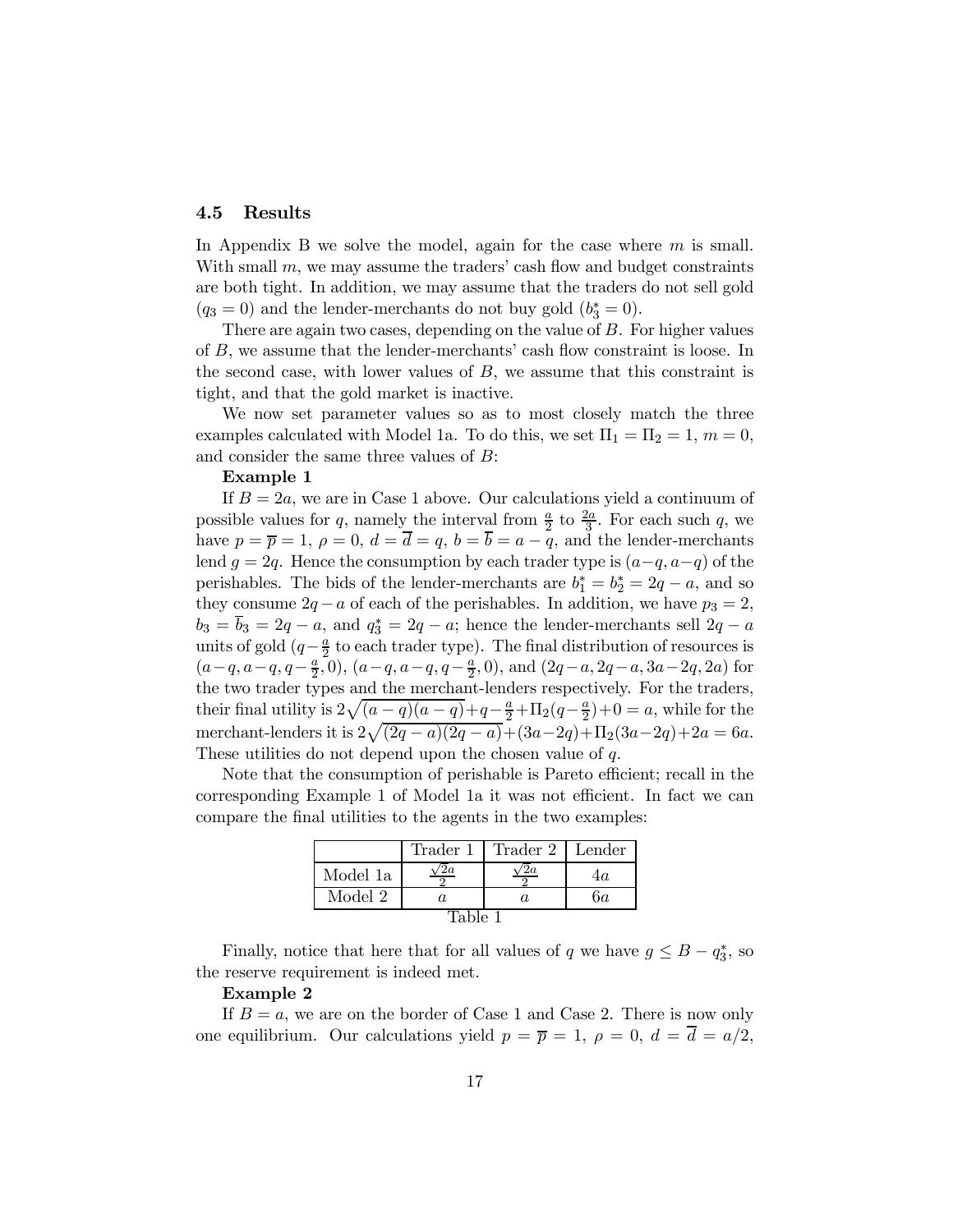$b = \overline{b} = a/2$ ,  $q = \overline{q} = a/2$ , and the lender-merchants lend  $q = a$ . Hence the consumption by each trader type is  $(a/2, a/2)$  of the perishables. The bids of the lender-merchants are  $b_1^* = b_2^* = 0$ , and so they consume none of the perishables. In addition, we have  $p_3 = 2$ ,  $b_3 = b_3 = 0$ , and  $q_3^* = 0$ ; hence the lender-merchants sell no gold to the traders. The final distribution of resources is  $(\frac{a}{2}, \frac{a}{2}, 0, 0), (\frac{a}{2}, \frac{a}{2}, 0, 0)$ , and  $(0, 0, a, a)$  for the two trader types and the merchant-lenders respectively. Notice that here  $g \leq B - q_3^*$ , so the reserve requirement is indeed met.

#### Example 3

If  $B = a/4$ , we are in Case 2. Our calculations yield  $p = \overline{p} = \frac{1}{4}$ ,  $\rho = 3$ ,  $d = d = a/8, b = b = a/32, q = \overline{q} = a/2$ , and the lender-merchants lend  $q = a/16$ . Hence the consumption by each trader type is  $a/2$  of their "own" perishable, and  $a/8$  of the "other" perishable. The bids of the lendermerchants are  $b_1^* = b_2^* = \frac{3a}{32}$ , and so they consume  $\frac{3a}{8}$  of each of the perishables. The gold market is inactive, i.e. the lender-merchants sell no gold to the traders. The final distribution of resources is  $(\frac{a}{2}, \frac{a}{8}, 0, 0), (\frac{a}{8}, \frac{a}{2}, 0, 0)$ , and  $(\frac{3a}{8}, \frac{3a}{8}, \frac{a}{4}, \frac{a}{4})$  for the two trader types and the merchant-lenders respectively. This is not efficient.

#### 4.6 The worth of strips at settlement day

At the day of settlement there is a modeling problem concerning end valuation of the gold strips. If viewed as an experimental game, then the only question to a player is how their left over paper money is treated. If conversion to gold is not permitted, then all that matters is its salvage value. Alternatively, if ownership of the paper money includes a call on the gold, there is no reason to convert if the salvage value for the paper is the same as that for gold. Thus these games, without and with convertability, have a solution in common — namely where there is no conversion. This appears to be double counting, but it actually reflects that both the transactions and consumption values are being realized.

A different approach is to consider the infinite horizon version of the game. Here the strip need never be cashed; hence it has the full transaction value over all periods. At equilibrium, this transaction value is equal to the full service value of the gold over all periods. [This is because at a stationary state equilibrium, there can be no advantageous arbitrage opportunites — it cannot pay for an individual with a strip to buy gold or vice-versa.] This justifies our assumption (in the examples) of  $\Pi_1 = \Pi_2$ .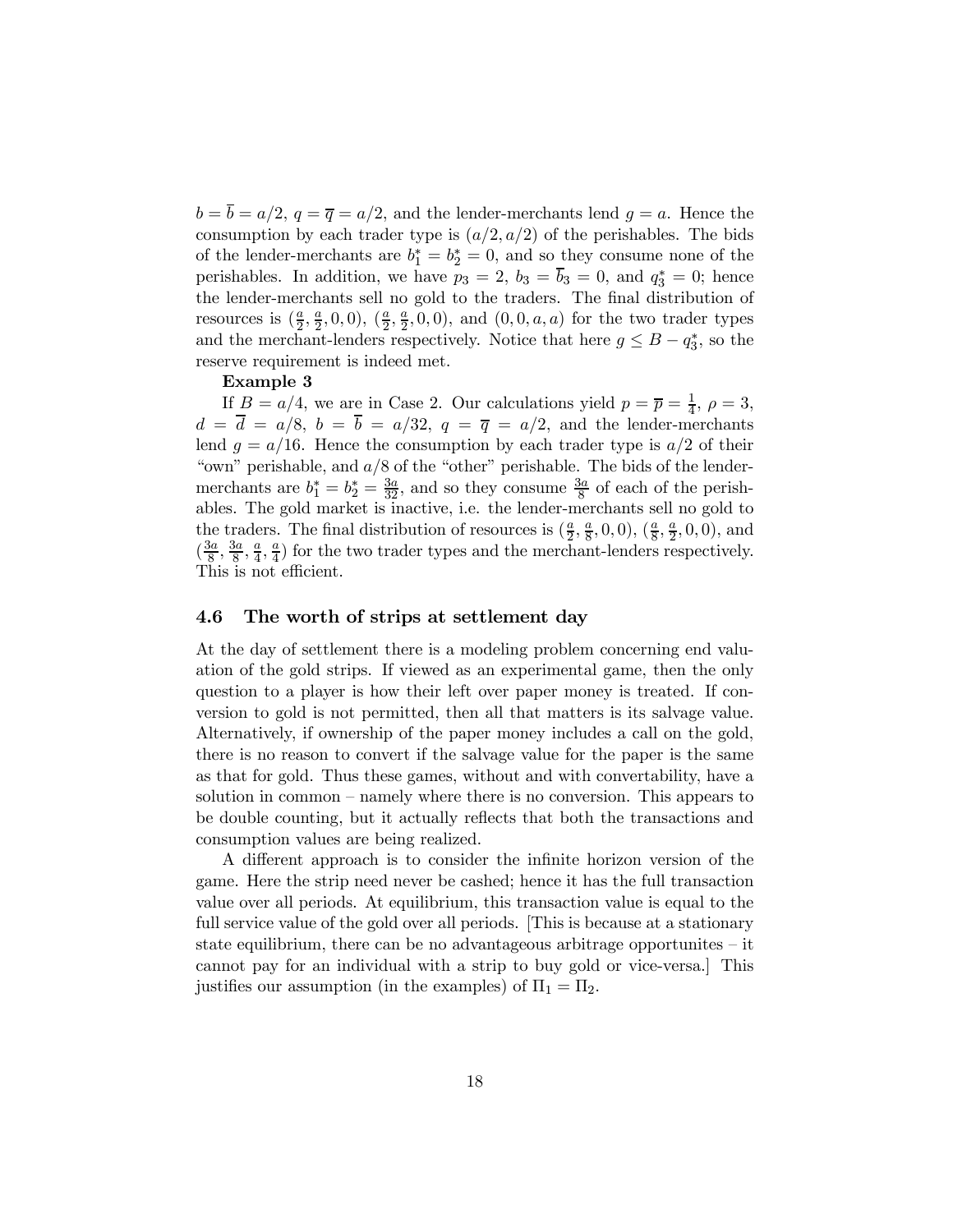#### 4.7 Fractional Reserves

Drive for show, but putt for dough Old golf saying

We have provided a painstakingly precise set of process models within a grotesquely oversimplified economy, in order to show how in the case of enough money, replacing gold by fully backed paper improves efficiency. Our second model has 100% backed gold reserves. The gold strips match the gold. The mathematics of this model does not justify fractional reserves; we conjecture, but do not prove that the model can be modified to work for the infinite horizon with no uncertainty with any fractional reserve ratio. This problem is left for future work.

### 5 A Disclaimer on Uncertainty

In this paper we do not model uncertainty. We intend to provide a simple example with uncertainty in a further essay, to illustrate that with any exogeneous uncertainty, the meaning of "enough money" (and the ability to supply it) becomes difficult to define, and depends upon the default laws and the society's overall willingness to absorb risk.

### 6 Model 3: Trade with Central Bank Control of the Strips

A variation of Model 2 is offered where upon the demonetization of the gold the strips are not given out to the the gold owners. Instead the society forms a central bank that lends the strips. The bank in turn is owned by holders of the gold, who receive shares in the bank but do not necessarily control it. The original holders of the gold, who were moneylenders in both Model 1 and 2, now are simply dealers in gold, and we call them "gold merchants".

#### 6.1 The negotiability of bank shares?

In this model, the gold and bank shares are packaged together. The individuals holding the gold hold the shares. Another possibility is that the shares are separately negotiable. This is a matter of choice in how a society constructs the rules of the game, either by law or by custom, or by both.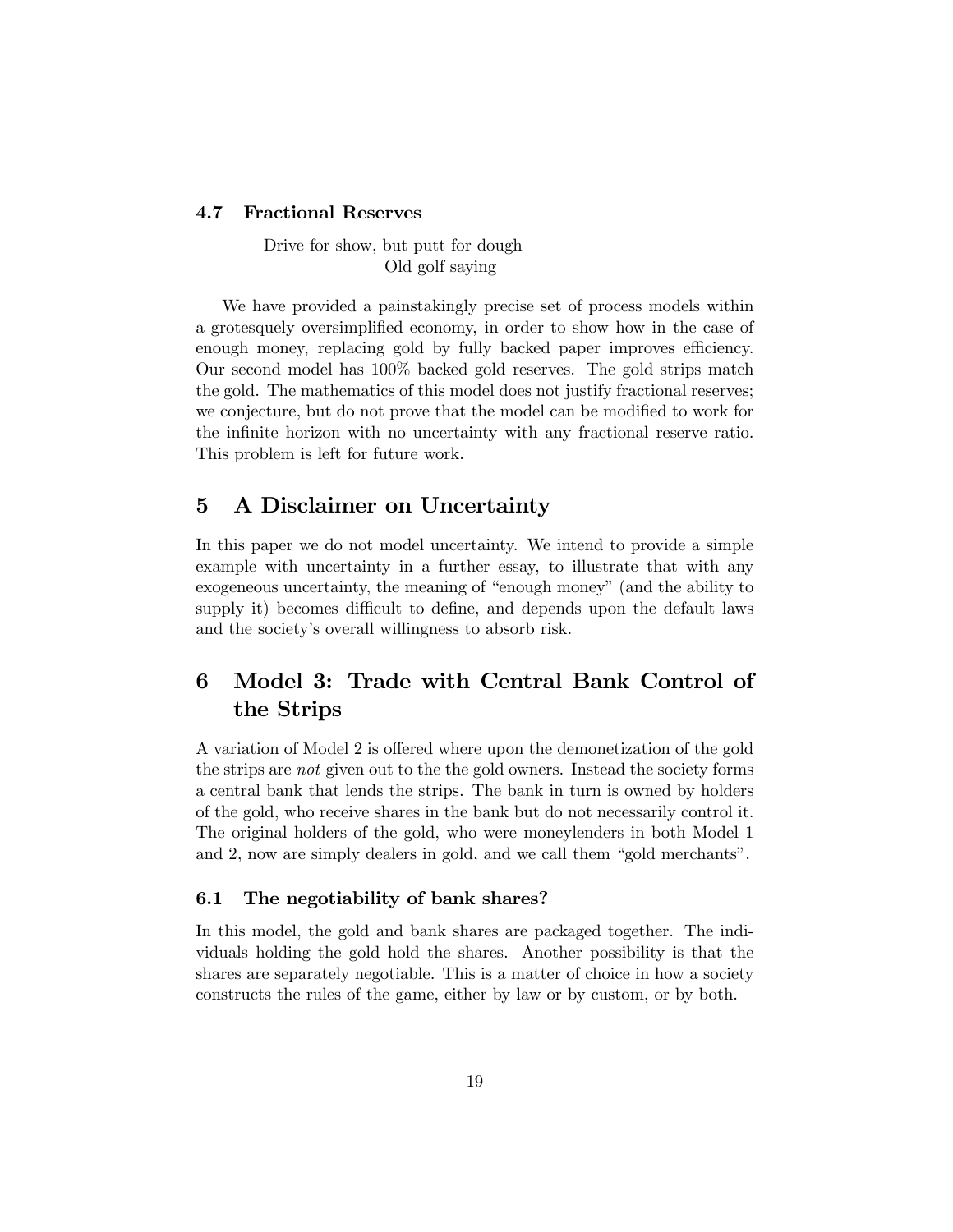#### 6.2 On natural persons, legal persons, and ownership

In a modern organized society there are two types of "legal persons": a) natural persons, and b) corporate entities, such as for profit firms, universities, hospitals, goverment agencies, etc. All legal persons who are not natural persons are ultimately owned in some form by natural persons.<sup>20</sup> Upon liquidation, their assets must be flowed through to their owners. This even includes governments, although given the ongoing aspects of the nation state this is essentially a fiction  $-$  the nation state rarely voluntarily "goes" out of business" — it more often ends with war or revolution.

With the luxury of an experimental game with given initial and terminal conditions,  $2<sup>1</sup>$  we can define a game where at the settlement day the resources of all legal persons who are not natural persons are turned over to the natural persons who are the ultimate owners.

#### 6.3 The central bank

In Model 3, all of the physical and ultimate ownership aspects of the economy for the natural persons are the same as in Model 2. However, there is a change in the number of agents and their strategic power. Instead of giving all agents with gold the strips, a new legal person is created, the central bank. The central bank is funded with all of the gold strips that have been created, but it is owned by those who have supplied the gold backing for the strips.

The initial holdings of the traders, the money lenders and the central bank in this economy are: Traders of Type 1  $(a, 0, m, 0, m)$ ; Traders of Type 2  $(0, a, m, 0, m)$ ; gold merchants  $(0, 0, B, 0, B)$ ; the central bank  $(0, 0, 0, B +$  $2m, -(B+2m)$  where components of these vectors represent

- 1. the amount held of the first perishable good;
- 2. the amount held of the second perishable good;
- 3. the amount of gold held;
- 4. the amount of gold trading strips held;

 $^{20}$ In actuality an orderly liquidation of a society raely if ever takes place; thus the liquidation of the central bank suggested is an accounting fiction that stresses ultimate ownership, not control and lays stress on balancing the books.

 $2<sup>1</sup>$ The terminal conditions at their simplest may be a fixed set of prices for remaining resources, but they also could be books of instructions or algorithms based on the play of the game.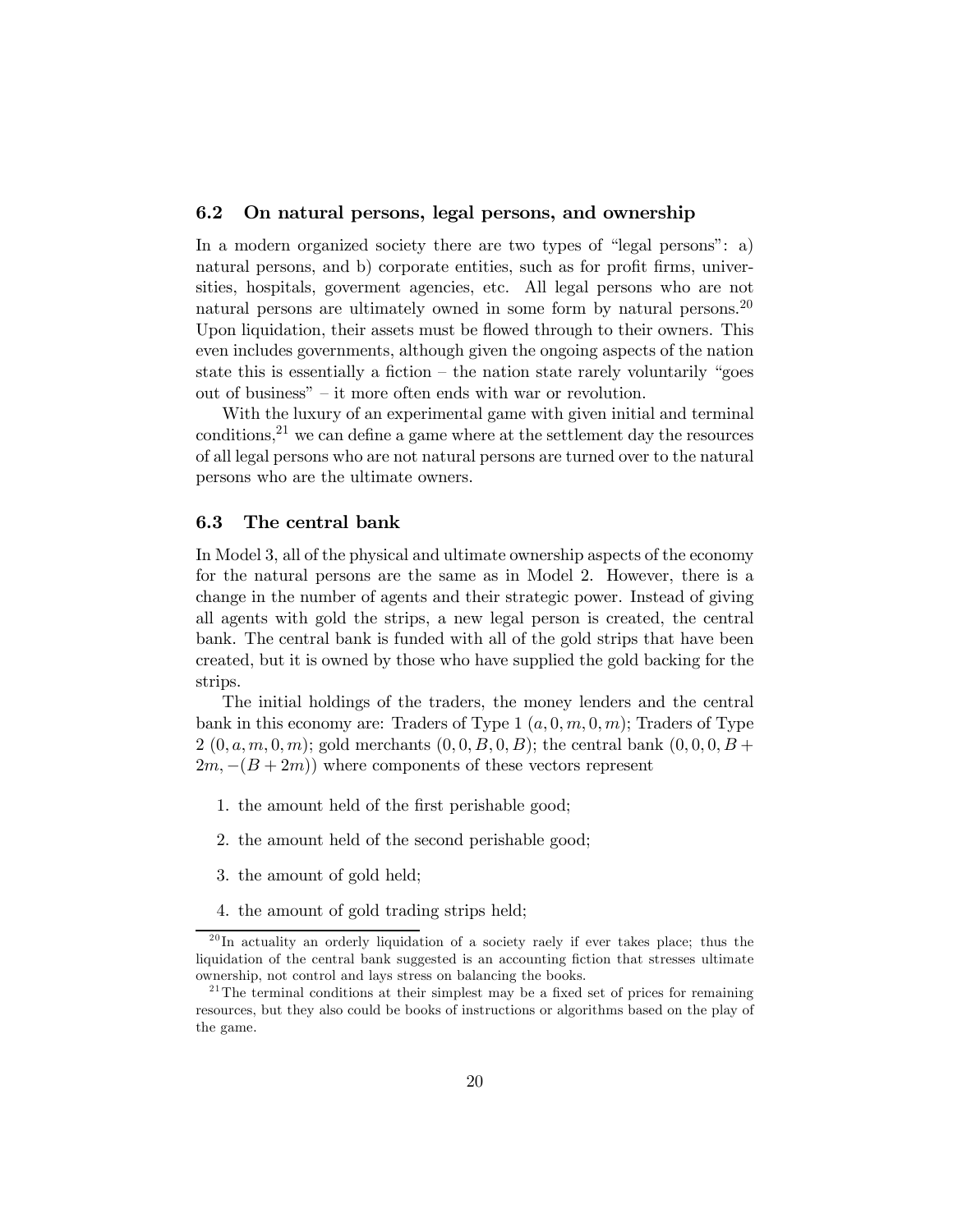5. the shares held of the central bank.

As gold and central bank shares are traded together, we could easily simplify the notation for the endowments. However, it is perhaps more natural to leave gold and bank shares apart, to emphasize the two roles for gold here — as a commodity and as a backing for paper money.

The balance sheet of the central bank has two items as indicated in Table 2

| Assets             | Liabilities   |  |
|--------------------|---------------|--|
| $B+2m$ strips      |               |  |
|                    | $B+2m$ shares |  |
| $B+2m$             | $B+2m$        |  |
| Bank balance sheet |               |  |

Table 2

Next, we must specify how the central bank makes loans to the various agents. The simplest mechanism is as before, with lenders putting up gold notes and borrowing agents bidding for them; but here there is only one lender (the central bank). In order to fully close the model, we need to specify the motivation of the central bank. Is it profit maximizing (if so it is a monopolist)? Is it a philanthropist concerned with the efficiency of the society? In this model we treat the bank as a strategic dummy, which offers G for loan no matter what.

Conceptually, there is complete freedom for the interest rate in this model, including the taking on of negative values. While logically possible, an outcome with a negative  $\rho$  can be ruled out as not occuring in an equilibrium state by using a simple arbitrage argument.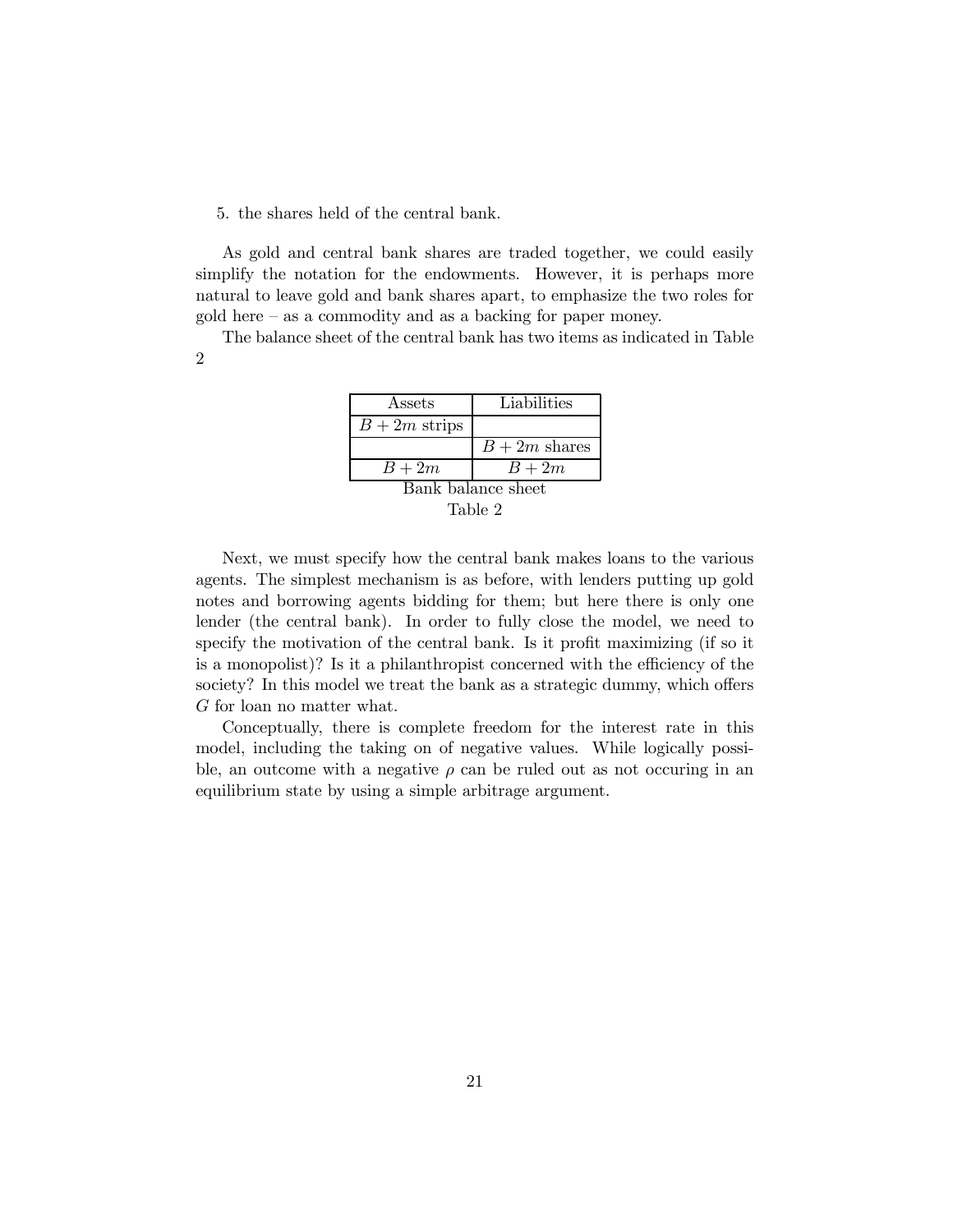Model 3 As in Models 1a and 2, we consider a buy-sell economy. The optimization problem for the traders of Type 1 is almost as in Model 2:

$$
\max_{b,q,d,b_3,q_3} 2\sqrt{(a-q)\frac{b}{\bar{p}}} + \left(m + \frac{b_3}{p_3} - q_3\right) + \Pi_1\left(\frac{d}{1+\rho} - b - b_3 + pq - d + p_3q_3 + D\right)
$$

$$
+\Pi_2\left(m+\frac{b_3}{p_3}-q_3\right) \tag{29}
$$

s.t. 
$$
\frac{d}{1+\rho} - b - b_3 \ge 0
$$
 (λ) (cash flow constraint) (30)

$$
\frac{d}{1+\rho} - b - b_3 + pq - d + p_3q_3 + D \ge 0 \qquad (\mu) \text{ (budget constraint)} \tag{31}
$$

$$
b, b_3, d \ge 0, \ 0 \le q \le a, \ 0 \le q_3 \le m \tag{32}
$$

The only new notation here is the symbol " $D$ ", which stands for the Type 1 traders' share of the liquidation payout from the central bank. Also, note that there is no " $m$ " in either the cash flow or budget constraint. This is because there are now no gold certificates given to traders in recognition of their endowments of  $m$  units of gold.

The optimization for the second type of trader is similar:

$$
\max_{\bar{b},\bar{q},\bar{d},\bar{b}_3,\bar{q}_3} 2\sqrt{(a-\bar{q})\frac{\bar{b}}{p}} + \left(m + \frac{\bar{b}_3}{p_3} - \bar{q}_3\right) + \Pi_1 \left(\frac{\bar{d}}{1+\rho} - \bar{b} - \bar{b}_3 + \bar{p}\bar{q} - \bar{d} + p_3\bar{q}_3 + D\right) \n+ \Pi_2 \left(m + \frac{\bar{b}_3}{p_3} - \bar{q}_3\right) \ns.t. \frac{\bar{d}}{1+\rho} - \bar{b} - \bar{b}_3 \ge 0 \qquad (\bar{\lambda}) \n\frac{\bar{d}}{1+\rho} - \bar{b} - \bar{b}_3 + \bar{p}\bar{q} - \bar{d} + p_3\bar{q}_3 + D \ge 0 \qquad (\bar{\mu}) \n\bar{b},\bar{b}_3,\bar{d} \ge 0, 0 \le \bar{q} \le a, 0 \le \bar{q}_3 \le m.
$$

The former money lenders have become gold merchants. Four of their decision variables are as before  $b_1^*, b_2^*$  (the total amount they bid by for goods 1and 2),  $b_3^*$  (the total amount they bid for gold), and  $q_3^*$  (amount of gold they put up for sale). They no longer have  $g$  (the total amount of gold strips lent to traders) as a strategic variable. This has been taken over by the central bank. Instead the merchants will bid  $d^*$  for their transaction loans. Their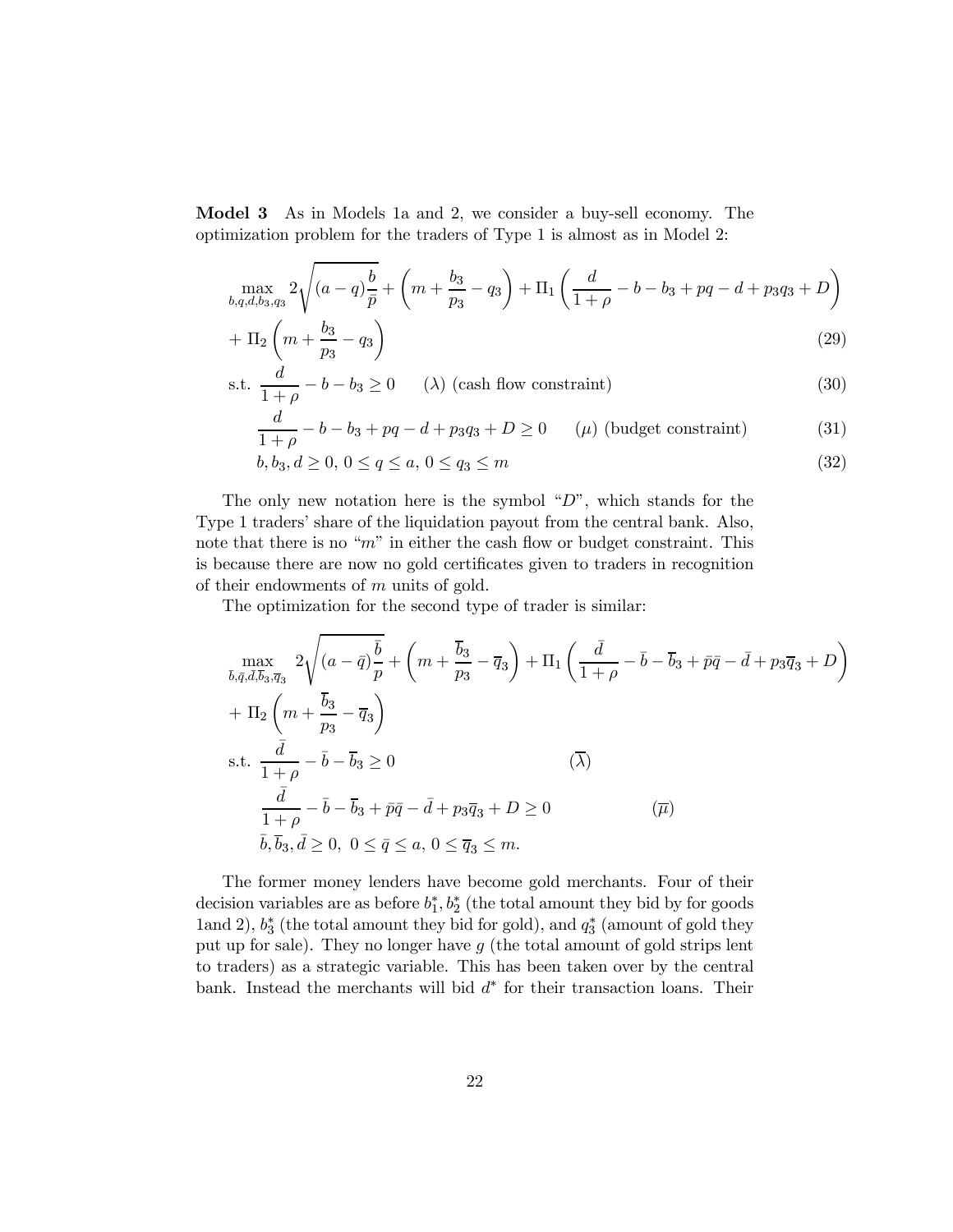optimization is:

$$
\max_{\substack{b_1^*, b_2^*, b_3^*, q_3^*, d^*}} 2\sqrt{\frac{b_1^*}{p}\frac{b_2^*}{\overline{p}}} + \left(B + \frac{b_3^*}{p_3} - q_3^*\right) + \Pi_1\left(\frac{d^*}{1+\rho} - b_1^* - b_2^* - b_3^* - d^* + p_3q_3^* + D^*\right) + \Pi_2\left(B + \frac{b_3^*}{p_3} - q_3^*\right)
$$
\n(33)

s.t. 
$$
\frac{d^*}{1+\rho} - b_1^* - b_2^* - b_3^* \ge 0 \; (\lambda^*)
$$
 (34)

$$
\frac{d^*}{1+\rho} - b_1^* - b_2^* - b_3^* - d^* + p_3 q_3^* + D^* \ge 0 \ (\mu^*)
$$
\n(35)

$$
b_1^*, b_2^*, b_3^*, d^* \ge 0, \ 0 \le q_3^* \le B \tag{36}
$$

Finally, the balance conditions for price are as before

$$
p = \frac{\bar{b} + b_1^*}{q} \tag{37}
$$

$$
\overline{p} = \frac{b + b_2^*}{\overline{q}} \tag{38}
$$

$$
p_3 = \frac{b_3 + \overline{b}_3 + b_3^*}{q_3 + \overline{q}_3 + q_3^*}
$$
 (39)

while that for the interest rate is

$$
1 + \rho = \frac{d + \overline{d} + d^*}{g}.\tag{40}
$$

#### 6.4 Results

In Appendix D we solve the model, for small values of  $m$ . As in Models 1 and 2, we have two cases, depending on whether  $G$  is "large" or "small". Qualitatively, the difference between Case 1 and Case 2 is whether the merchants' cash flow and budget constraints both hold tightly, and whether the gold market shuts down.

We now set parameter values so as to most closely match the examples calculated with Models 1 and 2. So let us now set  $\Pi_1 = \Pi_2 = 1$  and  $m = 0$ .

#### Example 1

If  $G = 2a$  we are in Case 1. We obtain  $p = \overline{p} = 1$ ,  $\rho = 0$ ,  $d = \overline{d} = 2a/3$ ,  $b = \overline{b} = a/3$ ,  $q = \overline{q} = 2a/3$ . Hence the consumption by each trader type is  $(a/3, a/3)$  of the perishables. The bids of the merchants are  $b_1^* = b_2^* = a/3$ , and so they too consume  $a/3$  of each of the perishables. In addition, we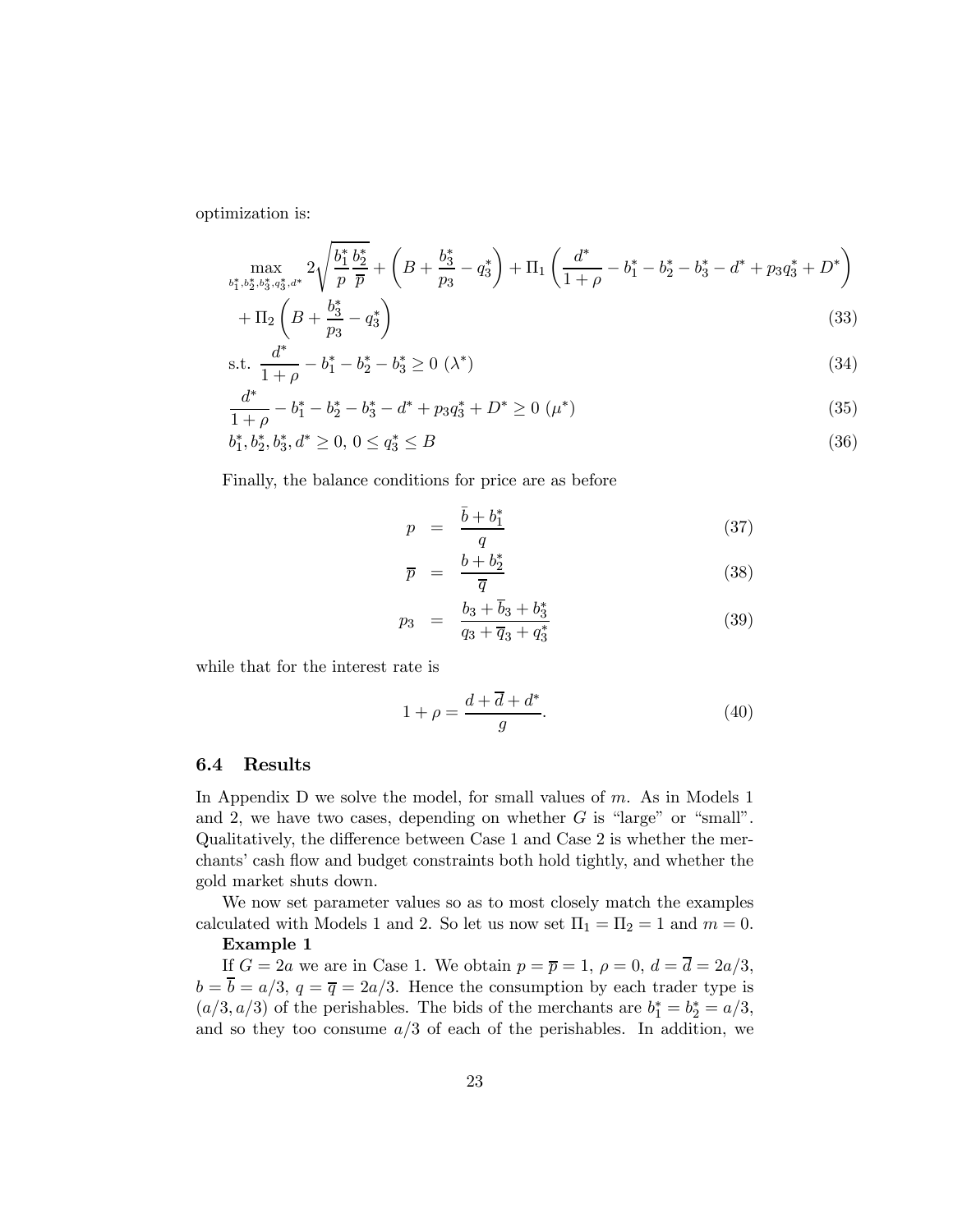have  $p_3 = 2$ ,  $b_3 = b_3 = a/3$ , and  $q_3^* = a/3$ ; hence the merchants sell  $a/3$ units of gold  $(a/6$  to each trader type). The final distribution of resources is  $(\frac{a}{3}, \frac{a}{3}, \frac{a}{6}, 0), (\frac{a}{3}, \frac{a}{3}, \frac{a}{6}, 0), (\frac{a}{3}, \frac{a}{3}, B - \frac{a}{3}, 0)$ , and  $(0, 0, 0, B)$  for the two trader types, the gold merchants, and the central bank respectively. In addition, the central bank makes no profit; hence  $D = D^* = 0$ . For each trader type, its final utility is  $2\sqrt{\frac{a}{3}}$  $\frac{\overline{a}}{3} + \frac{a}{6} + \Pi_2 \frac{a}{6} + 0 = a$ , while for the merchants it is  $2\sqrt{\frac{a}{3}}$  $\frac{\overline{a}}{3} + B - \frac{a}{3} + \Pi_2(\overline{B} - \frac{a}{3}) + 0 = 2B.$ 

The reader will note that these give the same (Pareto efficient) results as in Model 2.

#### Example 2

If we set  $G = a$ , we are on the boundary between Case 1 and Case 2. We obtain  $p = \overline{p} = 1$ ,  $\rho = 0$ ,  $d = \overline{d} = a/2$ ,  $b = \overline{b} = a/2$ , and  $q = \overline{q} = a/2$ . Hence the consumption by each trader type is  $(a/2, a/2)$  of the perishables. The bids of the merchants are  $b_1^* = b_2^* = 0$ , and so they consume none of the perishables. In addition, we have  $p_3 = 2$ ,  $b_3 = b_3 = 0$ , and  $q_3^* = 0$ ; hence the merchants sell no gold to the traders. The final distribution of resources is  $(\frac{a}{2}, \frac{a}{2}, 0, 0), (\frac{a}{2}, \frac{a}{2}, 0, 0), (0, 0, B, 0),$  and  $(0, 0, 0, B)$  for the two trader types, the gold merchants, and the central bank respectively. Again, the central bank makes no profit; hence  $D = D^* = 0$ .

#### Example 3

If we set  $G = \frac{a}{4}$ , we are in Case 2. There are a continuum of equilibria, parametrized by  $\rho$ , which can take on any value between 0 and 3. For each such  $\rho$ , we have  $p = \overline{p} = \frac{1}{4}$ ,  $d = \overline{d} = \frac{a}{8}$ ,  $b = \overline{b} = \frac{a}{8(1+\rho)}$ , and  $q = \overline{q} = \frac{a}{8}$ . The consumption of perishables by the trader types is  $\left(\frac{a}{2}, \frac{a}{2}\right)$  and  $\frac{a}{2}$ . The consumption of perishables by the trader types is  $(\frac{a}{2}, \frac{a}{2(1+\rho)})$  and  $\left(\frac{a}{2(1+\rho)},a\right)$ . Again, no gold is traded. The merchants bid  $\frac{a\rho}{8(1+\rho)}$  for each type of perishable, and end up consuming  $\frac{a\rho}{2(1+\rho)}$  of each type of perishable. Consumption of perishable is not efficient here. The "profit" for the central bank  $(\rho G)$  is  $\frac{a\rho}{4}$ , all of which goes to the merchants.

The last two models fall under the rubric of Dubey, Mascolell and Shubik [1] they have noncooperative equilibria that give the competitive outcome if there is enough money. If there is not enough money, even in equilibrium the inequalities become binding. The definition of enough money although mathematically well defined depends on institutional detail.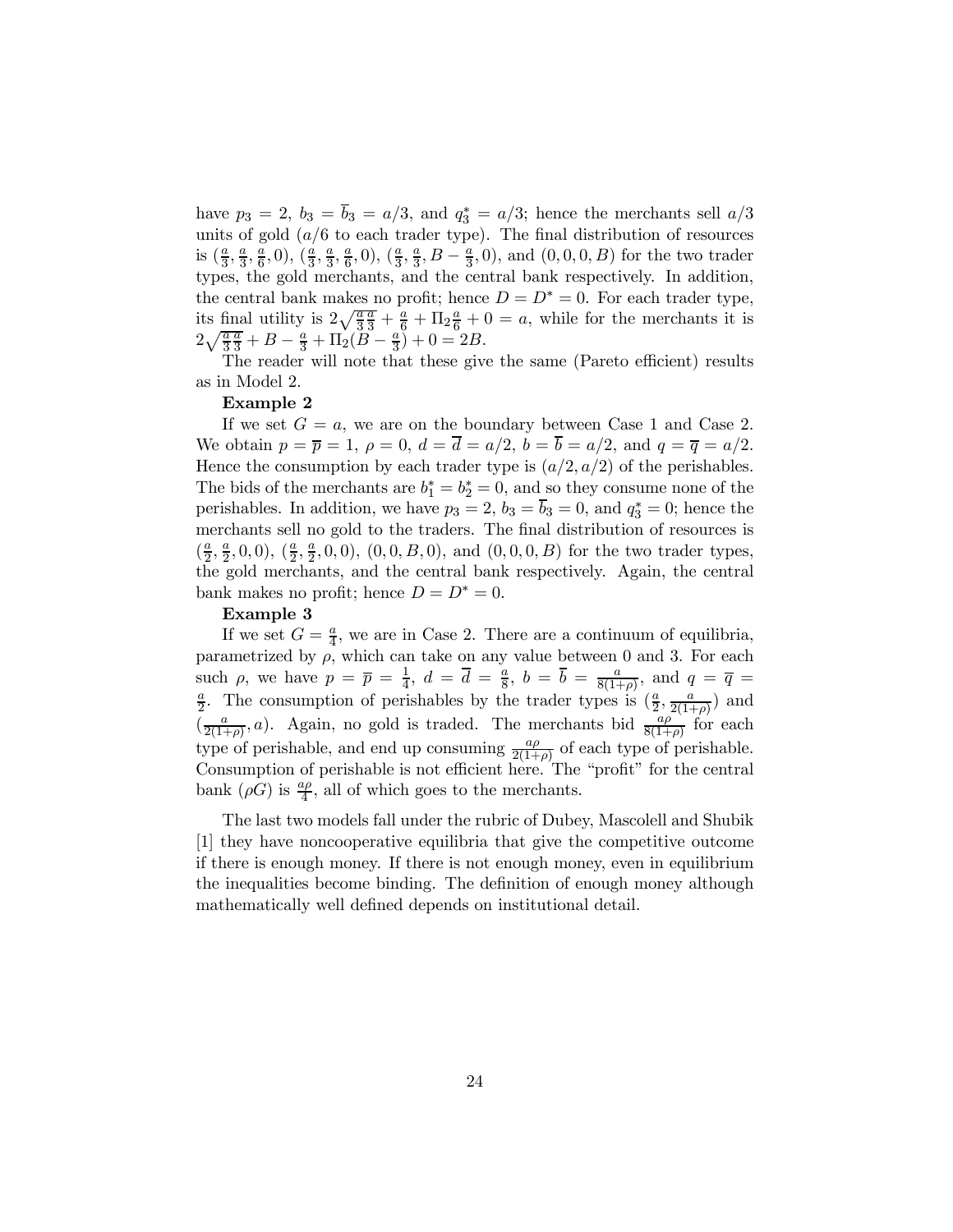### 7 The Value of Paper Money in an Economy with Enough Gold

We say that an economy has "enough money" if there is enough money in the economy to finance efficient trade, even if it takes zero-interest loans to those with cash flow constraints. Suppose gold is the money, and gold also has a linear utility as a commodity. If there is enough gold, the marginal transactions value of gold must equal its marginal consumption value. These both have to be equal to the money rate of interest. When paper money is used, its marginal value in consumption is zero, thus when it is in sufficient supply, its price is zero.

In the examples from Model 2, we selected parameters  $\Pi_1 = \Pi_2 = 1$ , so the marginal consumption value of gold is  $1.\overline{22}$  Indeed, the value of the strips equals the marginal value of the services of gold, which equals 1.

When  $B = a$  the discounted value of the strip equals that of the gold. When  $B = 2a$  the discounted value to the lender is zero, but the sum of the discounted worth to the borrowers is still 2a. It adds  $\frac{a}{2}$  to each every period.

### 8 The Need for a Central Bank?

#### 8.1 Results from our Analysis

Let us summarize our results from the "enough money" (Example 1) cases above. First, in Model 1 (with gold as the money), we had inefficient consumption of the perishables. However, the demonetization of gold via the introduction of the strips permits one to "have one's cake and have the borrowers eat it". Both the consumption and transaction services of gold can be utilized simultaneously, and the consumption of perishable is efficient. In Model 3 we introduce a central bank (under the legal fiction that it is owned by the holders of the gold) which enables a government to control the money supply while limiting the amount of paper in circulation to at most a 1:1 ratio with gold. This third model is not only somewhat improbable, but appears to make a libertarian case that the central bank is unneeded there is no change in efficiency as we move from Model 2 to Model 3.

Thus it seems that the central bank adds no value. But do not forget our simple models assume a stationary economy, with perfect information

 $2<sup>22</sup>$ Interpreted in terms of an infinite horizon model, this fits with a time discount of  $\beta = 1/2$  and the spot price of gold at  $p_3 = 2$ . Thus, if  $\Pi$  were reinterpreted as  $\beta p_3 = \frac{1}{2}2 = 1$ we can connect to the steady state.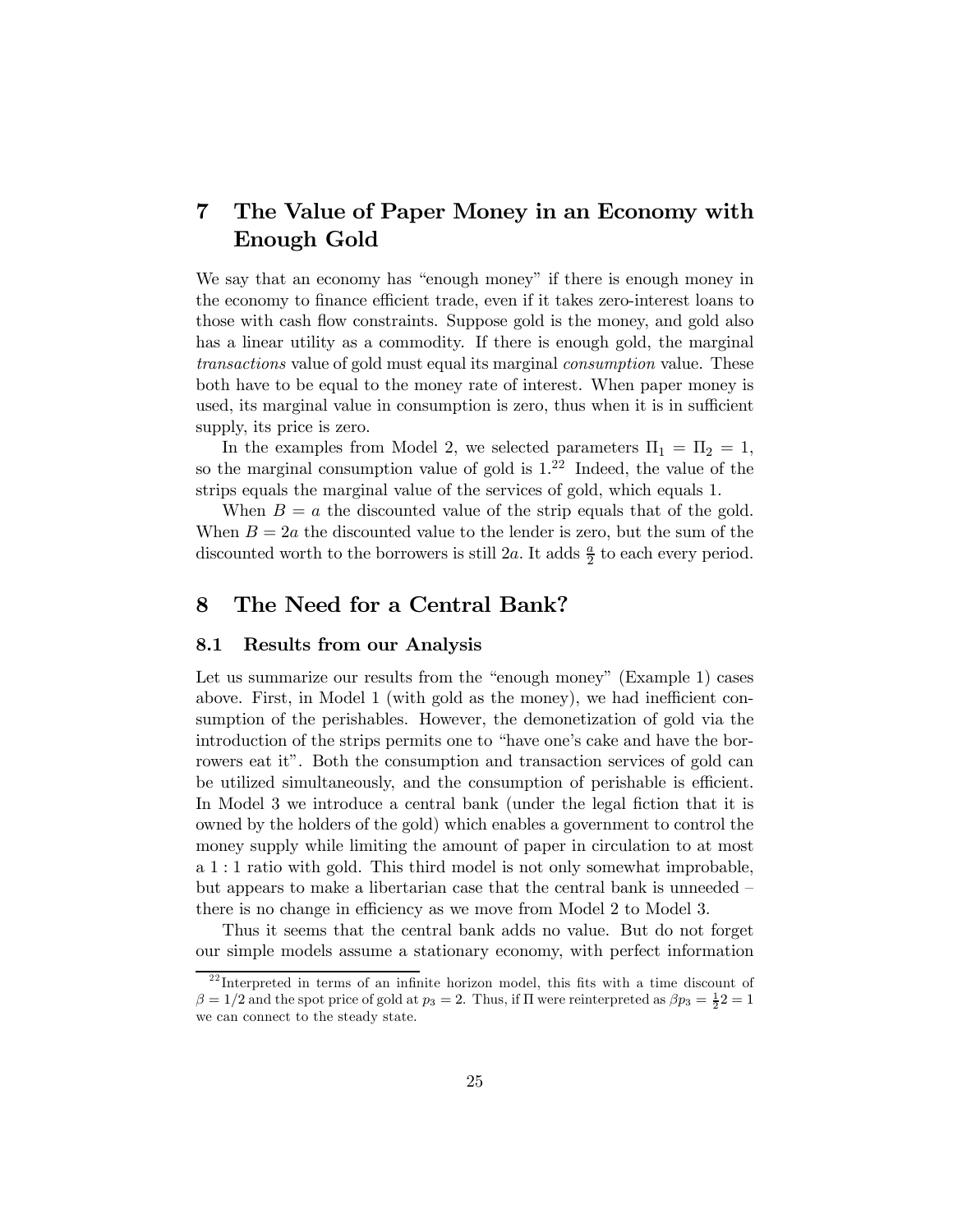flows, costless accounting, safe keeping and many other transaction services. They have no exogenous uncertainty, but with honest error-free individuals in a society without public goods, with law and government provided free of charge. At the very least, in the real world a central bank is useful in policing some of these functions.

In addition, our analysis shows the central bank *does* help increase efficiency in the case where there is not "enough money". For instance, in Example 3 both Model 1 and Model 2 produce inefficient consumption of the perishable. But Model 3 gives a continuum of results, ranging from the Model 2 answer to an efficient result where  $\rho = 0$ .

#### 8.2 Varying the money supply: Who gets the power?

Of course, our modern economy is not like our simple models here - we do have a public sector with a bureaucracy, politics, law, and uncertainty as facts of life. Hence a valid question is whether we should have a central bank and paper money, or should we trust "the market" and the gold miners to take care of everything. It poses a Scylla and Charybdis choice. The choice is between an oligopolistic industry dependent on an arbitrary gold manufacturing technology with relatively little flexibility in increasing or decreasing the supply, and a monopolistist central bank that may be subject to considerable political pressure. The answer is essentially ad hoc; but sometimes the economy requires things like an ability to vary the supply of money, a lender of last resort, a bank for the government, and a manager of the national debt. In this case, the central bank, though possibly not necessary, appears to be a sufficient institution that offers many, if not all of these functions.

Possibly the most important question in the allocation of power to private or public institutions is who is in position to vary the money supply in the economy (see Smith and Shubik [6]). In considering a dynamic economy it is easy to construct models in which the causality runs in both directions. The availability of new products or processes may call for new money. Alternatively the availability of funding may call forth innovation. Our formal models above dealt with gold or paper as a means of payment where the paper was competely backed by gold. As soon as the rules are changed in a way that enables all legal persons to issue their own currency (see Sahi and Yao [4] and Sorin [7]) it is possible to design an abstract economy and a formal experimental game (see Huber, Shubik and Sunder ) which achieves efficient trade using individual IOU notes as currency. The modeling requirements are so stringent that although logically feasible the information,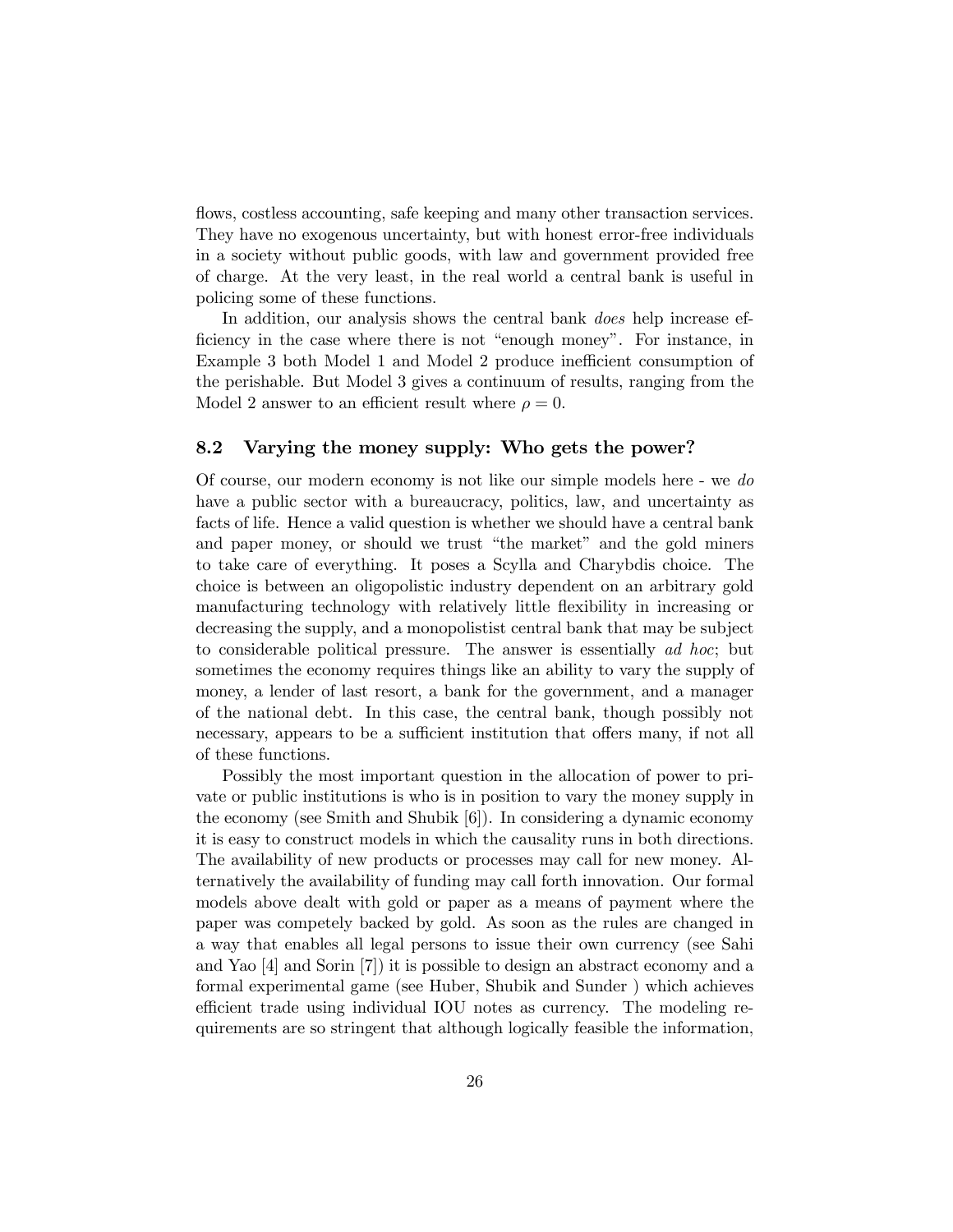privacy, accounting and enforcement conditions rule it out at this time.

The central bank as the creator of money appears to be the least bad of all current alternatives. But with this assignment of power goes public need for transparency and safeguards.

### References

- [1] Dubey, P., A. MasColell, and M. Shubik, 1980. Efficiency properties of strategic market games: an axiomatic approach. Journal of Economic Theory 22: 339—362
- [2] P. Dubey and L. S. Shapley 1994 "Noncooperative general exchange with a continuum of traders: Two models," Journal of Mathematical Economics 23, ...
- [3] Quint, T. and M. Shubik 2005 "Multistage Models of Monetary Exchange: An Elementary Discussion of Commodity Money, Fiat Money and Credit, Part 2" ICFAI Journal of Monetary Economics 3(2): 6—50.
- [4] Sahi, S. and Yao, S., 1989. The noncooperative equilibria of a trading economy with complete markets and consistent prices. Journal of Mathematical Economics 18, pp. 325-346.
- [5] Shubik, M. 1999a. The theory of money and financial institutions, Vol. 1. Cambridge, MA: MIT Press.
- [6] Smith, E. and M. Shubik. 2011. Smith, E and M.Shubik 2011. Endogenizing the provision of money:Costs of commodity and fiat. Journal of Mathematical Economics (forthcoming).
- [7] Sorin, S. 1996. Strategic Market Games with Exchange Rates Journal of Economic Theory 68: 431—446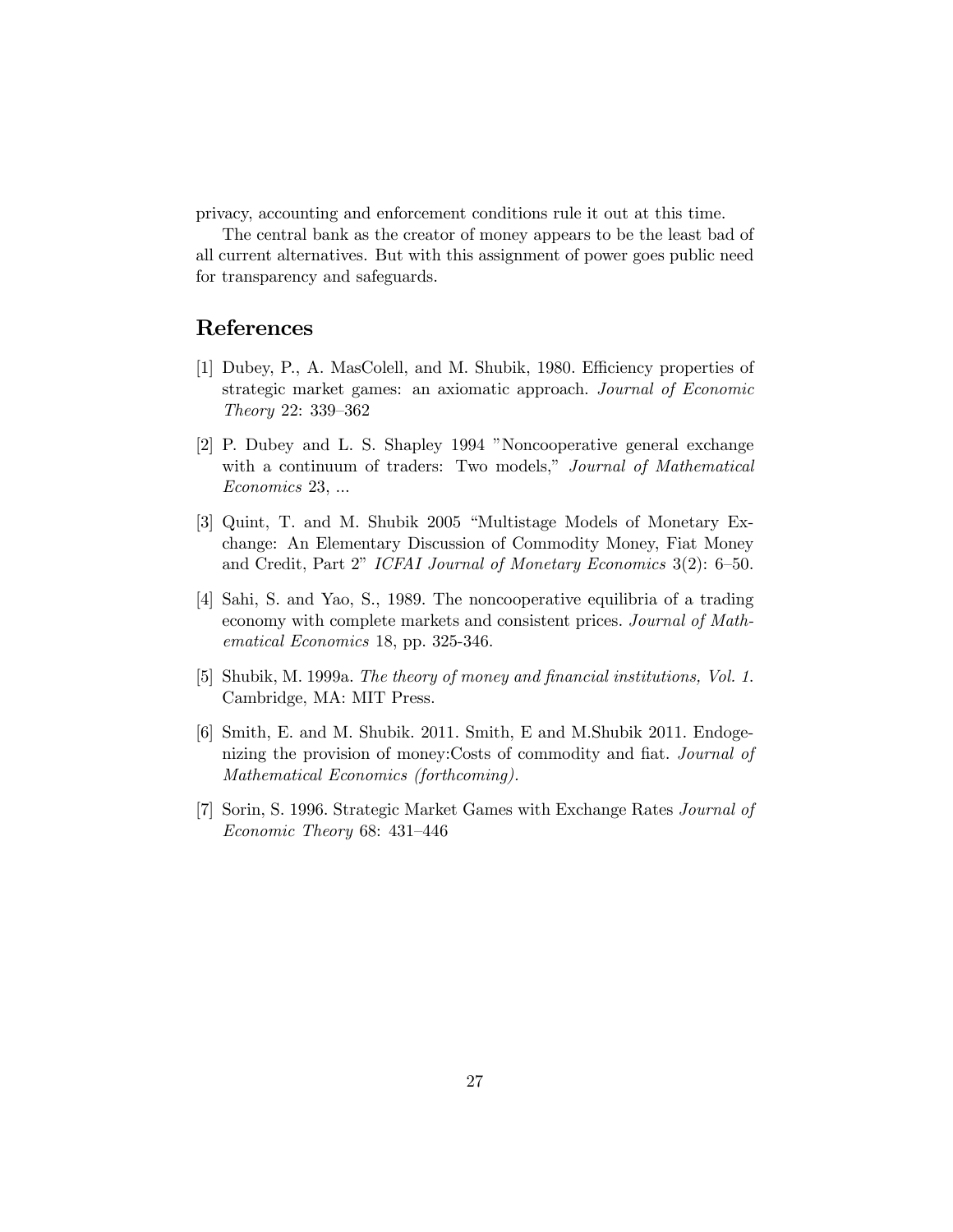# 9 Appendix A: A Buy-Sell Model of Competitive Money Lending with Gold

In this model there are the usual two continua of traders, plus a continuum of moneylenders. The trader types are endowed with  $(a, 0, m)$  and  $(0, a, m)$ respectively, while the lenders have  $(0,0,B)$ . However, this time the money is gold. The gold can only be used for transactions or for jewelry (services) during the period, but not both. In the language of Quint-Shubik (2010, Chapter 6), the parameter values  $(k_1, k_2, k_3)$  are set equal to  $(0, 0, 1)$ .

The optimization for the traders of type 1 is

$$
\max_{b,q,d} 2\sqrt{(a-q)\frac{b}{\bar{p}}} + \left(m + \frac{d}{1+\rho} - b\right) + \Pi\left(m + \frac{d}{1+\rho} - b + pq - d\right)
$$

s.t. 
$$
m + \frac{a}{1+\rho} - b \ge 0
$$
 (λ) (cash flow constraint) (42)

$$
m + \frac{d}{1+\rho} - b + pq - d \ge 0 \qquad (\mu) \text{ (budget constraint)} \tag{43}
$$

$$
b, d \ge 0, \ 0 \le q \le a \tag{44}
$$

The first order conditions here are

$$
\frac{1}{\sqrt{p}}\sqrt{\frac{a-q}{b}} = 1 + \Pi + \lambda + \mu
$$
\n(45)

$$
\frac{1}{\sqrt{\overline{p}}} \sqrt{\frac{b}{a-q}} = (\mu + \Pi)p \tag{46}
$$

$$
\lambda = (\mu + \Pi)\rho - 1\tag{47}
$$

$$
m + \frac{d}{1+\rho} - b = 0 \text{ or } \lambda = 0 \tag{48}
$$

$$
m + \frac{d}{1+\rho} - b + pq - d = 0 \text{ or } \mu = 0 \tag{49}
$$

Similarly, the optimization for the Type 2 traders is

$$
\max_{\bar{b},\bar{q},\bar{d}} 2\sqrt{(a-\bar{q})\frac{\bar{b}}{p}} + \left(m + \frac{\bar{d}}{1+\rho} - \bar{b}\right) + \Pi\left(m + \frac{\bar{d}}{1+\rho} - \bar{b} + \bar{p}\bar{q} - \bar{d}\right)
$$
\n
$$
\text{s.t. } m + \frac{\bar{d}}{1+\rho} - \bar{b} \ge 0 \qquad (\overline{\lambda})
$$
\n
$$
m + \frac{\bar{d}}{1+\rho} - \bar{b} + \bar{p}\bar{q} - \bar{d} \ge 0 \qquad (\overline{\mu})
$$
\n
$$
\bar{b},\bar{d} \ge 0, \ 0 \le \bar{q} \le a.
$$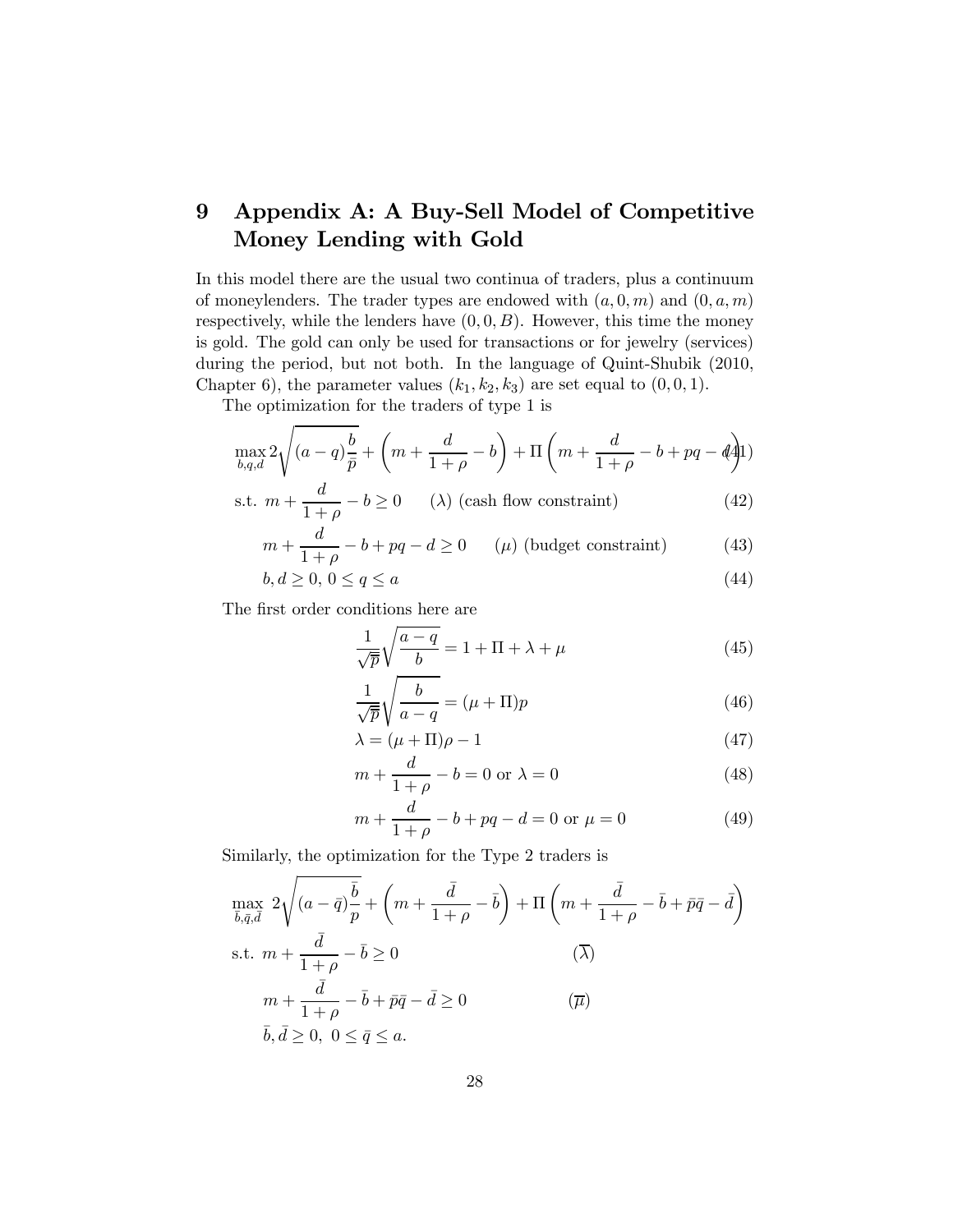with first order conditions

$$
\frac{1}{\sqrt{p}}\sqrt{\frac{a-\bar{q}}{\bar{b}}}=1+\Pi+\bar{\lambda}+\bar{\mu}
$$
\n(50)

$$
\frac{1}{\sqrt{p}}\sqrt{\frac{\bar{b}}{a-\bar{q}}} = (\bar{\mu} + \Pi)\bar{p}
$$
\n(51)

$$
\overline{\lambda} = (\bar{\mu} + \Pi)\rho - 1 \tag{52}
$$

$$
m + \frac{\bar{d}}{1+\rho} - \bar{b} = 0 \text{ or } \bar{\lambda} = 0
$$
\n
$$
(53)
$$

$$
m + \frac{\bar{d}}{1+\rho} - \bar{b} + \bar{p}\bar{q} - \bar{d} = 0 \text{ or } \bar{\mu} = 0.
$$
 (54)

For the continuum of moneylenders, the optimization is

$$
\max_{b_1^*,b_2^*,g} 2\sqrt{\frac{b_1^*}{p}\frac{b_2^*}{\overline{p}}} + B - b_1^* - b_2^* - g + \Pi\left(B - b_1^* - b_2^* + \rho g\right) \tag{55}
$$

s.t. 
$$
B - b_1^* - b_2^* - g \ge 0 \ (\lambda^*)
$$
 (56)

$$
b_1^*, b_2^*, g \ge 0 \tag{57}
$$

Note here that the money lenders have  $g$  as a decision variable, and not  $\rho$ . The reason is that individually, each lender can decide how much to lend — but they cannot individually influence the interest rate. The first order conditions here are:

$$
\sqrt{\frac{b_2^*}{p\overline{p}b_1^*}} = \Pi + \lambda^* + 1\tag{58}
$$

$$
\sqrt{\frac{b_1^*}{p\bar{p}b_2^*}} = \Pi + \lambda^* + 1\tag{59}
$$

$$
\Pi \rho - \lambda^* - 1 = 0 \tag{60}
$$

$$
B - b_1^* - b_2^* - g = 0 \text{ or } \lambda^* = 0 \tag{61}
$$

Finally, we have the following balance conditions:  $p = \frac{b+b_1^*}{q}, \bar{p} = \frac{b+b_2^*}{\bar{q}},$ and  $1 + \rho = \frac{d+d}{g}$ .

Case 1: We first analyze the case where the traders have little gold and the lenders have a lot. Thus the traders' constraints are all tight and the lenders' are loose, i.e.  $\lambda > 0$ ,  $\mu > 0$ ,  $\lambda > 0$ ,  $\overline{\mu} > 0$ , and  $\lambda^* = 0$ . We also assume a symmetric solution, i.e.  $p = \overline{p}$ ,  $b = b$ ,  $d = d$ ,  $q = \overline{q}$ , and  $b_1^* = b_2^*$ .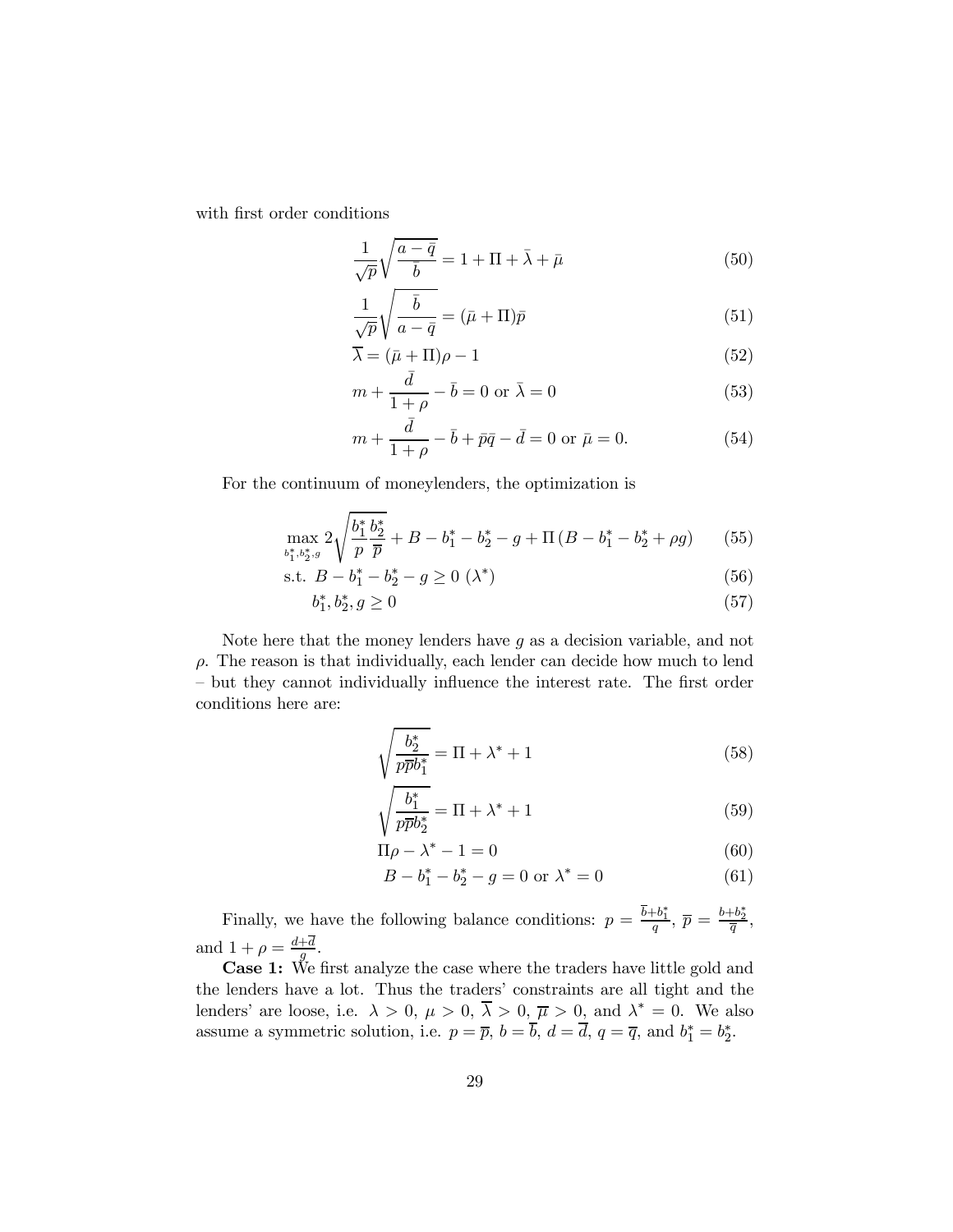Condition (60) gives  $\rho = \frac{1}{\Pi}$ . And (58) together with symmetry gives  $\frac{1}{p} = \Pi + 1$ , which is  $p = \frac{1}{\Pi + 1} = \overline{p}$ .

Next, we find an expression for the multiplier  $\mu$ . We begin with (46), which is  $\sqrt{\frac{b}{a-q}} = (\mu + \Pi)p^{\frac{3}{2}}$ , or  $\sqrt{\frac{a-q}{b}} = \frac{1}{(\mu + \Pi)p^{\frac{3}{2}}}$ . Substituting into (45), we have  $\frac{1}{\sqrt{2}}$  $\overline{\overline{p}}$ 1  $\frac{1}{(\mu+\Pi)p^{\frac{3}{2}}}=1+\Pi+\lambda+\mu=1+\Pi+(\mu+\Pi)\rho-1+\mu=(1+\rho)(\mu+\Pi).$ But  $p = \frac{1}{\Pi + 1}$ ; so we have  $(\Pi + 1)^2 = (1 + \rho)(\mu + \Pi)^2$ , which is  $(\Pi + 1) =$  $\sqrt{1+\rho}(\mu+\Pi) = \sqrt{1+\frac{1}{\Pi}}(\mu+\Pi)$ . Solving for  $\mu$  yields  $\mu = \sqrt{\Pi(1+\Pi)} - \Pi$ .

Next, we again start with (46), which is  $\sqrt{\frac{b}{a-q}} = (\mu + \Pi)p^{\frac{3}{2}}$ . Squaring both sides, we have  $\frac{b}{a-q} = (\mu + \Pi)^2 p^3$ . Now substitute in  $p = \frac{1}{\Pi + 1}$  and  $\mu = \sqrt{\Pi(1 + \Pi)} - \Pi$ . We end up with  $b = (a - q) \frac{\Pi}{(1 + \Pi)^2}$ .

Next, since the traders' cash flow and budget constraints are both tight, we know  $d = pq = \frac{q}{1+\Pi}$ . But the tight cash flow constraint also means  $d = (b-m)(1+\rho) = (b-m)(1+\frac{1}{\Pi}) = ((a-q)\frac{\Pi}{(1+\Pi)^2} - m)(1+\frac{1}{\Pi})$ . Hence  $\left( (a-q)\frac{\Pi}{(1+\Pi)^2} - m \right) (1 + \frac{1}{\Pi}) = \frac{q}{1+\Pi}$ . Solving for q yields

$$
q = \frac{a}{2} - \frac{m(1+\Pi)^2}{2\Pi} = \overline{q}.
$$
 (62)

At this point it becomes easy to solve for the other variables:  $d = pq =$ <br>  $\frac{q}{m} = \frac{m(1+H)}{m}$  $\frac{q}{1+\Pi} = \frac{a}{2(1+\Pi)} - \frac{m(1+\Pi)}{2\Pi}$ ,  $b = (a-q)\frac{\Pi}{(1+\Pi)^2} = \frac{a\Pi}{2(1+\Pi)^2} + \frac{m}{2}$ , and  $b_1^* = b_2^* =$  $pq - b = d - b = \frac{a}{2(1+\Pi)^2} - \frac{m}{2\Pi} - m$ . In addition,  $g = \frac{2d}{1+\rho} = \frac{a\Pi}{(1+\Pi)^2} - m$ . For the multipliers, we already found  $\mu = \sqrt{\Pi(1 + \Pi)} - \Pi = \overline{\mu}$  and we are given  $\lambda^* = 0$ . Finally, we have  $\lambda = \rho(\Pi + \mu) - 1 = \frac{1}{\Pi}(\Pi + \sqrt{\Pi(1 + \Pi)} - \Pi) - 1 =$  $\sqrt{\frac{1+\Pi}{\Pi}}-1.$ 

The results hold if  $B - b_1^* - b_2^* - g \ge 0$ , i.e. if  $B - \frac{a}{(1+\Pi)^2} + \frac{m}{\Pi} + 2m \frac{a\Pi}{(1+\Pi)^2} + m \ge 0$ . This yields a condition of  $B \ge \frac{a}{1+\Pi} - \frac{m(1+\Pi)}{\Pi}$ . In addition, we need the variables q, d, and  $b_1^* = b_2^*$  to be nonnegative. This occurs if  $m \leq \frac{\Pi a}{(1+\Pi)^2}.$ 

**Case 2:** We analyze the case where  $B$  is smaller. Hence the traders' cash flow and budget constraints are tight as before, but the lenders' cash flow constraints are tight, i.e.  $\lambda > 0$ ,  $\mu > 0$ , and  $\lambda^* > 0$ . Again assume a symmetric solution, i.e.  $p = \overline{p}$ ,  $b = b$ ,  $d = d$ ,  $q = \overline{q}$ , and  $b_1^* = b_2^*$ .

First, (60) implies  $\lambda^* = \Pi \rho - 1$ . But also, from (58) and symmetry, we have  $\lambda^* = \frac{1}{p} - \Pi - 1$ . Hence  $\Pi \rho = \frac{1}{p} - \Pi$ , which is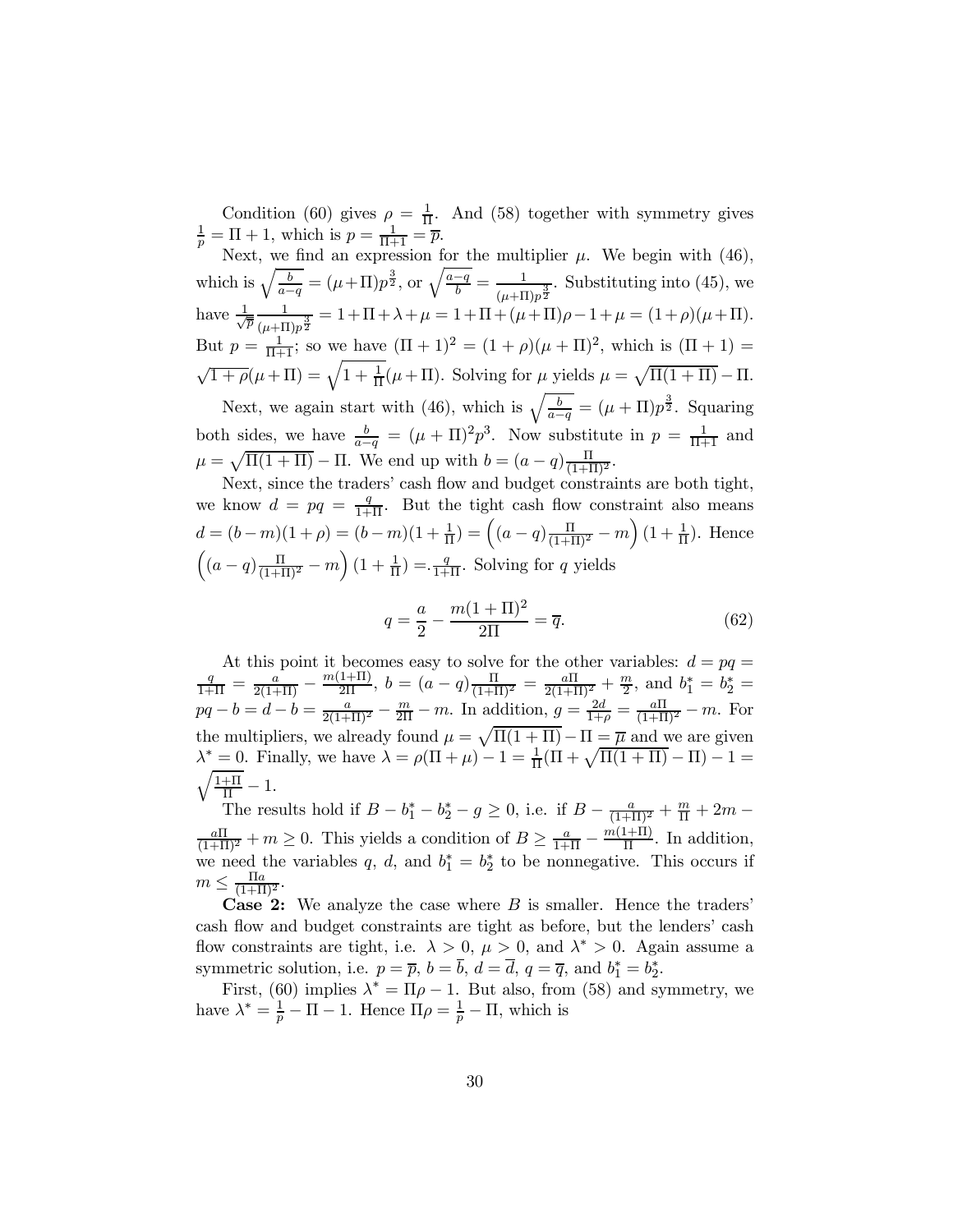$$
p = \frac{1}{\Pi(1+\rho)} = \overline{p}.\tag{63}
$$

Next, since the traders' cash flow and budget constraints are tight, we have  $d = pq$ . But by the balance condition  $pq$  is equal to  $b + b_1^*$ , and since the lenders' cash flow constraints are tight  $b_1^* = b_2^* = \frac{B-g}{2}$ . So we have  $d = pq = \overline{b} + b_1^* = \overline{b} + \frac{B-g}{2} = \overline{b} + \frac{B - \frac{2d}{1+\rho}}{2} = \frac{B}{2} + \overline{b} - \frac{d}{1+\rho} = \frac{B}{2} + m$ , where the fourth equality follows from the balance constraint, the fifth is just algebra, and the last follows from symmetry  $b = \overline{b}$  and the tight traders' cash flow constraint. So we have

$$
d = \frac{B}{2} + m = \overline{d}.\tag{64}
$$

At this point, we can obtain expressions for all of the variables in terms of  $\rho$ :  $g = \frac{2d}{1+\rho} = \frac{B+2m}{1+\rho}$ ,  $b = \frac{d}{1+\rho} + m = \frac{\frac{B}{2}+m}{1+\rho} + m = \overline{b}$ ,  $b_1^* = b_2^* =$  $\frac{1}{2}(B-g) = \frac{1}{2}(\frac{B+\rho B-B-2m}{1+\rho}) = \frac{1}{2}(\frac{\rho B-2m}{1+\rho}),$  Recalling  $p = \frac{1}{\Pi(1+\rho)},$  we also have  $q = \overline{q} = \frac{d}{p} = \frac{\frac{B}{2} + m}{\frac{1}{\Pi(1+\rho)}} = \Pi(1+\rho)(\frac{B}{2} + m).$ 

So now all that remains to find an expression for  $\rho$ . To this end, we observe that (47) implies that

$$
\lambda = \rho(\Pi + \mu) - 1. \tag{65}
$$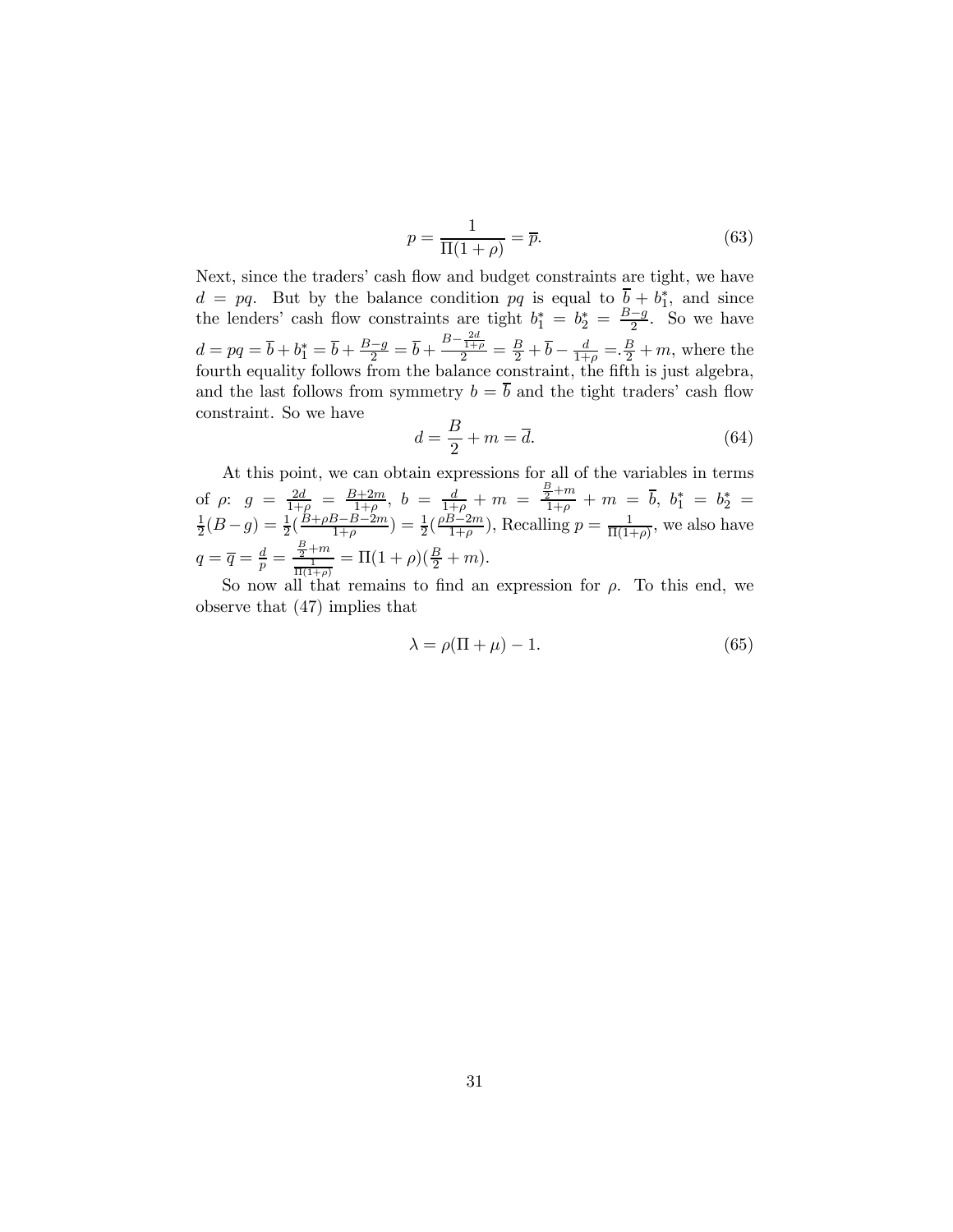Then

(45) 
$$
\Rightarrow \frac{1}{\sqrt{p}} \sqrt{\frac{a-q}{b}} = 1 + \Pi + \lambda + \mu
$$
 (66)

$$
\Rightarrow \frac{1}{\bar{p}} \left( \frac{a - q}{b} \right) = (1 + \Pi + \lambda + \mu)^2 \tag{67}
$$

$$
\Rightarrow \frac{1}{\bar{p}} \left( \frac{a - q}{b} \right) = (1 + \rho)^2 (\Pi + \mu)^2 \text{ (using (65))}
$$
 (68)

$$
\Rightarrow \frac{1}{\bar{p}} \left( \frac{a-q}{b} \right) = (1+\rho)^2 \frac{1}{\bar{p}^3} \left( \frac{b}{a-q} \right) \text{ (using (46))}
$$
(69)

$$
\Rightarrow \left(\frac{a-q}{b}\right)^2 = \frac{(1+\rho)^2}{\overline{p}^2} = \Pi^2 (1+\rho)^4 \text{ (using 63)}\tag{70}
$$

$$
\Rightarrow \frac{a-q}{b} = \Pi(1+\rho)^2 \tag{71}
$$

$$
\Rightarrow \frac{a - \Pi(1+\rho)(\frac{B}{2}+m)}{\frac{\frac{B}{2}+m}{1+\rho}+m} = \Pi(1+\rho)^2 \tag{72}
$$

$$
\Rightarrow a - \Pi(1+\rho)\left(\frac{B}{2} + m\right) = \Pi(1+\rho)\left(\frac{B}{2} + m\right) + \Pi m(1+\rho)^2(73)
$$

$$
\Rightarrow \ \Pi m(1+\rho)^2 + 2\Pi(1+\rho)(\frac{B}{2}+m) - a = 0 \tag{74}
$$

The above quadratic expression for  $1 + \rho$  solves in two cases: first, if  $m = 0$ , we have  $1 + \rho = \frac{a}{\Pi(B + 2m)}$ . Otherwise, if  $m > 0$ , we have

$$
1 + \rho = \frac{-\Pi(B + 2m) + \sqrt{\Pi^2(B + 2m)^2 + 4a\Pi m}}{2\Pi m}
$$
(75)

Finally, we may solve for the multipliers. First, we have  $(46) \Rightarrow \mu =$  $\frac{\frac{1}{\sqrt{p}}\sqrt{\frac{b}{a-q}}-\Pi p}{p}=\frac{1}{p^{1.5}}$  $\sqrt{\frac{1}{\Pi(1+\rho)^2}} - \Pi = \Pi^{1.5}(1+\rho)^{1.5}\sqrt{\frac{1}{\Pi(1+\rho)^2}} = \Pi\sqrt{1+\rho} - \Pi,$ where the second equality follows from (71) and the third from (63). Also,  $\lambda = \rho(\Pi + \mu) - 1 = \Pi \rho \sqrt{1 + \rho} - 1$ . Finally, condition (60) directly gives us  $\lambda^* = \Pi \rho - 1.$ 

Note: In order for the above to be valid, we need  $\rho$  and all the multipliers to be nonnegative. This requires  $\rho \geq \frac{1}{\Pi}$ . In the case where  $m = 0$ , this means  $B + 2m \leq \frac{a}{1+\Pi}$ . In the case where  $m > 0$ , the condition is not so easily stated, but does hold whenever a is large compared to  $B + 2m$ . We also need for  $b_1^*$  and  $b_1^*$  to be nonegative, which means  $\rho B \ge 2m$ . Again, if  $m = 0$ , this holds if  $\rho \ge \frac{1}{\Pi}$ , i.e. if  $B + 2m \le \frac{a}{1+\Pi}$ . And again, if  $m > 0$  the condition is more complicated but holds if  $a \gg B + 2m$ .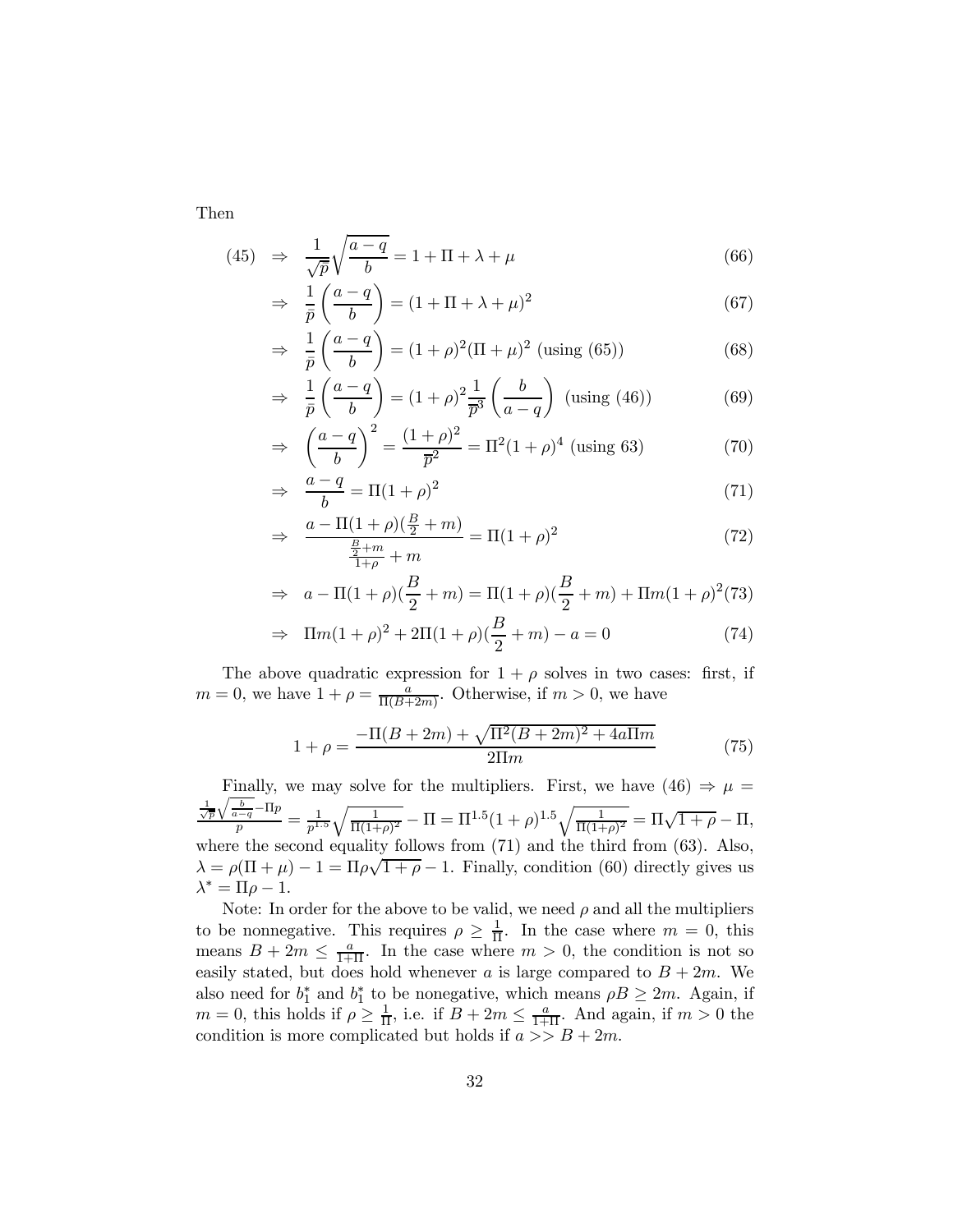# 10 Appendix B: A Sell-All Model of Competitive Money Lending with Gold

Both trader types are endowed with  $m$  units of gold money. The continuum of money lenders is endowed with  $B = M - 2m$  units of money (where  $0 \leq 2m \leq M$ ). The lenders are utility maximizers, who (just like the traders) derive benefit from consumption of perishables, the service utility of the gold, and the salvage utility of the gold at the end of the game.

The notation we will use is the following. For the Type 1 traders,  $b_1$ and  $b_2$  denote the amount of gold bid in the market for Good 1 and Good 2 respectively. The amount they borrow from the banks is  $\frac{d}{1+\rho}$  at interest rate  $\rho$ , so the amount they must pay back is d. For the Type 2 traders, the notation  $\bar{b}_1$ ,  $\bar{b}_2$ , and  $\bar{d}$  is defined similarly. The prices for the perishables are  $p$  and  $\bar{p}$ , while the salvage value for the gold is  $\Pi$  per unit. We assume that the service utility of the gold is one per unit-time,

The Type 1 traders face an optimization described by:

$$
\max_{b_1, b_2, d} 2\sqrt{\frac{b_1}{p}\frac{b_2}{\bar{p}}} + m + \frac{d}{1+\rho} - b_1 - b_2 + pa + \Pi\left(m + \frac{d}{1+\rho} - b_1 - b_2 + pa - (d)\right)
$$

s.t. 
$$
m + \frac{d}{1+\rho} - b_1 - b_2 \ge 0
$$
 (1) (cash flow constraint) (77)

$$
m + \frac{d}{1+\rho} - b_1 - b_2 + pa - d \ge 0 \qquad (\mu) \text{ (budget constraint)} \tag{78}
$$

$$
b_1, b_2, d \ge 0 \tag{79}
$$

The first order conditions wrt  $b_1$ ,  $b_2$ , and  $d$  yield

$$
\sqrt{\frac{b_2}{p\overline{p}b_1}} = 1 + \Pi + \lambda + \mu
$$
\n(80)

$$
\sqrt{\frac{b_1}{p\overline{p}b_2}} = 1 + \Pi + \lambda + \mu \tag{81}
$$

$$
\frac{1}{1+\rho} + \frac{\Pi}{1+\rho} - \Pi + \frac{\lambda}{1+\rho} + \frac{\mu}{1+\rho} - \mu = 0
$$
 (82)

$$
m + \frac{d}{1+\rho} - b_1 - b_2 = 0 \text{ or } \lambda = 0 \tag{83}
$$

$$
m + \frac{d}{1+\rho} - b_1 - b_2 + pa - d = 0 \text{ or } \mu = 0 \tag{84}
$$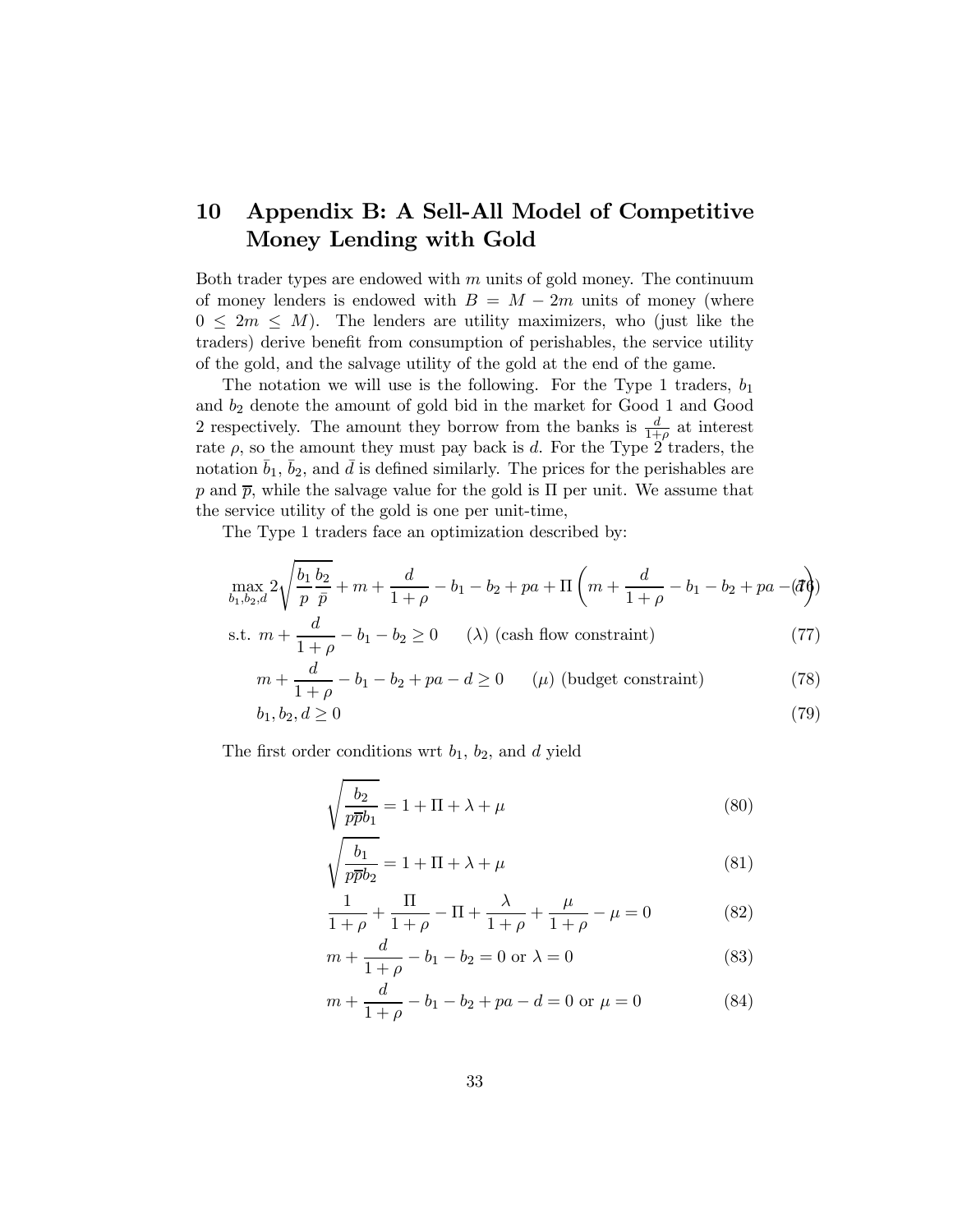We also point out that we require the feasibility conditions (77)-(79) for our solution.23

Similarly, the Type 2 traders face the optimization below:

$$
\max_{\overline{b}_1,\overline{b}_2,\overline{d}} 2\sqrt{\frac{\overline{b}_1}{p}\frac{\overline{b}_2}{\overline{p}}} + m + \frac{\overline{d}}{1+\rho} - \overline{b}_1 - \overline{b}_2 + \overline{p}a + \Pi\left(m + \frac{\overline{d}}{1+\rho} - \overline{b}_1 - \overline{b}_2 + \overline{p}a - \overline{b}\right)
$$

s.t. 
$$
m + \frac{\bar{d}}{1+\rho} - \bar{b}_1 - \bar{b}_2 \ge 0
$$
 ( $\bar{\lambda}$ ) (cash flow constraint) (86)

$$
m + \frac{\bar{d}}{1+\rho} - \bar{b}_1 - \bar{b}_2 + \bar{p}a - \bar{d} \ge 0 \qquad (\bar{\mu}) \text{ (budget constraint)} \tag{87}
$$

$$
\bar{b}_1, \bar{b}_2, \bar{d} \ge 0 \tag{88}
$$

The first order conditions here are

$$
\sqrt{\frac{\overline{b}_2}{p\overline{p}\overline{b}_1}} = 1 + \Pi + \bar{\lambda} + \bar{\mu}
$$
\n(89)

$$
\sqrt{\frac{\overline{b}_1}{p\overline{p}\overline{b}_2}} = 1 + \Pi + \overline{\lambda} + \overline{\mu}
$$
\n(90)

$$
\frac{1}{1+\rho} + \frac{\Pi}{1+\rho} - \Pi + \frac{\bar{\lambda}}{1+\rho} + \frac{\bar{\mu}}{1+\rho} - \bar{\mu} = 0
$$
 (91)

$$
m + \frac{\bar{d}}{1+\rho} - \bar{b}_1 - \bar{b}_2 = 0 \text{ or } \bar{\lambda} = 0
$$
\n(92)

$$
m + \frac{\bar{d}}{1+\rho} - \bar{b}_1 - \bar{b}_2 + \bar{p}a - \bar{d} = 0 \text{ or } \bar{\mu} = 0 \tag{93}
$$

The money lender decision variables are  $b_1^*$  (the amount they collectively bid for Good 1),  $b_2^*$  (the amount they collectively bid for Good 2), and g (the amount they offer for loan). Their optimization is expressed as:

$$
\max_{b_1^*,b_2^*,g} 2\sqrt{\frac{b_1^*}{p}\frac{b_2^*}{\bar{p}}} + B - g - b_1^* - b_2^* + \Pi(B-g-b_1^*-b_2^* + (1+\rho)g)94)
$$

s.t. 
$$
B - g - b_1^* - b_2^* \ge 0
$$
  $(\lambda^*)$  (95)

$$
b_1^*, b_2^*, g \ge 0 \tag{96}
$$

The first order equations here are

 $23$  For the Type 2 traders' optimizations, and in Appendices B and C below, we also have similar feasibility conditions, which we don't explicitly write down.  $\;$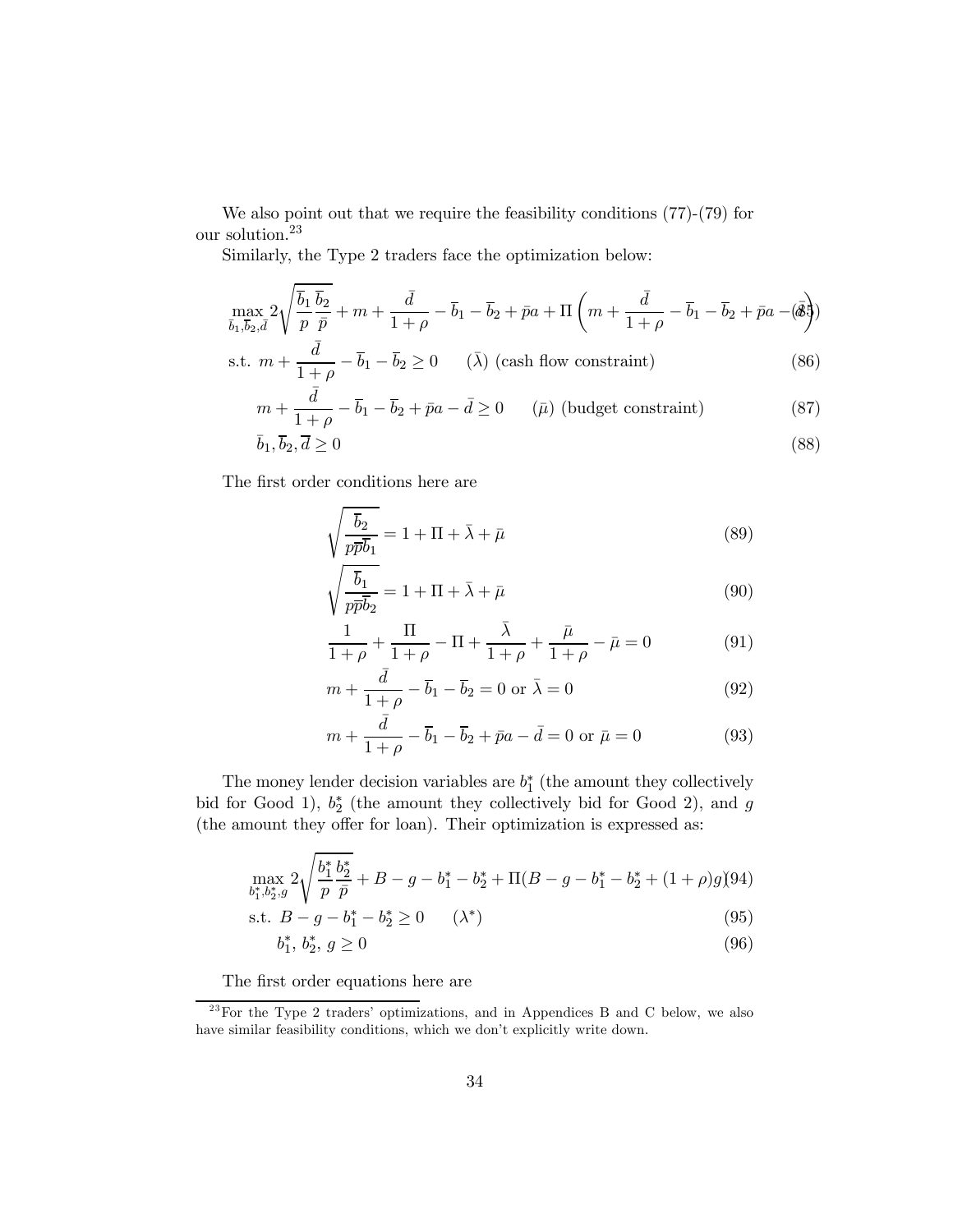$$
\sqrt{\frac{b_2^*}{p\overline{p}b_1^*}} = \Pi + \lambda^* + 1\tag{97}
$$

$$
\sqrt{\frac{b_1^*}{p\overline{p}b_2^*}} = \Pi + \lambda^* + 1\tag{98}
$$

$$
\Pi \rho - \lambda^* - 1 = 0 \tag{99}
$$

$$
B - b_1^* - b_2^* - g = 0 \text{ or } \lambda^* = 0 \tag{100}
$$

Finally, the balance conditions are  $p = \frac{b_1 + \bar{b}_1 + b_1^*}{a}$ ,  $\bar{p} = \frac{b_2 + \bar{b}_2 + b_2^*}{a}$  and  $1 + \rho =$  $\frac{d+\bar{d}}{g}$ . We also remark that here the problems for Types 1 and 2 are isomorphic and so we may assume a symmetric solution where  $b_1 = b_2 = \bar{b}_1 = \bar{b}_2 \equiv b$ ,  $d = \bar{d}, b_1^* = b_2^* \equiv b^*$ , and  $p = \bar{p}$ .

**Case 1:**  $m$  low and  $B$  high.

There are several cases, but as before we first consider for the case in which the traders have little money  $(m \text{ small})$  and the bankers have a lot of money (B large). In terms of our multipliers, we are assuming  $\lambda$ ,  $\bar{\lambda}$ ,  $\mu$ , and  $\bar{\mu}$  are positive, while  $\lambda^* = 0$ . The first observation is that condition (97) or (98),  $\lambda^* = 0$ , and symmetry together imply that  $p = \overline{p} = \frac{1}{1+\Pi}$ . Next, conditions ( $\lambda$ ) and ( $\mu$ ) holding tightly together imply that  $pa = d$ . Hence  $d = \frac{a}{1+\Pi} = \overline{d}$ . The cash flow constraint holding tightly is  $m + \frac{d}{1+\rho} - 2b = 0$ , which gives  $b = \frac{m + \frac{d}{1+\rho}}{2} = \frac{m(1+\rho)(1+\Pi)+a}{2(1+\rho)(1+\Pi)}$ ; but then condition (99) and  $\lambda^* = 0$ together give  $\rho = \frac{1}{\Pi}$ , so  $b = \frac{m(1 + \frac{1}{\Pi})(1 + \Pi) + a}{2(1 + \frac{1}{\Pi})(1 + \Pi)}$  $\frac{(1+\frac{1}{\Pi})(1+\Pi)+a}{2(1+\frac{1}{\Pi})(1+\Pi)} = \frac{m(1+\Pi)^2+\Pi a}{2(1+\Pi)^2}$ . So the traders consume  $\frac{b}{p} = \frac{m(1+\Pi)^2 + \Pi a}{2(1+\Pi)}$  of each good. Then, we can calculate  $b^*$  via the balance condition for price:  $b^* = pa - 2b = \frac{a}{1+\Pi} - \frac{m(1+\Pi)^2 + \Pi a}{(1+\Pi)^2} = \frac{a - m(1+\Pi)^2}{(1+\Pi)^2}$ . So the lenders consume  $\frac{b^*}{p} = \frac{a - m(1+\Pi)^2}{(1+\Pi)}$  of each good. They also lend an amount of  $g = \frac{2d}{1+\rho} = \frac{2\Pi a}{(1+\Pi)^2}$ .

Finally, for the multipliers, condition (80) with  $p = \bar{p} = \frac{1}{1+\Pi}$  and  $b_1 = b_2$ gives  $1 + \Pi = 1 + \Pi + \lambda + \mu$ ; since  $\lambda$  and  $\mu$  are nonnegative, this gives  $\lambda = \mu = 0.$ 

We remark that the above results are only valid if: (a) the above expression for  $b^*$  is nonnegative, and if (b) the lenders' cash flow constraints ( $\lambda^*$ ) hold. These gives the conditions: (a)  $m \leq \frac{a}{(1+\Pi)^2}$  and (b)  $B \geq$  $\frac{2\Pi a}{(1+\Pi)^2} + 2\frac{a-m(1+\Pi)^2}{(1+\Pi)^2} = \frac{2a}{1+\Pi} - 2m$ , which is  $B + 2m \ge \frac{2a}{1+\Pi}$ .

**Case 2:** m low and B low. Now we cover the case in which  $\lambda$ ,  $\bar{\lambda}$ ,  $\mu$ , and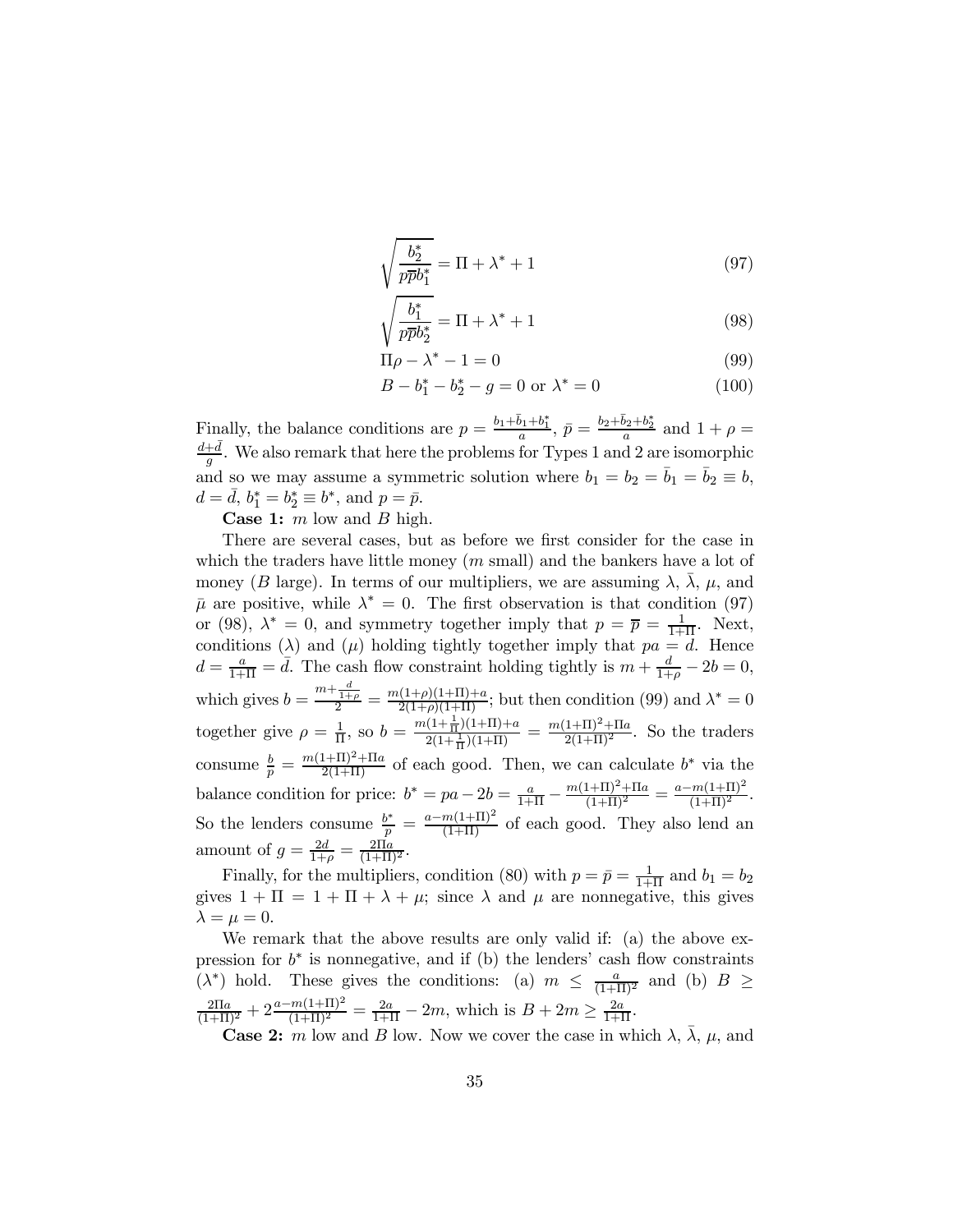$\bar{\mu}$  are again all positive, but  $\lambda^* > 0$  also. We first note that condition (97) and symmetry together imply  $\lambda^* = \frac{1}{p} - 1 - \Pi$ ; substituting this expression for  $\lambda^*$  back into (99) gives  $\Pi \rho - (\frac{1}{p} - 1 - \Pi) - 1 = 0$ , which is

$$
p = \frac{1}{\Pi(1+\rho)} = \overline{p}.\tag{101}
$$

Next, we note from symmetry, the balance conditions, and the tight  $(\lambda^*)$ constraint that  $d = \frac{(1+\rho)g}{2}$ ,  $2b + b^* = pa$ , and  $b^* = \frac{B-g}{2}$ . Hence, starting with the tight cash flow constraint for the traders, we have  $m + \frac{d}{1+\rho} - b - b =$  $0 \Rightarrow m + \frac{g}{2} - 2b = 0 \Rightarrow m + \frac{g}{2} - pa + b^* = 0 \Rightarrow m + \frac{g}{2} - pa + \frac{B-g}{2} = 0 \Rightarrow$  $p = \frac{B+2m}{2a} = \overline{p}$ . Not only does this give an expression for p, but this in combination with (101) gives  $\frac{1}{\Pi(1+\rho)} = \frac{B+2m}{2a}$ , or  $\rho = \frac{2a}{\Pi(B+2m)} - 1$ .

It is now a simple exercise to calculate expressions for the other variables:  $d \; = \; pa \; = \; \frac{B+2m}{2} \; = \; \overline{d}, \; g \; = \; \frac{2d}{1+\rho} \; = \; \frac{\Pi(B+2m)^2}{2a}, \; b \; = \; b_1 \; = \; b_2 \; = \; \frac{m+\frac{g}{2}}{2} \; = \;$  $\frac{4am+\Pi(B+2m)^2}{8a} = \bar{b}_1 = \bar{b}_2, b^* = b_1^* = b_2^* = \frac{B-g}{2} = \frac{2aB-\Pi(B+2m)^2}{4a}, \lambda^* = \frac{1}{2} - 1 - \Pi = \frac{2a}{1-a} - \Pi = 1, \mu = \frac{1}{2} - 1 - \Pi = \lambda = \frac{1}{2} - 1 - \Pi = (\Pi + \mu) \geq 1 \Rightarrow \mu = 0$  $\frac{1}{p} - 1 - \overline{\Pi} = \frac{2a}{B+2m} - \Pi - 1, \ \mu = \frac{1}{p} - 1 - \Pi - \lambda = \frac{1}{p} - \overline{1} - \Pi - (\Pi + \mu)\overline{\rho} + 1 \Rightarrow \mu = 0,$ and  $\lambda = \frac{2a}{B+2m} - \Pi - 1$ .

In order for these results to hold, we need  $b^* \geq 0$ ,  $\lambda^* \geq 0$ , and  $\lambda \geq 0$ . These hold if  $\Pi (B + 2m)^2 \leq 2aB$  and  $(1 + \Pi)B \leq 2a$ . If  $m = 0$ , all that is needed is  $(1 + \Pi)B \leq 2a$ .

### 11 Appendix C: Demonetized Gold, no Central Bank, Lenders also act as Gold Merchants

This model is similar to Appendix A, except now the gold has been demonetized. All holders of  $x$  units of gold are now endowed with  $x$  units of demonetized gold, plus  $x$  units of fiat ("gold strips"). Hence Trader Type 1 is now endowed with a units of good  $#1$ , plus m units of gold, plus m units of fiat. Trader Type 2 is endowed with a units of good  $\#1$ , m units of gold, and  $m$  units of fiat. The lenders (now lender-merchants) are endowed with only  $B$  units of gold and  $B$  units of fiat.

We assume that the financial market (for fiat) operates first, over the time period  $[0, k_1]$ . This is followed by the goods markets for gold and for perishable, both of which operate over  $[k_2, k_3]$   $(0 \leq k_1 \leq k_2 \leq k_3)$ . However, while any money borrowed during the financial market is not obtained until the end of the market at time  $k_1$ , any gold or perishable bought during the second phase is credited at the *beginning* of that phase, at time  $k_2$ . This is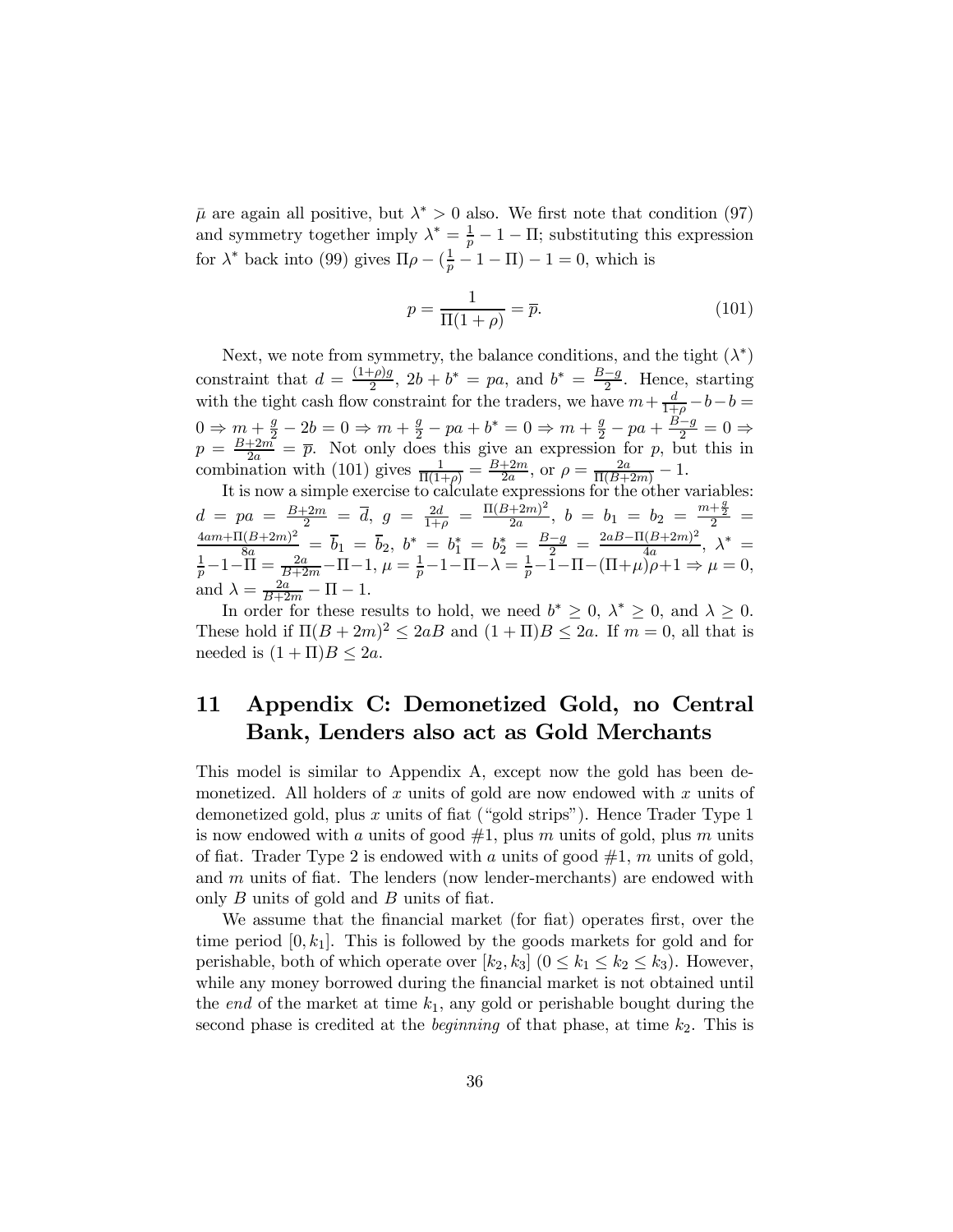an important assumption for the trade of gold, as the final owners of gold get to enjoy its service value over the period  $[k_2, k_3]$ . As in the previous model, we assume  $k_1 = 0$ ,  $k_2 = 0$ , and  $k_3 = 1$ .

With the new market for demonetized gold, we have to define some new variables. First, for the traders, the amount they bid for gold is  $b_3$ . The amount of gold they put up for sale is  $q_3$ . For the lenders, the amount they bid for gold is denoted  $b_3^*$ , while the amount they put up for sale is  $q_3^*$ . The price of gold is given by  $p_3$  and the parameters  $\Pi_1$  and  $\Pi_2$  are the per unit salvage value of strips (fiat) and gold respectively, at the end of the game.

The traders of Type 1 attempt to solve

$$
\max_{b,q,d,b_3,q_3} 2\sqrt{(a-q)\frac{b}{\bar{p}}} + \left(m + \frac{b_3}{p_3} - q_3\right) + \Pi_1\left(m + \frac{d}{1+\rho} - b - b_3 + pq - d + p_3\right)
$$

$$
+\Pi_2\left(m+\frac{b_3}{p_3}-q_3\right) \tag{103}
$$

s.t. 
$$
m + \frac{d}{1+\rho} - b - b_3 \ge 0
$$
 (104) (cash flow constraint) (104)

$$
m + \frac{d}{1+\rho} - b - b_3 + pq - d + p_3q_3 \ge 0 \qquad (\mu) \text{ (budget constraint)} \tag{105}
$$

$$
b, b_3, d \ge 0, 0 \le q \le a, 0 \le q_3 \le m \tag{106}
$$

The first order conditions here, with respect to  $b, q, d, b_3$ , and  $q_3$  are

$$
\frac{1}{\sqrt{\overline{p}}} \sqrt{\frac{a-q}{b}} = \Pi_1 + \lambda + \mu \tag{107}
$$

$$
\frac{1}{\sqrt{p}}\sqrt{\frac{b}{a-q}} = (\mu + \Pi_1)p
$$
\n(108)

$$
\lambda = (\mu + \Pi_1)\rho \tag{109}
$$

$$
\frac{1+\Pi_2}{p_3} = \Pi_1 + \lambda + \mu \tag{110}
$$

$$
\Pi_1 p_3 - 1 - \Pi_2 + \mu p_3 = 0 \tag{111}
$$

In addition, we have the complementarity constraints

$$
m + \frac{d}{1+\rho} - b - b_3 = 0 \text{ or } \lambda = 0 \tag{112}
$$

$$
m + \frac{d}{1+\rho} - b - b_3 + pq - d + p_3 q_3 = 0 \text{ or } \mu = 0 \tag{113}
$$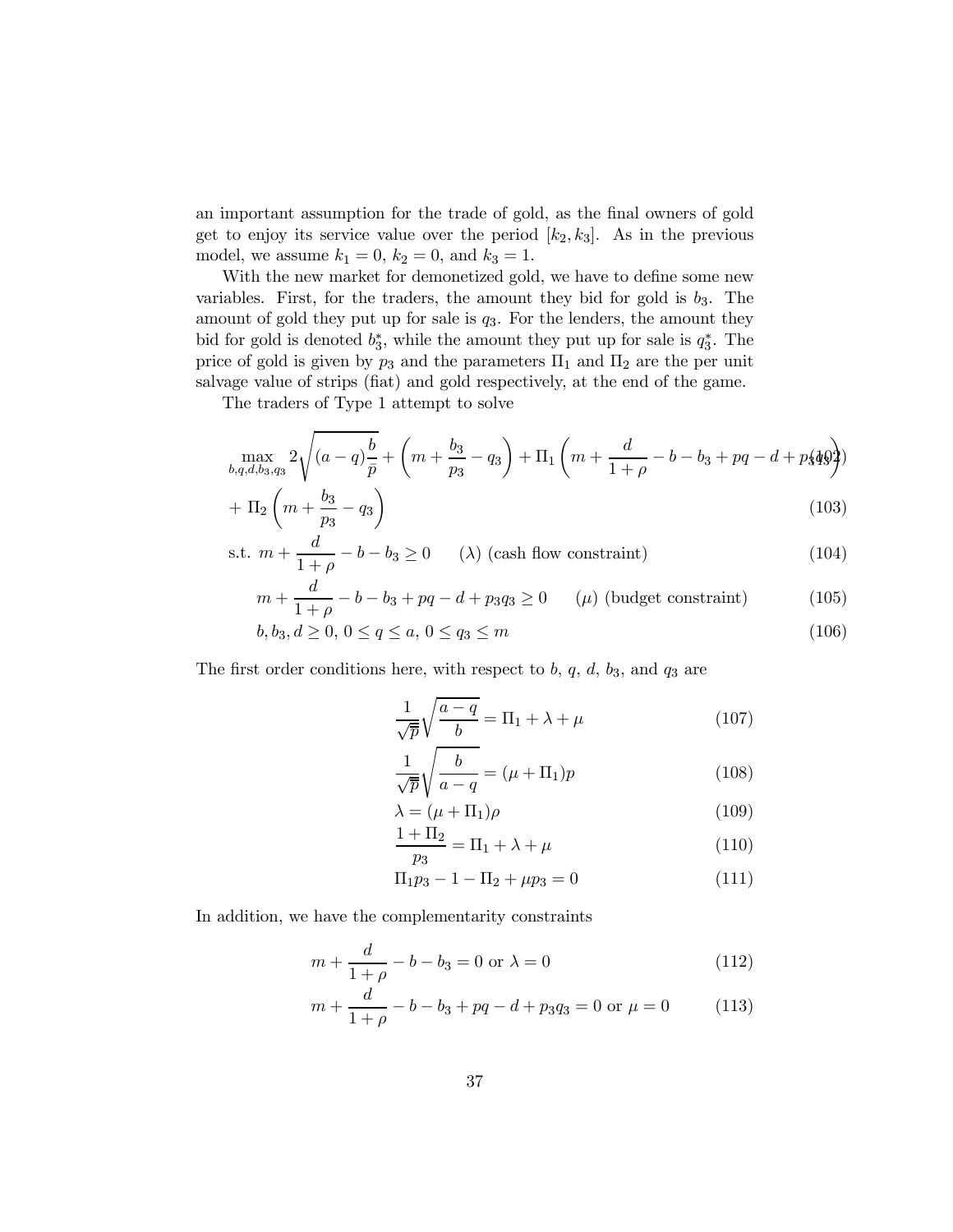Similarly, the optimization for the Type 2 traders is

$$
\max_{\bar{b},\bar{q},\bar{d},\bar{b}_3,\bar{q}_3} 2\sqrt{(a-\bar{q})\frac{\bar{b}}{p}} + \left(m + \frac{\bar{b}_3}{p_3} - \bar{q}_3\right) + \Pi_1\left(m + \frac{\bar{d}}{1+\rho} - \bar{b} - \bar{b}_3 + \bar{p}\bar{q} - \bar{d} + p_3\bar{q}_3\right) \n+ \Pi_2\left(m + \frac{\bar{b}_3}{p_3} - \bar{q}_3\right) \ns.t.  $m + \frac{\bar{d}}{1+\rho} - \bar{b} - \bar{b}_3 \ge 0$   $(\bar{\lambda})$ \n  
\n $m + \frac{\bar{d}}{1+\rho} - \bar{b} - \bar{b}_3 + \bar{p}\bar{q} - \bar{d} + p_3\bar{q}_3 \ge 0$   $(\bar{\mu})$ \n  
\n $\bar{b},\bar{b}_3,\bar{d} \ge 0, 0 \le \bar{q} \le a, 0 \le \bar{q}_3 \le m.$
$$

with first order conditions

$$
\frac{1}{\sqrt{p}}\sqrt{\frac{a-\bar{q}}{\bar{b}}} = \Pi_1 + \bar{\lambda} + \bar{\mu}
$$
\n(114)

$$
\frac{1}{\sqrt{p}}\sqrt{\frac{\bar{b}}{a-\bar{q}}} = (\bar{\mu} + \Pi_1)\bar{p}
$$
\n(115)

$$
\overline{\lambda} = (\bar{\mu} + \Pi_1)\rho \tag{116}
$$

$$
\frac{1+\Pi_2}{p_3} = \Pi_1 + \overline{\lambda} + \overline{\mu}
$$
\n(117)

$$
\Pi_1 p_3 - 1 - \Pi_2 + \overline{\mu} p_3 = 0 \tag{118}
$$

$$
m + \frac{\bar{d}}{1+\rho} - \bar{b} = 0 \text{ or } \bar{\lambda} = 0 \tag{119}
$$

$$
m + \frac{\bar{d}}{1+\rho} - \bar{b} - \bar{b}_3 + \bar{p}\bar{q} - \bar{d} + p_3\bar{q}_3 = 0 \text{ or } \bar{\mu} = 0.
$$
 (120)

For the continuum of lender-merchants, the new decision variables are  $b_3^*$  (the amount the lenders bid for gold) and  $q_3^*$  (the amount of gold they put up for sale). Their optimization is

$$
\max_{b_1^*, b_2^*, b_3^*, q_3^*, g} 2\sqrt{\frac{b_1^*}{p} \frac{b_2^*}{\overline{p}}} + \left(B + \frac{b_3^*}{p_3} - q_3^*\right) + \Pi_1\left(B - b_1^* - b_2^* + \rho g + p_3 q_3^*\right)
$$
\n
$$
+ \Pi_1\left(B + \frac{b_3^*}{p_3} - 1\right) \tag{129}
$$

$$
+\Pi_2 \left( B + \frac{b_3^2}{p_3} - q_3^* \right) \tag{122}
$$

s.t. 
$$
B - b_1^* - b_2^* - b_3^* - g \ge 0
$$
 ( $\lambda^*$ ) (123)

$$
b_1^*, b_2^*, b_3^*, g \ge 0, \ 0 \le q_3^* \le B \tag{124}
$$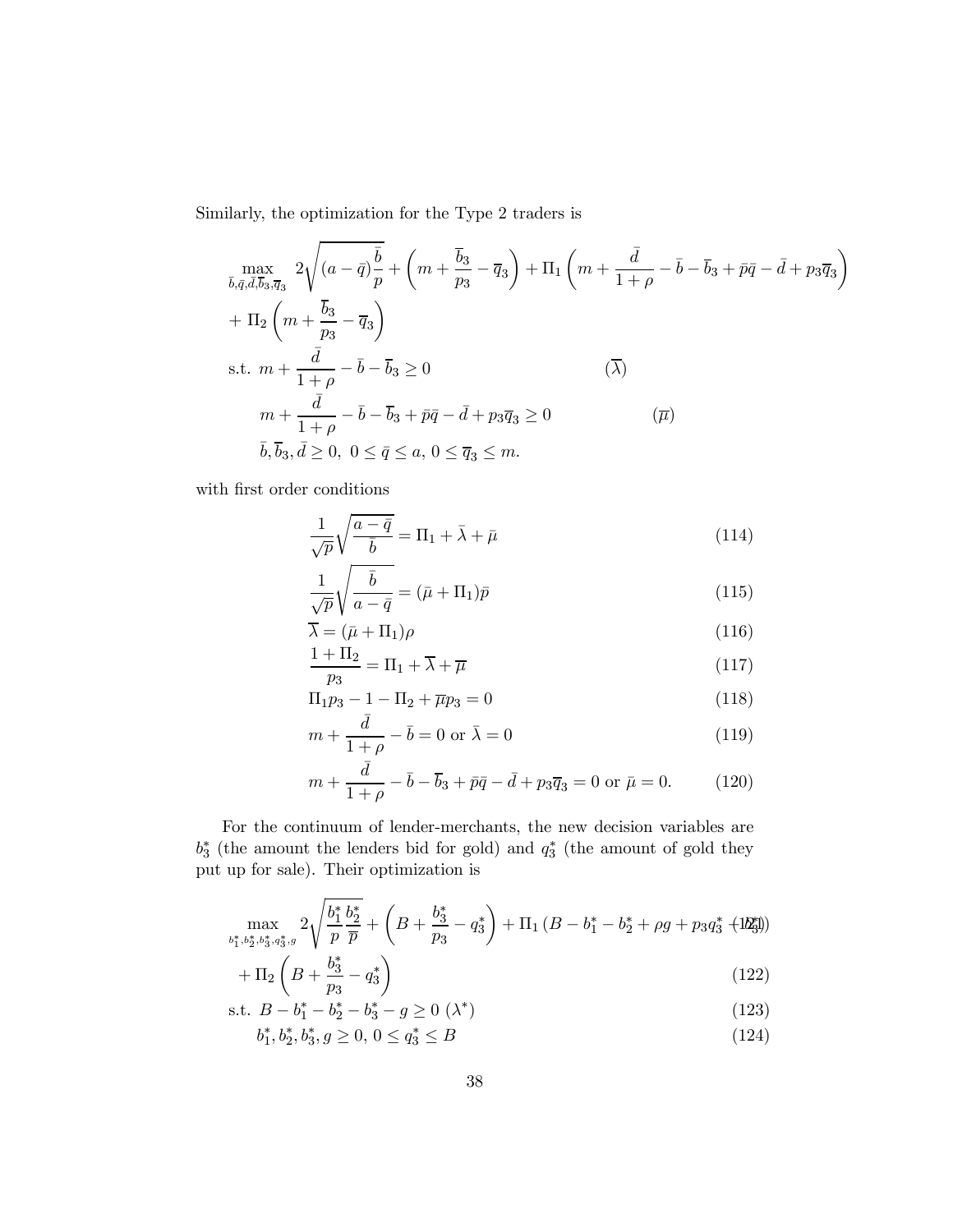The first order conditions here are:.

$$
\sqrt{\frac{b_2^*}{p\bar{p}b_1^*}} = \Pi_1 + \lambda^* \tag{125}
$$

$$
\sqrt{\frac{b_1^*}{p\overline{p}b_2^*}} = \Pi_1 + \lambda^* \tag{126}
$$

$$
\Pi_1 \rho - \lambda^* = 0 \tag{127}
$$

$$
-\Pi_1 + \frac{1 + \Pi_2}{p_3} - \lambda^* = 0
$$
\n(128)

$$
\Pi_1 p_3 - (1 + \Pi_2) = 0 \tag{129}
$$

$$
B - b_1^* - b_2^* - b_3^* - g = 0 \text{ or } \lambda^* = 0 \tag{130}
$$

Finally, we have the balance conditions  $p = \frac{b+b_1^*}{q}$ ,  $\overline{p} = \frac{b+b_2^*}{\overline{q}}$ ,  $p_3 =$  $\frac{b_3+b_3+b_3^*}{q_3+\overline{q}_3+q_3^*}$ , and  $1+\rho=\frac{d+\overline{d}}{g}$ .

**Case 1:** We first consider the case where  $m$  is small and  $B$  is large, so we assume the traders' cash flow and budget constraints are both tight, but the lender-merchants' cash flow constraint is loose  $(\lambda^* = 0)$ . In addition, we assume  $m$  is much smaller than  $B$ , and so the lenders will be selling gold to the traders. Mathematically, this means  $q_3 = \overline{q}_3 = 0$  and  $b_3^* = 0$ . However, by doing this we may no longer assume conditions (111), (118), and (128).

We also assume a symmetric solution, i.e.  $p = \overline{p}$ ,  $q = \overline{q}$ ,  $b = \overline{b}$ ,  $d = \overline{d}$ , and  $b_1^* = b_2^*$ .

Our analysis is as follows. First, condition (129) implies that  $p_3 = \frac{1 + \Pi_2}{\Pi_1}$ . But then (110) is  $\lambda + \mu = \frac{1+\Pi_2}{p_3} - \Pi_1 = \Pi_1 - \Pi_1 = 0$ . Since  $\lambda$  and  $\mu$  are both nonnegative, this implies  $\lambda = \mu = 0 = \overline{\lambda} = \overline{\mu}$ . But then (109) implies  $\rho = 0$ . And then (127) gives  $\lambda^* = 0$ . And then (125) gives  $p = \frac{1}{\Pi_1} = \overline{p}$ .

We can now get expressions for all of the other variables in terms of q. To begin, note that (107) along with  $\lambda = \mu = 0$  gives  $\sqrt{\frac{a-q}{b}} = \Pi_1 \sqrt{\overline{p}}$ ; plugging in our previous expression for  $\bar{p}$  gives  $\sqrt{\frac{a-q}{b}} = \sqrt{\Pi_1}$ , or  $\frac{a-q}{b} = \Pi_1$ . We can rewrite this as

$$
b = \frac{a - q}{\Pi_1}.\tag{131}
$$

Next, Trader Type 1's cash flow and budget constraints being tight together imply  $pq - d + p_3 q_3 = 0$ ; the assumption that  $q_3 = 0$  further gives  $d = pq = \frac{q}{\Pi_1}$ . In addition, the balance condition for p gives  $pq = d = \overline{b} + b_1^*$ . Hence  $b_1^* = d - \overline{b} = d - b = \frac{q}{\Pi_1} - \frac{a-q}{\Pi_1} = \frac{2q-a}{\Pi_1} = b_2^*$ . Also, the balance condition for interest  $1 + \rho = \frac{d+d}{g}$  yields  $g = 2d$  (because of  $\rho = 0$  and symmetry),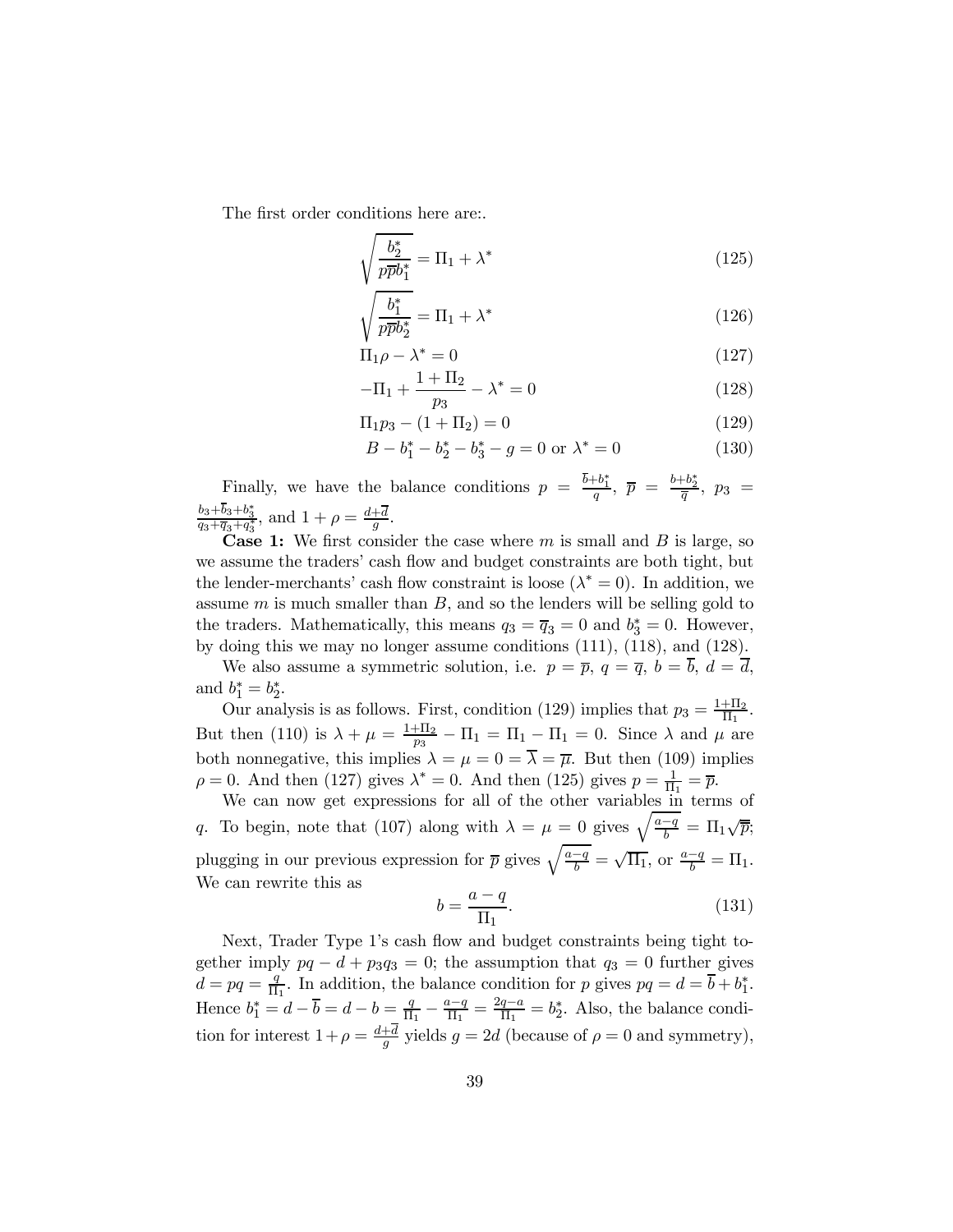so  $g = \frac{2q}{\Pi_1}$ . Furthermore,  $b_3 = m + \frac{d}{1+\rho} - b = m + d - b = m + \frac{q}{\Pi_1} - \frac{a-q}{\Pi_1} = m +$  $\frac{2q-a}{\Pi_1} = \overline{b}_3$ . This in turn implies  $q_3^* = \frac{b_3 + \overline{b}_3}{p_3} = \frac{2\left(m + \frac{2q-a}{\Pi_1}\right)}{1 + \Pi_2}$  $\frac{+ \frac{2q-a}{\Pi_1} \right) \Pi_1}{1 + \Pi_2} = \frac{2(\Pi_1 m + 2q - a)}{1 + \Pi_2}.$ 

There is no way to pin down an exact value for  $q$ , so we have a continuum of solutions parametrized by  $q$ . However, we can find upper and lower bounds for  $q$ , so that we end up with a "line segment" of solutions. First, since  $b_1^*$  and  $b_2^*$  are nonnegative, we must have  $q \geq \frac{a}{2}$ . But also the cash flow constraint for the lenders must be satisfied, i.e.  $B - b_1^* - b_2^* - b_3^* - g \ge 0$ . This reduces to  $B - 2\left(\frac{2q-a}{\Pi_1}\right)$  $\left(-\frac{2q}{\Pi_1}\geq 0\right)$ , or  $q\leq \frac{2a+\Pi_1B}{6}$ . In addition, we must have  $q_3^* \leq B$ , which is  $\frac{2(\Pi_1 m + 2q - a)}{1 + \Pi_2} \leq B$  or  $q \leq \frac{(1 + \Pi_2)B - 2\Pi_1 m + 2a}{4}$ . So the range for  $q$  is  $\frac{a}{2} \leq q \leq \min(\frac{2a+\Pi_1B}{6}, \frac{(1+\Pi_2)B-2\Pi_1m+2a}{4}, a)$ . In order for this range to be nonempty we must have  $\Pi_1 B \ge a$  and  $(1 + \Pi_2) B \ge 2\Pi_1 m$ .

If one also requires a 100% reserve requirement for lending, i.e.  $B-q_3^* \geq$  $3 \leq$ g, this gives the further condition  $B \geq \frac{2(\Pi_1 m + 2q - a)}{1 + \Pi_2} + \frac{2q}{\Pi_1}$ . There will be at least one q to satisfy this (namely  $q = \frac{a}{2}$ ) so long as  $B \ge \frac{2\Pi_1 m}{1 + \Pi_2} + \frac{a}{\Pi_1}$ .

**Case 2:** Now we consider the case where  $B$  is smaller (but still significantly larger than  $m$ ). In this case, we assume that the gold market goes inactive – so in addition to  $q_3 = \overline{q}_3 = 0$  and  $b_3^* = 0$ , we also assume  $b_3 = b_3 = q_3^* = 0$ . This means that we cannot use condition (110), (111),  $(117)$ ,  $(118)$ ,  $(128)$ , or  $(129)$  in our analysis. In addition, we assume all trader and lender-merchant constraints are tight, including now the lendermerchants' cash flow constraints.

We begin with the tight traders' cash flow constraints:  $m + \frac{d}{1+\rho} - b - b_3 =$ 0. Assuming  $b_3 = 0$ , the balance condition  $1 + \rho = \frac{2d}{g}$ , and simplifiying, this yields  $m + \frac{g}{2} - b = 0$ . But the tight lender-merchants' cash flow constraints (plus symmetry  $b_1^* = b_2^*$ ) imply  $g = B - 2b_2^*$ ; hence we have  $m + \frac{B}{2} - b_2^*$  –  $b = 0$ . Next, the balance constraint for price implies  $b + b_2^* = \overline{pq} = pq$ , and furthermore the tight cash flow and budget constraitnts (plus assuming  $q_3 = 0$ ) imply  $pq = d$ . So  $m + \frac{B}{2} - b_2^* - b = 0$  implies  $m + \frac{B}{2} - d = 0$ , or

$$
d = m + \frac{B}{2} = \overline{d}.\tag{132}
$$

Next, (125) together with symmetry implies that  $\frac{1}{p} = \Pi_1 + \lambda^* = \Pi_1 +$  $\Pi_1 \rho = \Pi_1(1 + \rho)$ , where the second equality follows from (127). This is

$$
1 + \rho = \frac{1}{\Pi_1 p}.\tag{133}
$$

Next, substituting (132), (133), and  $b_3 = 0$  into the tight traders' cash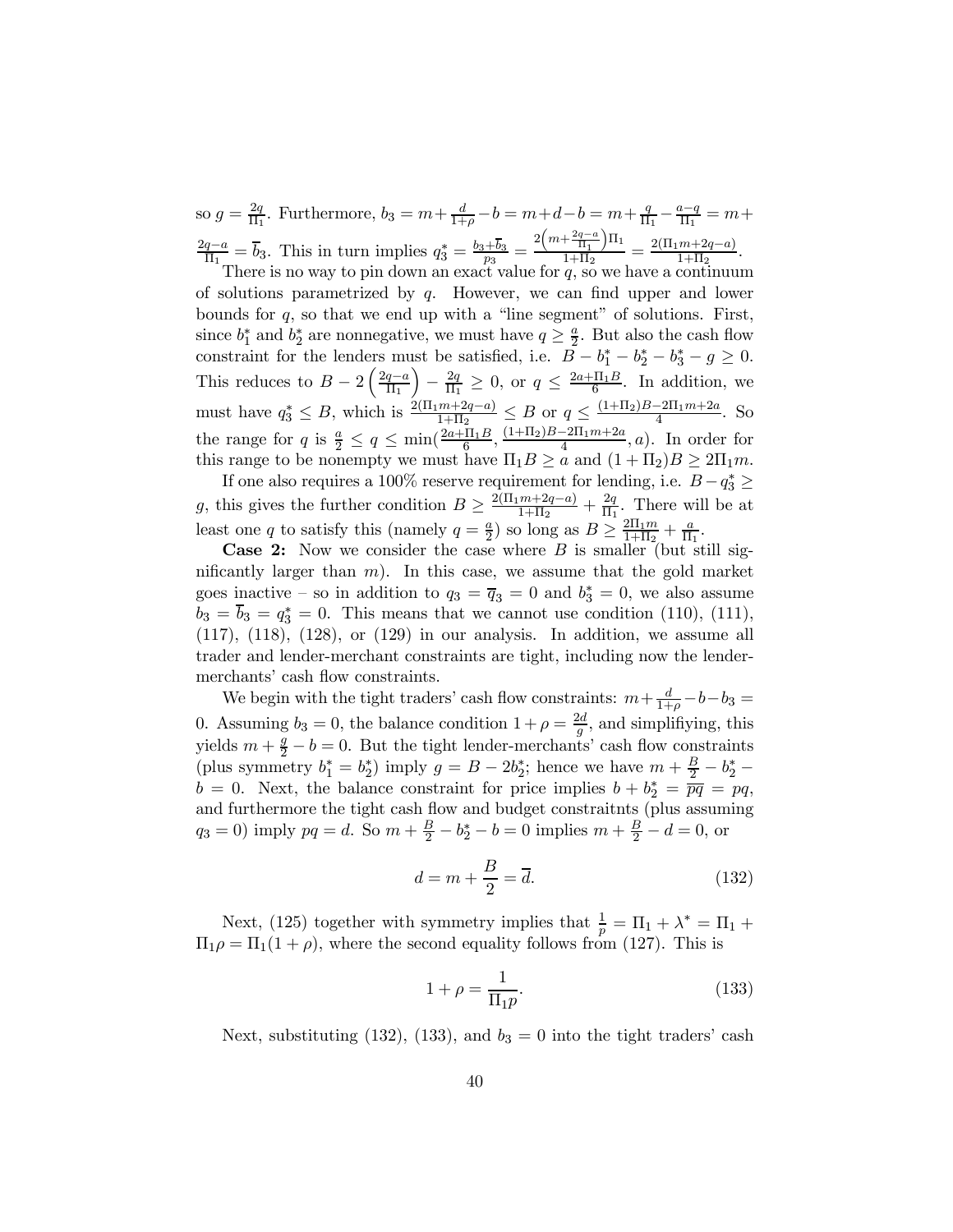flow constraint gives  $m + \frac{m + \frac{B}{2}}{1}$  $\frac{b+\frac{b}{2}}{\frac{1}{\Pi_1 p}}-b=0$ , which is

$$
b = m + \Pi_1 p(m + \frac{B}{2}) = \overline{b}.\tag{134}
$$

Next, condition (107) is  $\frac{1}{\sqrt{2}}$  $\frac{1}{\overline{p}}\sqrt{\frac{a-q}{b}} = \Pi_1 + \lambda + \mu$ . Substituting in for  $\lambda$ using (109) gives  $\frac{1}{\sqrt{2}}$  $\frac{1}{\sqrt{p}}\sqrt{\frac{a-q}{b}} = \Pi_1 + \mu + \rho(\Pi_1 + \mu) = (1 + \rho)(\Pi_1 + \mu)$ . Now (108).implies  $(\Pi_1 + \mu) = \frac{1}{p^2}$  $\sqrt{\frac{b}{a-q}}$ , so we have  $\frac{1}{\sqrt{2}}$  $\frac{1}{\bar{p}}\sqrt{\frac{a-q}{b}} = (1+\rho)\frac{1}{p^{\frac{3}{2}}}$  $\sqrt{\frac{b}{a-q}},$ which is  $p\left(\frac{a-q}{b}\right) = 1+\rho$ . Substituting in for  $1+\rho$  using (133) gives  $p\left(\frac{a-q}{b}\right) =$  $\frac{1}{\Pi_1 p}$ , which is  $b = \Pi_1 p^2(a - q)$ . Now the traders' cash flow and budget constraints being tight, together with the assumption  $q_3 = 0$  imply  $pq = d$ ; hence we can substitute  $q = \frac{d}{p} = \frac{m + \frac{B}{2}}{p} = \frac{B + 2m}{2p}$  into the last equation for b, obtaining

$$
b = \Pi_1 p^2 \left( a - \frac{B + 2m}{2p} \right) = \overline{b}.\tag{135}
$$

Equations (134) and (135) give two expressions for  $b$ ; setting them equal to each other gives the following equation, which can be solved for  $p$  using computional methods:

$$
m + \Pi_1 p \left( m + \frac{B}{2} \right) = \Pi_1 p^2 \left( a - \frac{B + 2m}{2p} \right). \tag{136}
$$

Once we know  $p(=\bar{p})$ , it is then a simple matter to compute q (and  $\bar{q}$ ) via  $q = \overline{q} = \frac{m + \frac{B}{2}}{p}$ ,  $b = \overline{b}$  via (134) or (135),  $\rho$  via (133),  $g$  from  $1 + \rho =$  $\frac{2d}{g} = \frac{B+2m}{g}$ , and  $b_1^* = b_2^*$  from  $g = B - 2b_2^*$ . Consumption levels and final utilities can then be computed accordingly. Finally, for the multipliers, we may calculate  $\lambda^*$  from  $\frac{1}{p} = \Pi_1 + \lambda^*$ ,  $\mu$  from (108), and then  $\lambda$  from (109).

In the special case of  $m = 0$ , equation (136) solves easily, with  $p = \overline{p} = \frac{B}{a}$  $\frac{B}{a}$ . We also get  $q = \overline{q} = \frac{a}{2}$ ,  $b = \overline{b} = \frac{\Pi_1 B^2}{2a}$ ,  $\rho = \frac{a}{\Pi_1 B} - 1$ ,  $g = \frac{\Pi_1 B^2}{a}$ , and  $b_1^* = b_2^* =$  $\frac{B}{2}(1-\frac{\Pi_1 B}{a})$ . For the multipliers,  $\lambda^*=\frac{a}{B}-\Pi_1$ ,  $\mu=\sqrt{\Pi_1}(\sqrt{\frac{a}{B}}-\sqrt{\Pi_1})=\overline{\mu}$ , and  $\lambda = \sqrt{\frac{a}{\Pi_1 B}} (\frac{a}{B} - \Pi_1)$ . We note that in order for these quantities to be nonnegative, we need for  $\Pi_1 B \leq a$ .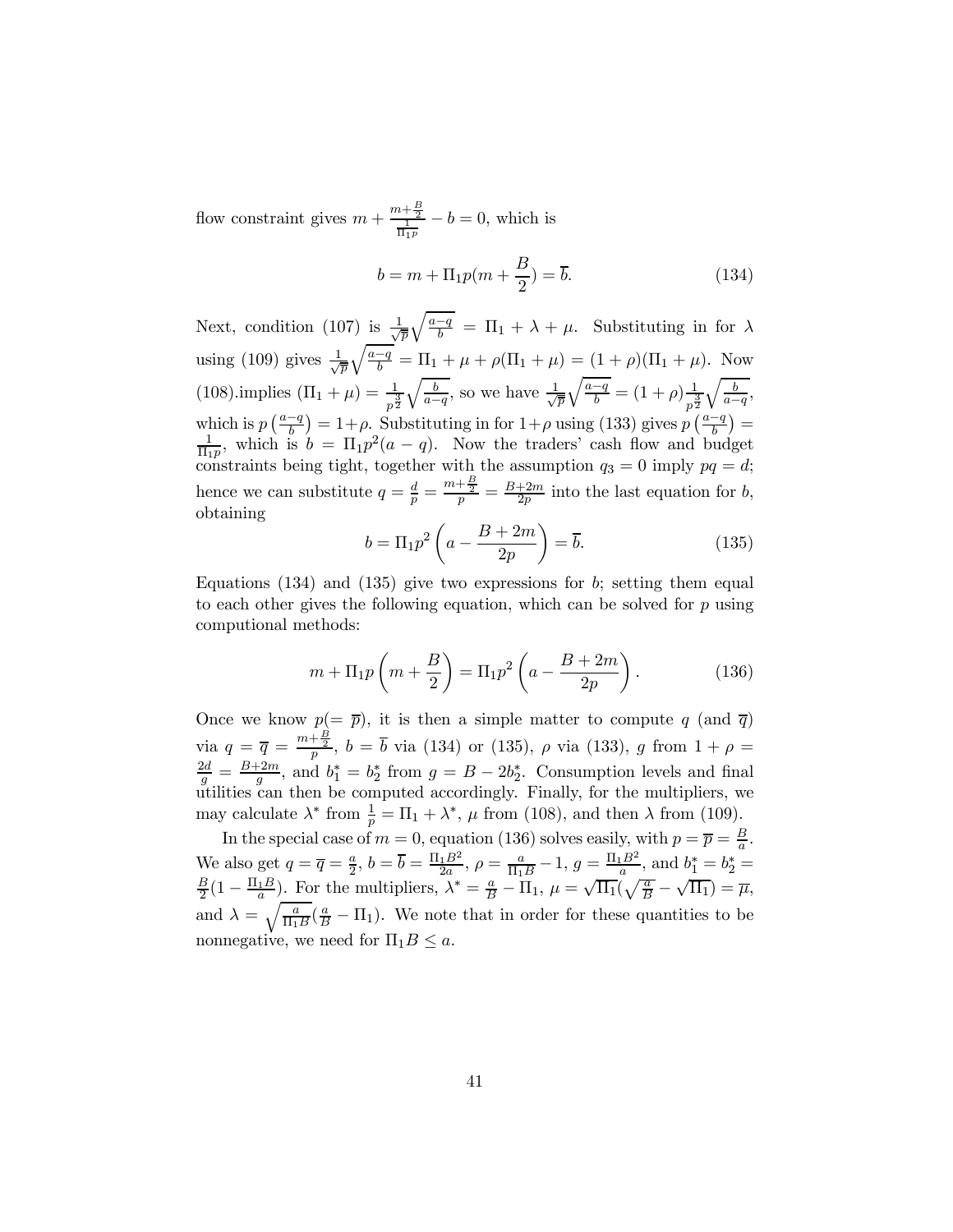### 12 Appendix D: Demonetized Gold with a Central Bank

Now we assume the demonetization of gold in the presence of a central bank. When the demonetization occurs, the holders of  $x$  units of gold are now endowed just with  $x$  units of demonetized gold. The accompanying  $x$ units of "gold strips" (fiat) go to the central bank. For the moneylenders of the previous models, this means that they are endowed only with  $(B \text{ units})$ of) demonetized gold, making them "gold merchants".

The central bank is a strategic dummy, lending an amount  $G$  of fiat no matter what. It is essentially owned by the individuals of the society (the traders and the merchants). Thus, at the end of the game, its profits are divided up between the two types of trader and the merchants, in the ratio of  $m$  to  $m$ , reflecting the original ownership of the gold which backs up the bank in the first place.

The traders of Type 1 are endowed with  $m$  units of gold, 0 units of fiat, and  $\alpha$  units of perishable good  $\#1$ . Their optimization problem looks like this:

$$
\max_{b,q,d,b_3,q_3} 2\sqrt{(a-q)\frac{b}{\bar{p}}} + \left(m + \frac{b_3}{p_3} - q_3\right) + \Pi_1\left(\frac{d}{1+\rho} - b - b_3 + pq - d + p_3q_3 + (B)\right)
$$

$$
+\Pi_2\left(m+\frac{b_3}{p_3}-q_3\right) \tag{138}
$$

s.t. 
$$
\frac{d}{1+\rho} - b - b_3 \ge 0 \qquad (\lambda) \text{ (cash flow constraint)}
$$
 (139)

$$
\frac{d}{1+\rho} - b - b_3 + pq - d + p_3 q_3 + D \ge 0 \qquad (\mu) \text{ (budget constraint)} \tag{140}
$$

$$
b, b_3, d \ge 0, \ 0 \le q \le a, \ 0 \le q_3 \le m \tag{141}
$$

Here the new quantity " $D$ " is the amount of fiat that comes back to the Type 1 traders, as a result of their ownership of  $\frac{m}{B+2m}$  of the profits of the central bank. Also, note that here the cash flow and budget constraints lack the quantity " $m$ " on the left hand side, reflecting that the traders now are assumed to begin with gold but no fiat as compensation for their gold's demonetization.

The first order conditions in the above, with respect to  $b, q, d, b_3$ , and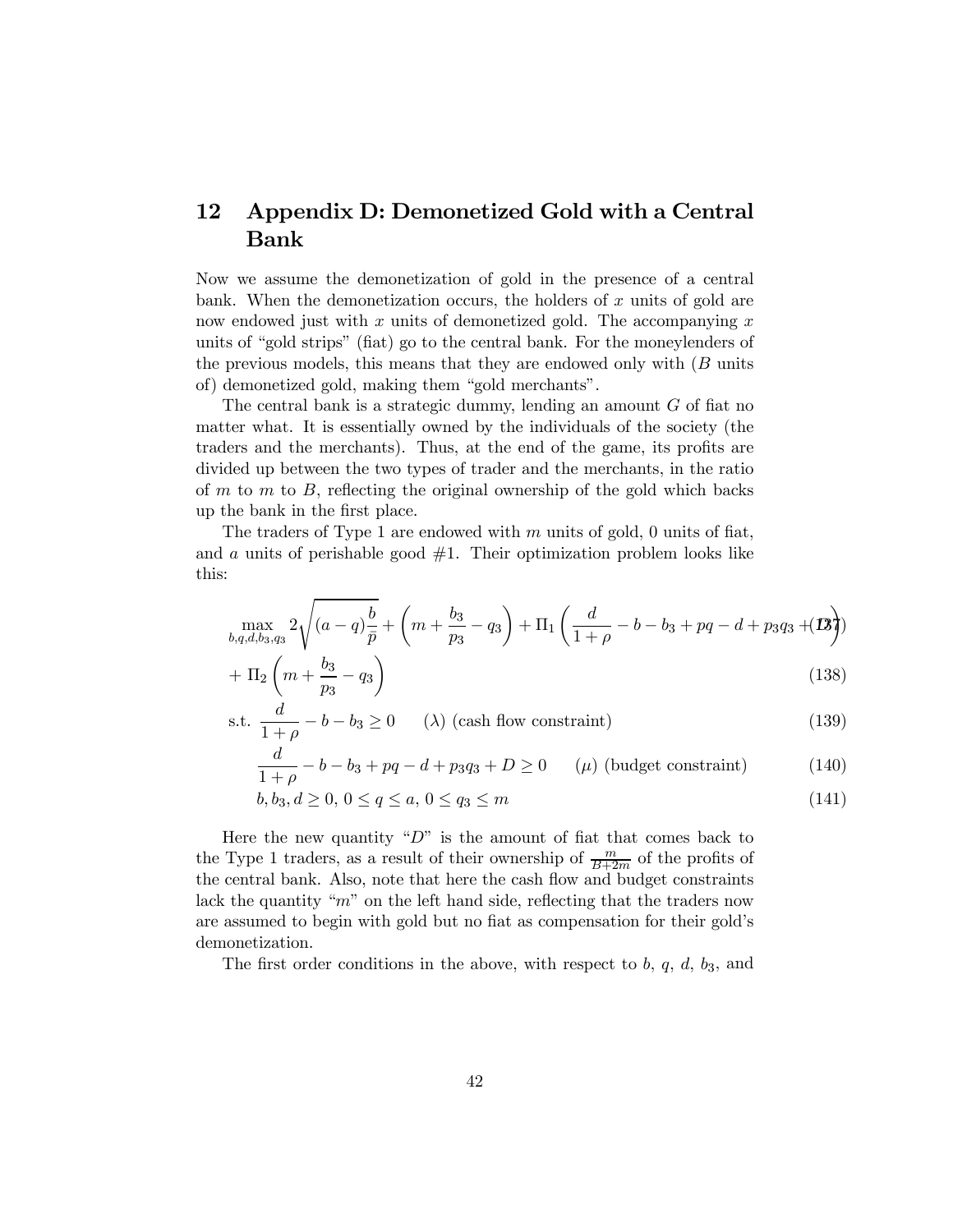$q_3$  are

$$
\frac{1}{\sqrt{p}}\sqrt{\frac{a-q}{b}} = \Pi_1 + \lambda + \mu \tag{142}
$$

$$
\frac{1}{\sqrt{\overline{p}}} \sqrt{\frac{b}{a-q}} = (\mu + \Pi_1)p \tag{143}
$$

$$
\lambda = (\mu + \Pi_1)\rho \tag{144}
$$

$$
\frac{1+\Pi_2}{p_3} = \Pi_1 + \lambda + \mu \tag{145}
$$

$$
\Pi_1 p_3 - 1 - \Pi_2 + \mu p_3 = 0 \tag{146}
$$

In addition, we have the complementarity constraints

$$
\frac{d}{1+\rho} - b - b_3 = 0 \text{ or } \lambda = 0 \tag{147}
$$

$$
\frac{d}{1+\rho} - b - b_3 + pq - d + p_3 q_3 + D = 0 \text{ or } \mu = 0 \tag{148}
$$

Similarly, the optimization for the Type 2 traders is

$$
\max_{\bar{b},\bar{q},\bar{d},\bar{b}_3,\bar{q}_3} 2\sqrt{(a-\bar{q})\frac{\bar{b}}{p}} + \left(m + \frac{\bar{b}_3}{p_3} - \bar{q}_3\right) + \Pi_1 \left(\frac{\bar{d}}{1+\rho} - \bar{b} - \bar{b}_3 + \bar{p}\bar{q} - \bar{d} + p_3\bar{q}_3 + D\right) \n+ \Pi_2 \left(m + \frac{\bar{b}_3}{p_3} - \bar{q}_3\right) \ns.t. \frac{\bar{d}}{1+\rho} - \bar{b} - \bar{b}_3 \ge 0 \qquad (\bar{\lambda}) \n\frac{\bar{d}}{1+\rho} - \bar{b} - \bar{b}_3 + \bar{p}\bar{q} - \bar{d} + p_3\bar{q}_3 + D \ge 0 \qquad (\bar{\mu}) \n\bar{b},\bar{b}_3,\bar{d} \ge 0, 0 \le \bar{q} \le a, 0 \le \bar{q}_3 \le m.
$$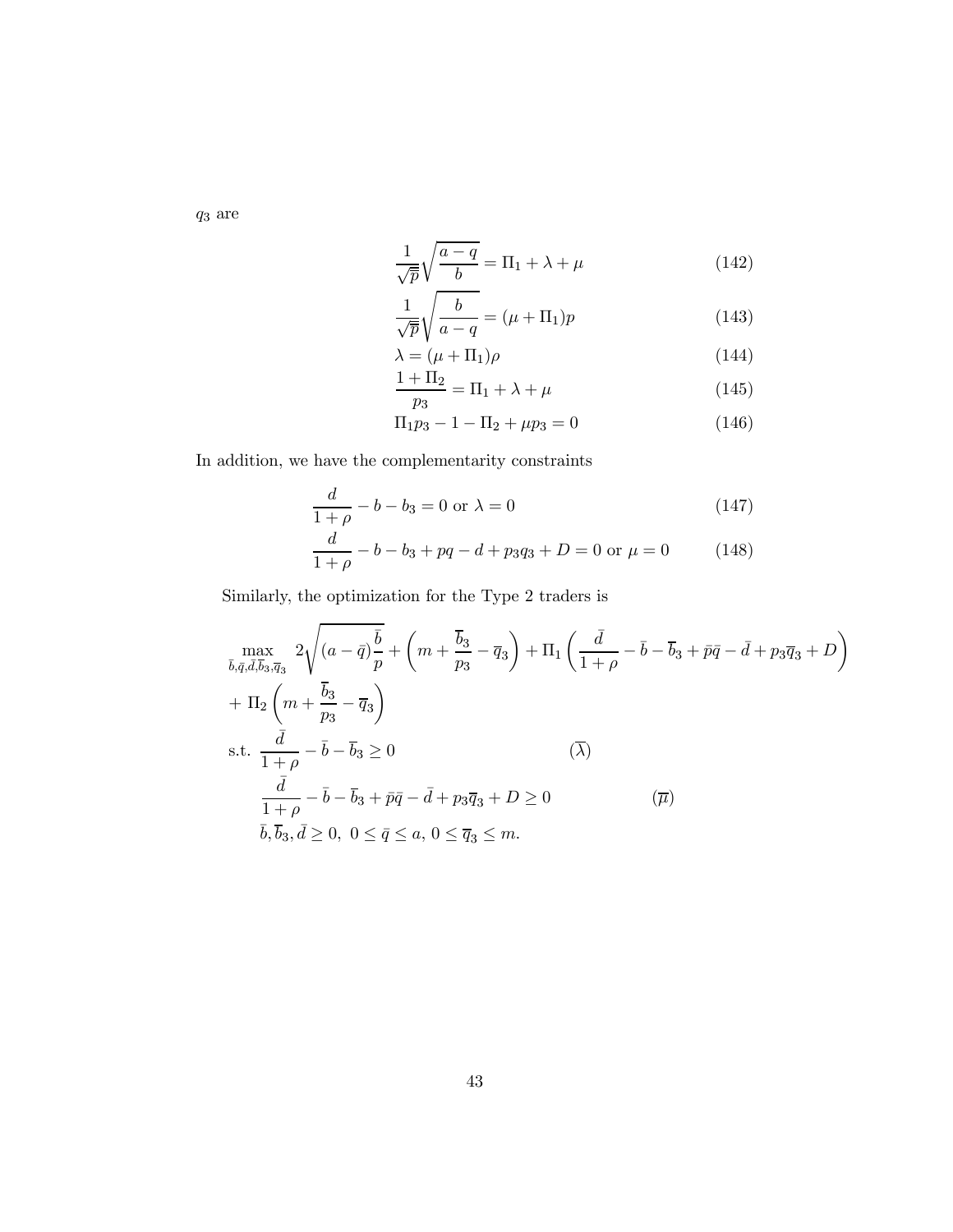with first order conditions

$$
\frac{1}{\sqrt{p}}\sqrt{\frac{a-\bar{q}}{\bar{b}}} = \Pi_1 + \bar{\lambda} + \bar{\mu}
$$
\n(149)

$$
\frac{1}{\sqrt{p}}\sqrt{\frac{\bar{b}}{a-\bar{q}}} = (\bar{\mu} + \Pi_1)\bar{p}
$$
\n(150)

$$
\overline{\lambda} = (\bar{\mu} + \Pi_1)\rho \tag{151}
$$

$$
\frac{1+\Pi_2}{p_3} = \Pi_1 + \overline{\lambda} + \overline{\mu}
$$
\n(152)

$$
\Pi_1 p_3 - 1 - \Pi_2 + \overline{\mu} p_3 = 0 \tag{153}
$$

$$
m + \frac{\bar{d}}{1+\rho} - \bar{b} - \bar{b}_3 = 0 \text{ or } \bar{\lambda} = 0
$$
\n(154)

$$
m + \frac{\bar{d}}{1+\rho} - \bar{b} - \bar{b}_3 + \bar{p}\bar{q} - \bar{d} + p_3\bar{q}_3 = 0 \text{ or } \bar{\mu} = 0.
$$
 (155)

The gold merchants begin with  $B$  units of gold; but like the traders, they begin with no fiat. They have been stripped of their former money lending function. Instead, again like the traders, they have become money borrowers – the new variable  $d^*$  stands for the amount of loan (from the central bank) that they must repay. And as a result, they also now have a budget constraint, again just like the traders. Finally, they too have an ownership stake in the central bank, namely  $\frac{B}{B+2m}$  of its profits, which we denote by  $D^*$ . The merchants' optimization is as below

$$
\max_{b_1^*, b_2^*, b_3^*, q_3^*, d^*} 2\sqrt{\frac{b_1^*}{p} \frac{b_2^*}{\overline{p}}} + \left(B + \frac{b_3^*}{p_3} - q_3^*\right) + \Pi_1\left(\frac{d^*}{1+\rho} - b_1^* - b_2^* - b_3^* - d^* + p_3 q_3^* + \mathbf{Q}^*\right)
$$

$$
+\Pi_2 \left( B + \frac{b_3^*}{p_3} - q_3^* \right) \tag{157}
$$

s.t. 
$$
\frac{d^*}{1+\rho} - b_1^* - b_2^* - b_3^* \ge 0 \ (\lambda^*)
$$
 (158)

$$
\frac{d^*}{1+\rho} - b_1^* - b_2^* - b_3^* - d^* + p_3 q_3^* + D^* \ge 0 \ (\mu^*)
$$
\n(159)

$$
b_1^*, b_2^*, b_3^*, d^* \ge 0, \ 0 \le q_3^* \le B \tag{160}
$$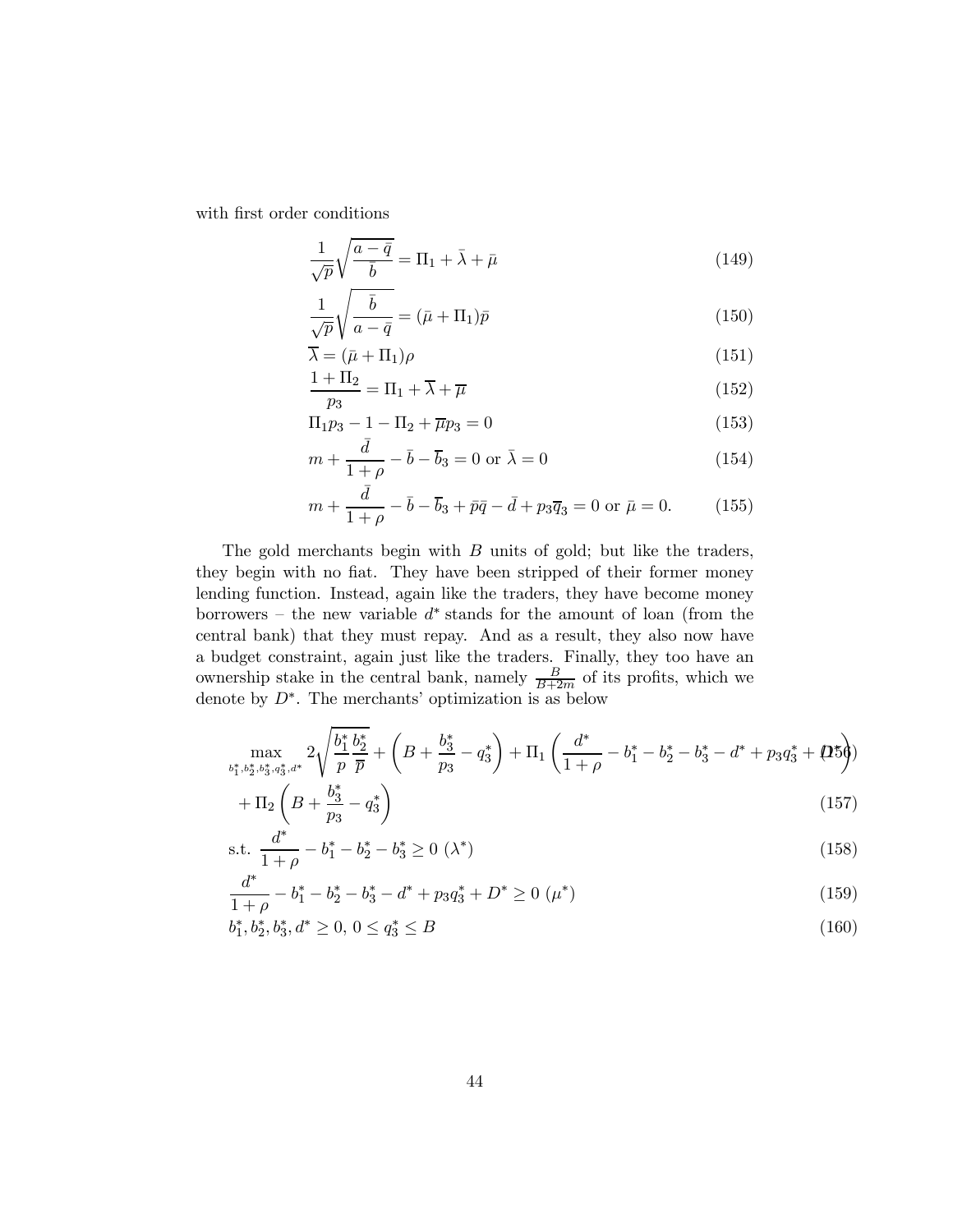The first order conditions here are:

$$
\sqrt{\frac{b_2^*}{p\overline{p}b_1^*}} = \Pi_1 + \lambda^* + \mu^* \tag{161}
$$

$$
\sqrt{\frac{b_1^*}{p\bar{p}b_2^*}} = \Pi_1 + \lambda^* + \mu^* \tag{162}
$$

$$
(\Pi_1 + \mu^*)\rho - \lambda^* = 0 \tag{163}
$$

$$
-\Pi_1 + \frac{1 + \Pi_2}{p_3} - \lambda^* - \mu^* = 0 \tag{164}
$$

$$
\Pi_1 p_3 + \mu^* p_3 - (1 + \Pi_2) = 0 \tag{165}
$$

$$
\frac{d^*}{1+\rho} - b_1^* - b_2^* - b_3^* = 0 \text{ or } \lambda^* = 0 \tag{166}
$$

$$
\frac{d^*}{1+\rho} - b_1^* - b_2^* - b_3^* - d^* + p_3 q_3^* + D^* = 0 \text{ or } \mu^* = 0 \tag{167}
$$

The central bank is endowed with only  $B + 2m$  units of fiat. It is a strategic dummy – it always just lends a total of  $G$  units of fiat to the traders and merchants, where G is a given quantity with  $0 \le G \le B + 2m$ . Its profits are  $\rho G$ , and so each trader type's share is  $D = \frac{m}{B+2m}\rho G$ , while the merchants' share is  $D^* = \frac{B}{B+2m}\rho G$ .

Next, we have the balance conditions a)  $p = \frac{b+b_1^*}{q}$ , b)  $\overline{p} = \frac{b+b_2^*}{\overline{q}}$ , c)  $p_3 = \frac{b_3 + b_3 + b_3^*}{q_3 + \overline{q}_3 + q_3^*}$ , and  $d)1 + \rho = \frac{d + \overline{d} + d^*}{G}$ . Finally, we make the same symmetry assumptions as usual:  $p = \overline{p}, q = \overline{q}$ ,

$$
b = b, d = d
$$
, and  $b_1^* = b_2^*$ .

We will consider two cases. In both cases,  $m$  is relatively small compared to  $B$  and  $G$ . Since the traders are starting with much less gold than the merchants, we assume that the traders will not be selling gold to the merchants, i.e.  $q_3 = \overline{q}_3 = 0$  and  $b_3^* = 0$ . Also, since the traders and merchants both start with no fiat, we assume the cash flow constraints are tight for both. In Case 1, the central bank lends out a relatively large amount of money (G large). Since  $B$  is large compared to  $m$ , we assume that when all of the money is recycled back to the merchants they will have loose budget constraints, so  $\mu^* = 0$ . In Case 2 (G small) there is a lot less money in the economy, so all constraints, for both traders and merchants, are tight.

#### Case 1:  $m$  small,  $G$  large

We first analyze the case in which the cash flow constraints (for both types of traders and for merchants) are tight, and the budget constraints for the merchants are loose (so  $\mu^*$  is equal to zero),  $q_3 = \overline{q}_3 = 0$ , and  $b_3^* = 0$ .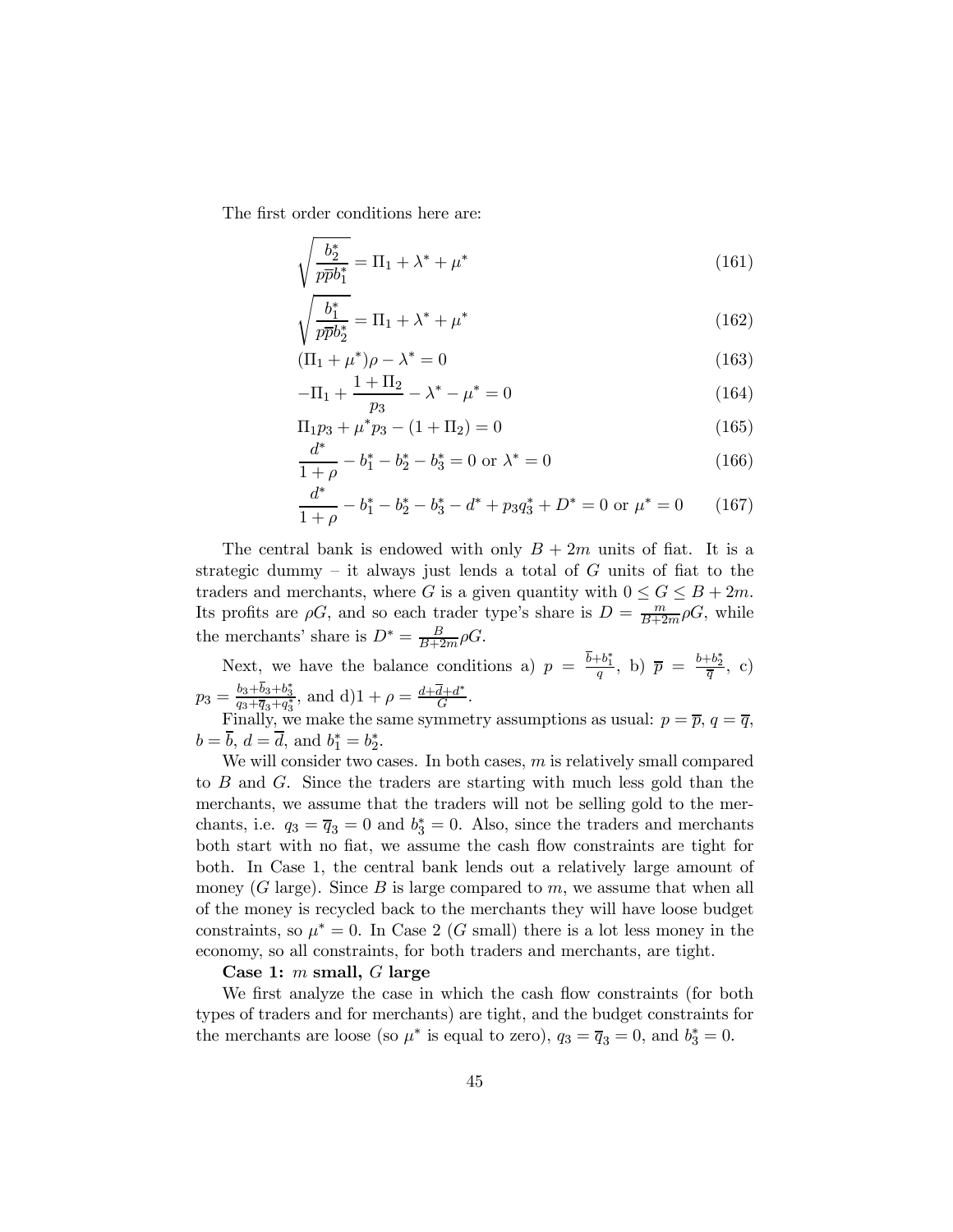The analysis of this case goes as follows. First,  $\mu^* = 0$  and (165) together imply that  $p_3 = \frac{1+\Pi_2}{\Pi_1}$ . Then (145) is  $\frac{1+\Pi_2}{p_3} = \Pi_1 + \lambda + \mu$ . But  $p_3 = \frac{1+\Pi_2}{\Pi_1}$ , so this reduces to  $\lambda + \mu = 0$ . Since the multipliers  $\lambda$  and  $\mu$  are both constrained to be nonnegative, we have  $\lambda = \mu = 0$ . Similarly,  $\overline{\lambda} = \overline{\mu} = 0$ .

Next,  $\lambda = 0$  and (144) together imply  $\rho = 0$ . But this in turn implies  $D = D^* = 0$ . Also,  $\rho = 0$  together with (163) implies  $\lambda^* = 0$ . And then (161) plus symmetry imply  $\frac{1}{p} = \Pi_1 + \lambda^* + \mu^* = \Pi_1$ , so we have  $p = \frac{1}{\Pi_1} = \overline{p}$ . And then (142) (with  $\lambda = \mu = 0$ ) gives  $\sqrt{\frac{a-q}{b}} = \Pi_1 \sqrt{\overline{p}} = \sqrt{\Pi_1}$ , which in turn gives

$$
q = a - \Pi_1 b. \tag{168}
$$

The next piece is to obtain an expression for  $b$ . This will be a somewhat long, tedious process. We begin by working with the budget constraint for Trader Type 1:  $\frac{d}{1+\rho}-b-b_3+pq-d+p_3q_3+D\geq 0$ . Substituting  $\rho=0$ ,  $q_3 = 0$ , and  $D = 0$  yields  $pq - b - b_3 \ge 0$ . But by balancing condition a)  $pq - b = pq - b = b_1^*$ , so we have

$$
b_1^* - b_3 \ge 0. \tag{169}
$$

But also, the budget constraint for the merchants is  $\frac{d^*}{1+\rho} - b_1^* - b_2^*$  $b_3^* - d^* + p_3 q_3^* + D^* \ge 0$ . Substituting  $\rho = 0$ ,  $b_3^* = 0$ , and  $D^* = 0$  yields  $p_3q_3^* - b_1^* - b_2^* \ge 0$ , which (by symmetry) is  $p_3q_3^* - 2b_1^* \ge 0$ . But by balancing condition c) (plus the assumptions  $q_3 = \overline{q}_3 = b_3^* = 0$  and symmetry) we have  $p_3q_3^* = 2b_3$ , and so  $2b_3 - 2b_1^* \ge 0$ . But this and (169) together imply

$$
b_1^* = b_3. \t\t(170)
$$

Now look at the cash flow constraint for the merchants. We assumed it was tight, i.e.  $\frac{d^*}{1+\rho} - b_1^* - b_2^* - b_3^* = 0$ . Substituting in  $\rho = 0$  and  $b_3^* = 0$ , and using symmetry gives  $d^* - 2b_1^* = 0$ , or  $b_1^* = \frac{d^*}{2}$ . But balancing condition d) (with  $\rho = 0$ ) gives  $d^* = G - d - \overline{d} = G - 2d$ ; hence  $b_1^* = \frac{G - 2d}{2} = \frac{G}{2} - d = \frac{G}{2} - h - h$ , leaves [In the previous the penultimate equality follows  $\frac{G}{2} - b - b_3 = \frac{G}{2} - b - b_1^*$ . [In the previous, the penultimate equality follows from the tight Trader 1 cash flow constraint (together with  $\rho = 0$ ), while the last equality follows from (170).] Combining the " $b_1^*$ " terms, we have  $2b_1^* = \frac{G}{\pi} - b$  or  $rac{G}{2} - b$ , or

$$
b_1^* = \frac{G}{4} - \frac{b}{2}.\tag{171}
$$

Now we are finally in a position to obtain our expression for  $b$ . We start with balancing condition a), which is  $pq = b + b_1^*$ . Substituting in our expressions  $p = \frac{1}{\Pi_1}$ , equation (168) for q, and (171) for  $b_1^*$ , we have  $\frac{a-\Pi_1b}{\Pi_1} = b + \frac{G}{4} - \frac{b}{2}$ , which solves with  $b = \frac{4a-\Pi_1G}{6\Pi_1} = \overline{b}$ .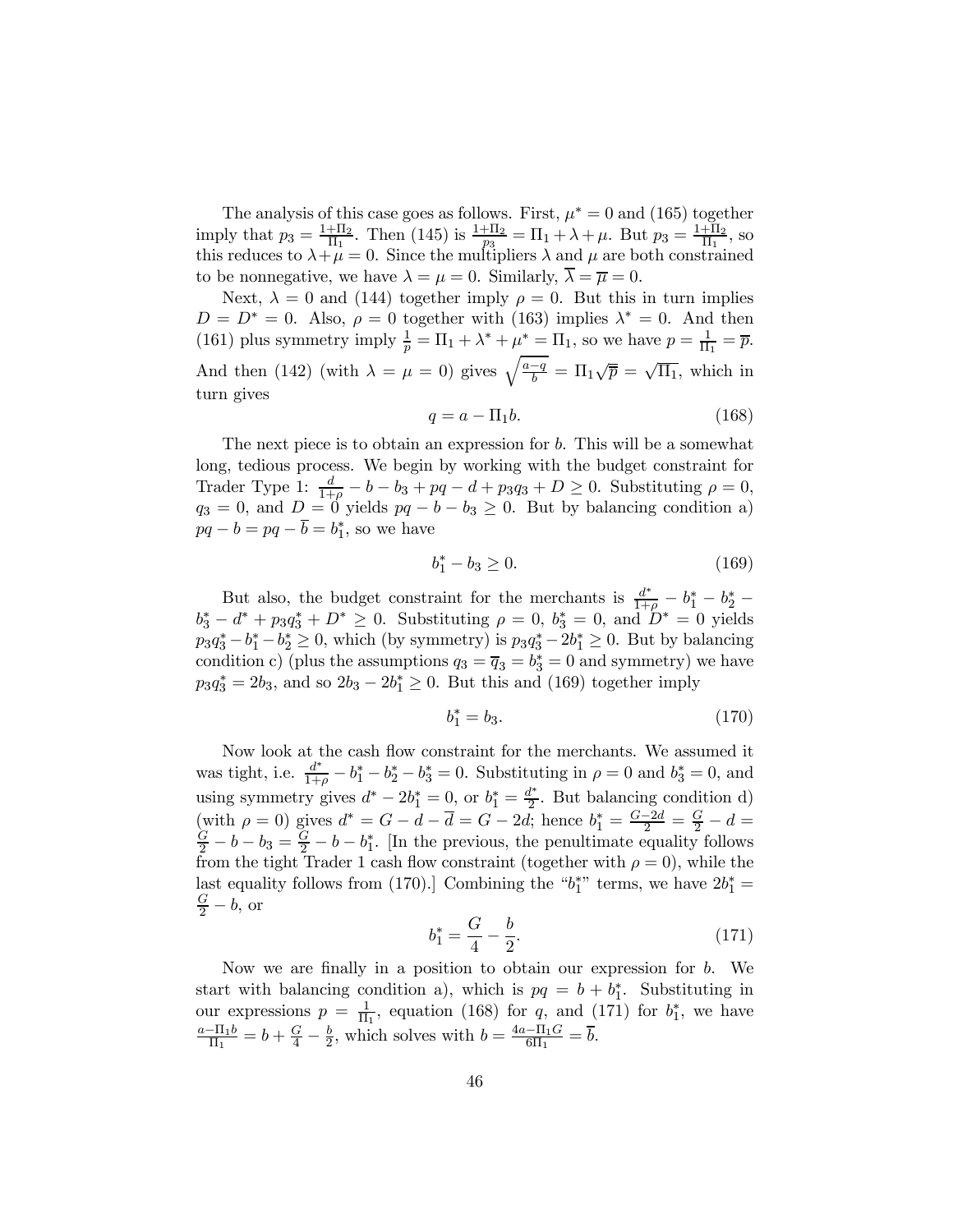The rest of the variables can now be easily obtained. First, using (171), we have  $b_1^* = \frac{G}{4} - \frac{b}{2} = \frac{G}{4} - \frac{a}{3\Pi_1} + \frac{G}{12} = \frac{\Pi_1 G - a}{3\Pi_1} = b_2^*$ . Because of (170), we also immediately have  $b_3 = \frac{\Pi_1 G - a}{3\Pi_1} = \overline{b}_3$ . Next,  $q = a - \Pi_1 b = a - \Pi_1 \left( \frac{4a - \Pi_1 G}{6\Pi_1} \right)$  $) =$  $\frac{2a+\Pi_1G}{6} = \overline{q}$ . Then  $d^* = 2b_1^* = \frac{2(\Pi_1G-a)}{3\Pi_1}$ . And  $d = \frac{G-d^*}{2} = \frac{\Pi_1G+2a}{6\Pi_1} = \overline{d}$ . And finally  $q_3^* = \frac{2b_3}{p_3} = \frac{2(\Pi_1 G - a)}{3(1 + \Pi_2)}$ . For completeness, we also list all of the other values previously found:  $p = \frac{1}{\Pi_1} = \overline{p}$ ,  $p_3 = \frac{1 + \Pi_2}{\Pi_1}$ , and  $\rho = D = D^* =$  $\lambda = \overline{\lambda} = \mu = \overline{\mu} = \lambda^* = \mu^* = 0.$ 

Last, we should state the values over which our calculations are valid. First, all of the calculated expressions for variables above must be nonnegative; this requires  $a \leq \Pi_1 G \leq 4a$ . Second, the above value for  $q_3^*$  must be less than or equal to B, i.e.  $\frac{2(\Pi_1 G - a)}{3(1 + \Pi_2)} \leq B$ .

#### Case 2:  $m$  small,  $G$  small

Now we consider what happens when  $\Pi_1 G < a$ . In this case we assume cash flow and budget constraints for both traders and merchants are all tight, i.e. the multipliers  $\lambda$ ,  $\overline{\lambda}$ ,  $\mu$ ,  $\overline{\mu}$ ,  $\lambda^*$ , and  $\mu^*$  are all positive. The values of  $q_3^*$ ,  $b_3$ , and  $b_3$  from Case 1 (from the boundary case  $\Pi_1 G = a$ ) lead us to assume the gold trade market shuts down, i.e. in addition to our previous assumptions of  $q_3 = \overline{q}_3 = 0$  and  $b_3^* = 0$ , we also have  $q_3^* = \underline{b_3} = \underline{b_3} = 0$ .

Our analysis begins with equation (142), namely  $\frac{1}{\sqrt{2}}$  $\frac{d}{d\overline{p}}\sqrt{\frac{a-q}{b}}=\Pi_1+\lambda+\mu.$ Substituting in for  $\lambda$  using (144) yields  $\frac{1}{\lambda}$  $\frac{1}{\overline{p}}\sqrt{\frac{a-q}{b}} = (1+\rho)(\Pi_1+\mu)$ . But then substituting in for  $\Pi_1 + \mu$  using (143) gives  $\frac{1}{\sqrt{2}}$  $\frac{1}{\overline{p}}\sqrt{\frac{a-q}{b}} = (1+\rho)\frac{1}{p\sqrt{\overline{p}}}$  $\sqrt{\frac{b}{a-q}}$ . Using symmetry  $\overline{p} = p$  results in

$$
p\left(\frac{a-q}{b}\right) = 1 + \rho. \tag{172}
$$

Next, the balancing constraint for price is  $b = pq - b_1^*$ . But the tight  $(\lambda^*)$ constraint, together with  $b_3^* = 0$  and symmetry  $b_1^* = b_2^*$  yields  $b_1^* = \frac{d^*}{2(1+\rho)}$ ; substituting this in the previous expression for b gives  $b = pq - \frac{d^*}{2(1+\rho)}$ . But the tight ( $\lambda$ ) constraint implies  $b = \frac{d}{1+\rho}$ ; setting the last two expressions for b equal gives  $pq - \frac{d^*}{2(1+\rho)} = \frac{d}{1+\rho}$ . This can be rearranged to read

$$
q = \frac{d^* + 2d}{2p(1+\rho)}.\t(173)
$$

In addition, we may rewrite (172) as  $\frac{p(a-q)}{1+\rho} = b = \frac{d}{1+\rho}$ , so  $d = ap - pq =$